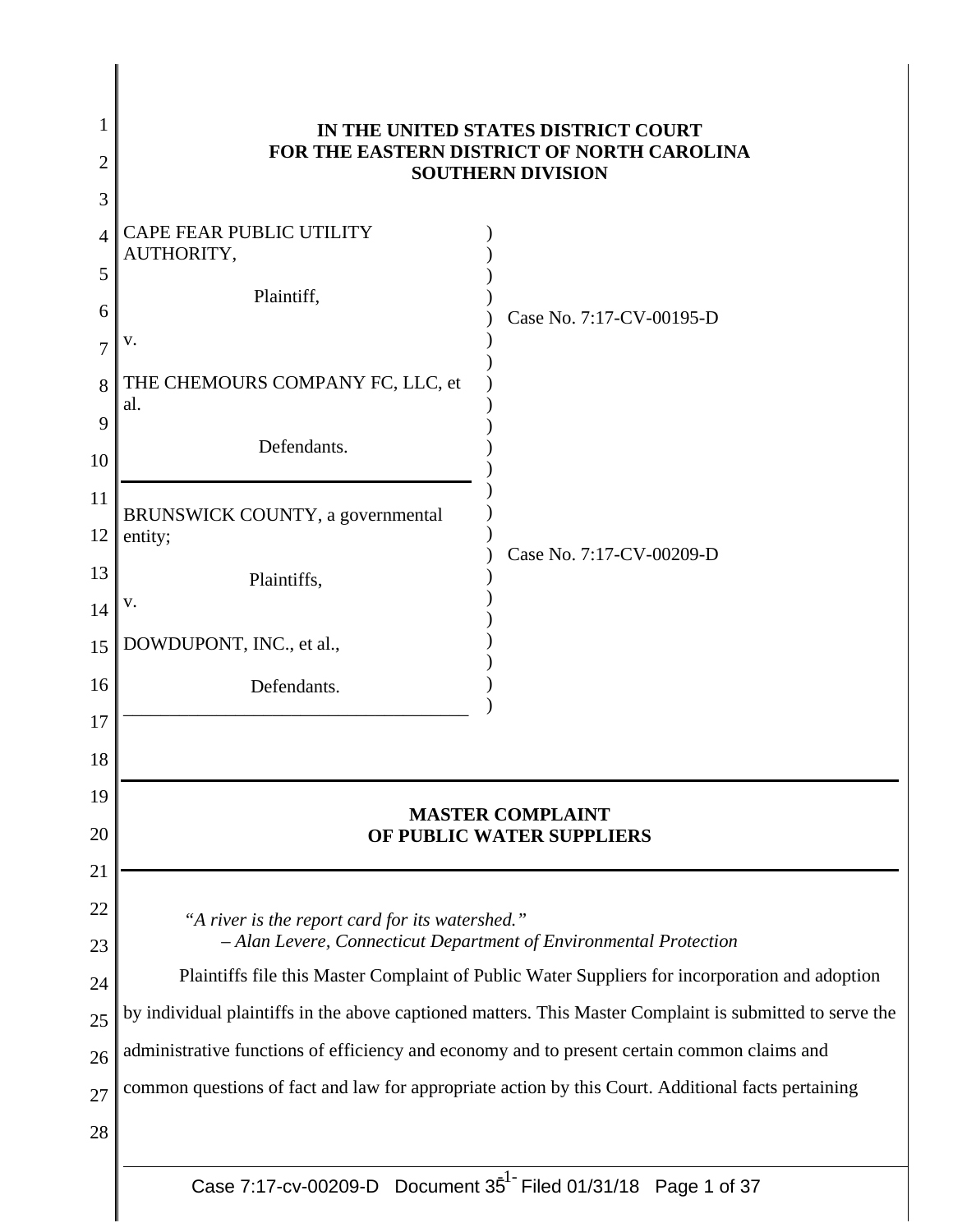1 2 solely to individual Plaintiffs are set forth in the Notice to Conform separately filed by each Plaintiff. Plaintiffs hereby allege, upon information and belief, as follows:

3 **I. INTRODUCTION** 

4 5 6 7 8 9 10 11 1. The events giving rise to this Complaint are part of a decades-long history of E. I. du Pont de Nemours and Company's discharges of toxic chemicals into the Cape Fear River with blatant disregard for the effects on consumers downstream. As has been widely reported, Du Pont, and its successor Chemours, used the River as the dumping ground for countless chemicals while assuring the E.P.A. and state agencies that they were doing no such thing. Plaintiffs are public water providers that have suffered extensive property damage to their water supply, raw water, water treatment systems, and/or water distribution systems. Plaintiffs sue to recover, among other things, the costs of removing these chemicals from drinking water before it is served to the public.

12 13 14 15 16 17 18 19 20 21 22 23 24 25 26 2. DuPont in fact has a long history of toxic chemical liabilities arising from perfluoroalkyl substances (PFASs) such as the biopersistent, bioaccumulative, toxic chemical  $PFOA<sup>1</sup>$ also known as "C8."2 DuPont began using C8 in 1951 to make consumer products including the immensely popular Teflon® non-stick cookware and continued to use it profitably for decades. When DuPont's supplier, the 3M Company, came under increasing scrutiny from the United States Environmental Protection Agency and decided to stop making C8, DuPont began producing C8 at the Fayetteville Works facility on the Cape Fear River in North Carolina, assuring regulators and the public that all C8 wastewater would be contained and disposed of elsewhere, and that C8 presented no threat to human health or the environment. Only when residents near DuPont's manufacturing plant in Parkersburg, West Virginia began to pursue litigation over DuPont's contamination of the Ohio River with C8 did evidence begin to emerge of DuPont's internal knowledge of C8's health hazards, which DuPont had concealed from the E.P.A. Mounting evidence, thousands of civil lawsuits, epidemiological studies, and federal agency pressure—including the largest environmental administrative penalty ever imposed by the E.P.A.—eventually forced DuPont to begin phasing out C8 in 2006.

27

<sup>1</sup> Perfluorooctonic acid, CAS No. 335-67-1.

<sup>28</sup>   $2 \text{ "C8" refers to the eight-carbon chain in the perfluorinated molecule of PFOA. The term "C8" also includes the$ ammonium salt of PFOA, known as "APFO", which is dissolved by water into PFOA and ammonium.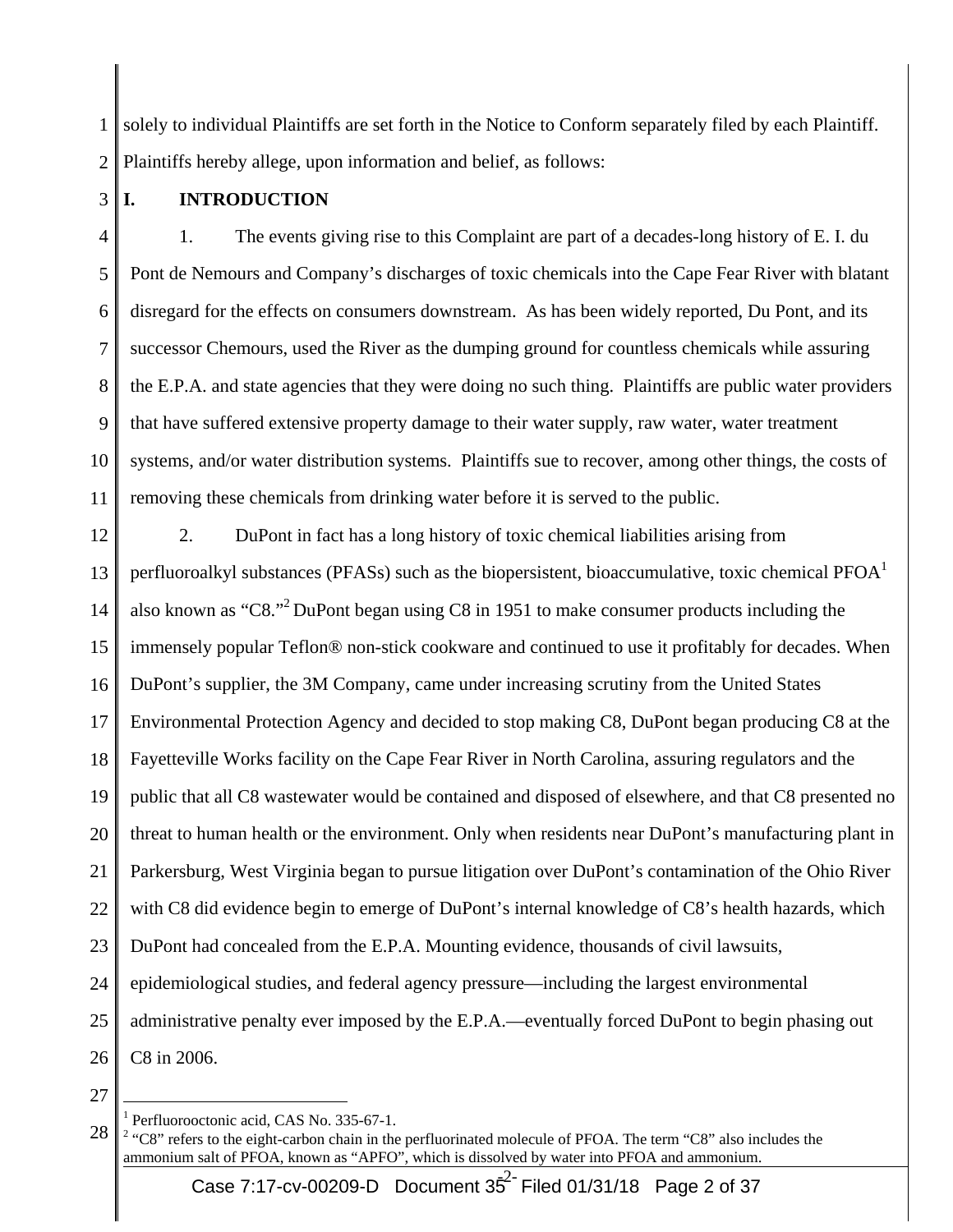1 2 3 4 5 6 7 8 9 10 11 12 3. To keep producing its highly profitable fluoroproducts, DuPont turned to an alternative perfluorinated chemical—dubbed "Gen X"—which DuPont also planned to manufacture at the Fayetteville Works facility. To obtain the necessary approvals and permits, DuPont assured state and federal regulators that Gen X would not be released into the Cape Fear River—even though DuPont knew that it had secretly been releasing Gen X into the river since at least 1980 (and planned to continue doing so). DuPont understood that regulators were concerned about the hazards of perfluorinated chemicals such as C8 and Gen X, and had data from its own studies to demonstrate Gen X's toxicity in animals, but remained silent about its ongoing contamination of the drinking water supply for hundreds of thousands of North Carolinians. Instead, in a familiar refrain, DuPont maintained that Gen X presented no threats to human health or the environment. DuPont's repugnant act of deception worked, and in 2009, commercial production of Gen X began at the Fayetteville Works, where DuPont also continued to manufacture C8 until at least 2013.

13 14 15 16 17 18 19 20 21 22 23 24 25 4. Meanwhile, by 2011, DuPont could no longer credibly deny the toxicity of C8 because an independent scientific panel created to help settle a class action over DuPont's Ohio River contamination had begun to release a series of reports linking C8 exposure to various serious health effects in humans. Facing thousands of pending personal injury lawsuits, DuPont became desperate to spin off its C8 liabilities. By mid- 2015, DuPont had dumped its perfluorinated chemical liabilities into the lap of a new and apparently undercapitalized entity, Defendant Chemours Company, which *Fortune* magazine described as "[l]oaded up with debt and stuffed full of potentially toxic assets…[and] seen by many investors as a listing garbage scow locked on a one-way course to the bottom of the ocean" due to the C8 liability that "now sits on its balance sheet like a ticking time bomb."<sup>3</sup> By 2017, over 3,500 civil lawsuits had been filed against DuPont for C8 contamination of the Ohio River and the drinking water of nearly 70,000 residents in and around Parkersburg, West Virginia. All told, DuPont and Chemours will pay over \$1 billion to resolve the C8 liabilities related to Ohio River contamination.

- 26
- 27

<sup>28</sup>  <sup>3</sup> http://fortune.com/2016/05/18/how-dupont-spinoff-chemours-came-back-from-the-brink/ (last viewed on January 28, 2018).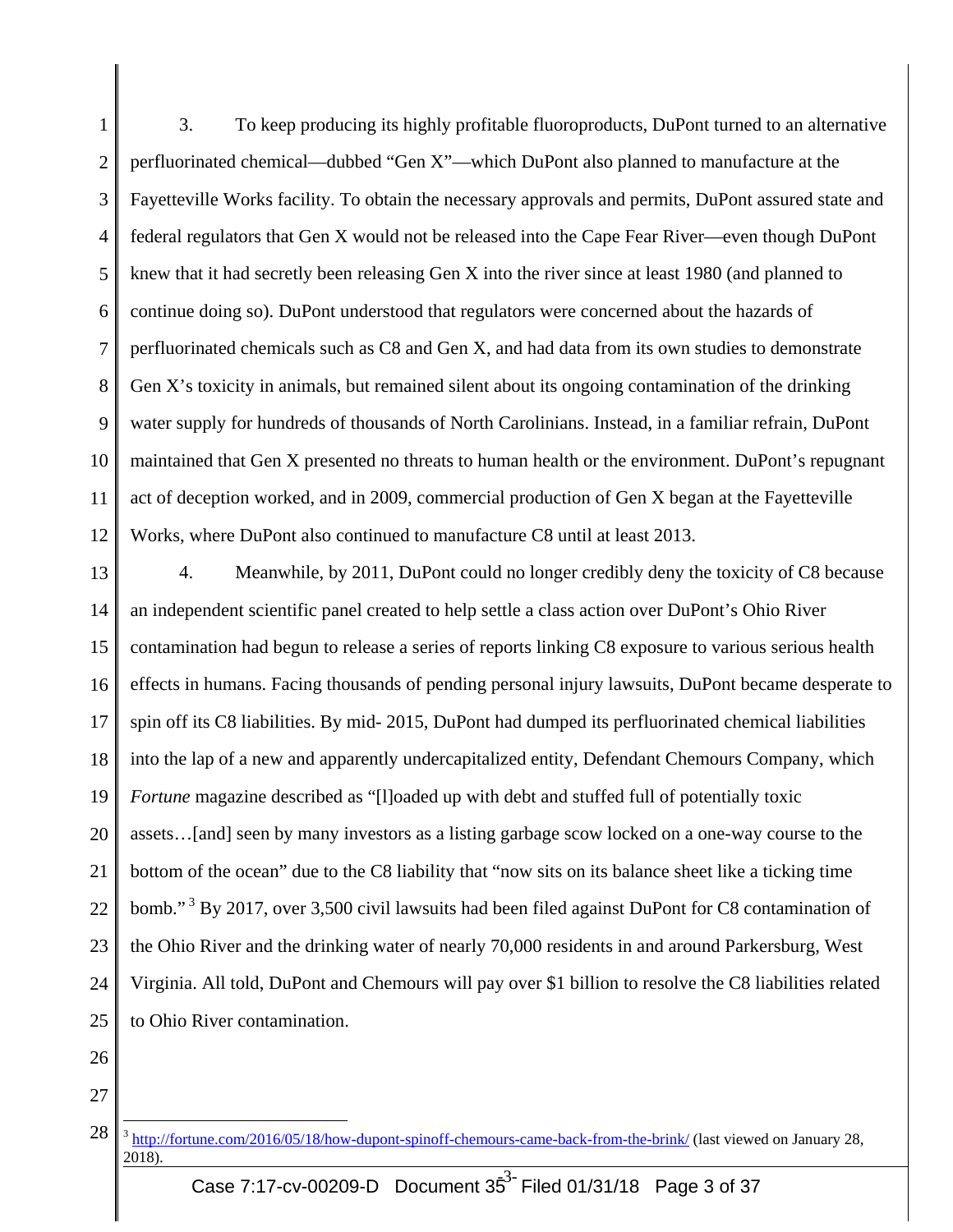1 2 3 4 5 6 7 8 9 10 11 12 13 14 15 16 17 18 19 20 21 22 5. As a result of the 2015 spin-off, Chemours now owns the Fayetteville Works facility, where it continues to lease manufacturing space to DuPont and to produce a variety of products including Gen X. In November 2016, environmental scientists published the results of water testing that showed high levels of Gen X in the Cape Fear River downstream of the Fayetteville Works, at the intake for the raw water that is used to generate drinking water for thousands of North Carolinians. Worse, their results showed that conventional water treatment technologies do not effectively remove such chemicals from drinking water. Confronted by state regulators, Chemours finally admitted that DuPont had been releasing Gen X into the Cape Fear River since at least 1980—a fact long concealed from the State of North Carolina. Sampling along the Cape Fear River confirms that Defendants have been contaminating the Cape Fear River and the public drinking water systems that draw from the river downstream of the Fayetteville Works facility with a variety of undisclosed byproducts including Nafion® Byproducts 1 and 2 ("C7")<sup>4</sup>, Gen X ("C6"), and other perfluoroalkyl substances known as PFECAs (perfluoroalkyl ether carboxylic acids)—through wastewater, groundwater, and/or air deposition. Contamination of the Cape Fear River with Gen X alone has well exceeded North Carolina's temporary health standard and has repeatedly been found at levels considered to be unsafe. And Gen X is only *one* of the PFASs that Defendants have knowingly released into the region's public drinking water supply for decades. DuPont (and now Chemours) uses PFASs to manufacture a wide range of products, resulting in the production of hundreds (if not thousands) of different PFAS chemicals—and the identity of the PFASs that enter the environment due to this process remains unknown to regulators and the public. While public attention has focused on C8, and now Gen X, these discharges merely scratch the surface of what may be contained in the rivers and waterways Defendants have been polluting.

23

24

25

6. Chemours, however, vows to handle its toxic liabilities differently than DuPont. Chemours' Code of Conduct: A Guide to Our Values explains that "Unshakeable Integrity" is one of

- 26
- 27

28

 $\overline{a}$ <sup>4</sup> "C6" and "C7" refer to the number of carbons in the perfluorinated molecules.

Chemours' five values. Chemours' Code of Conduct vows to "do what's right for customers,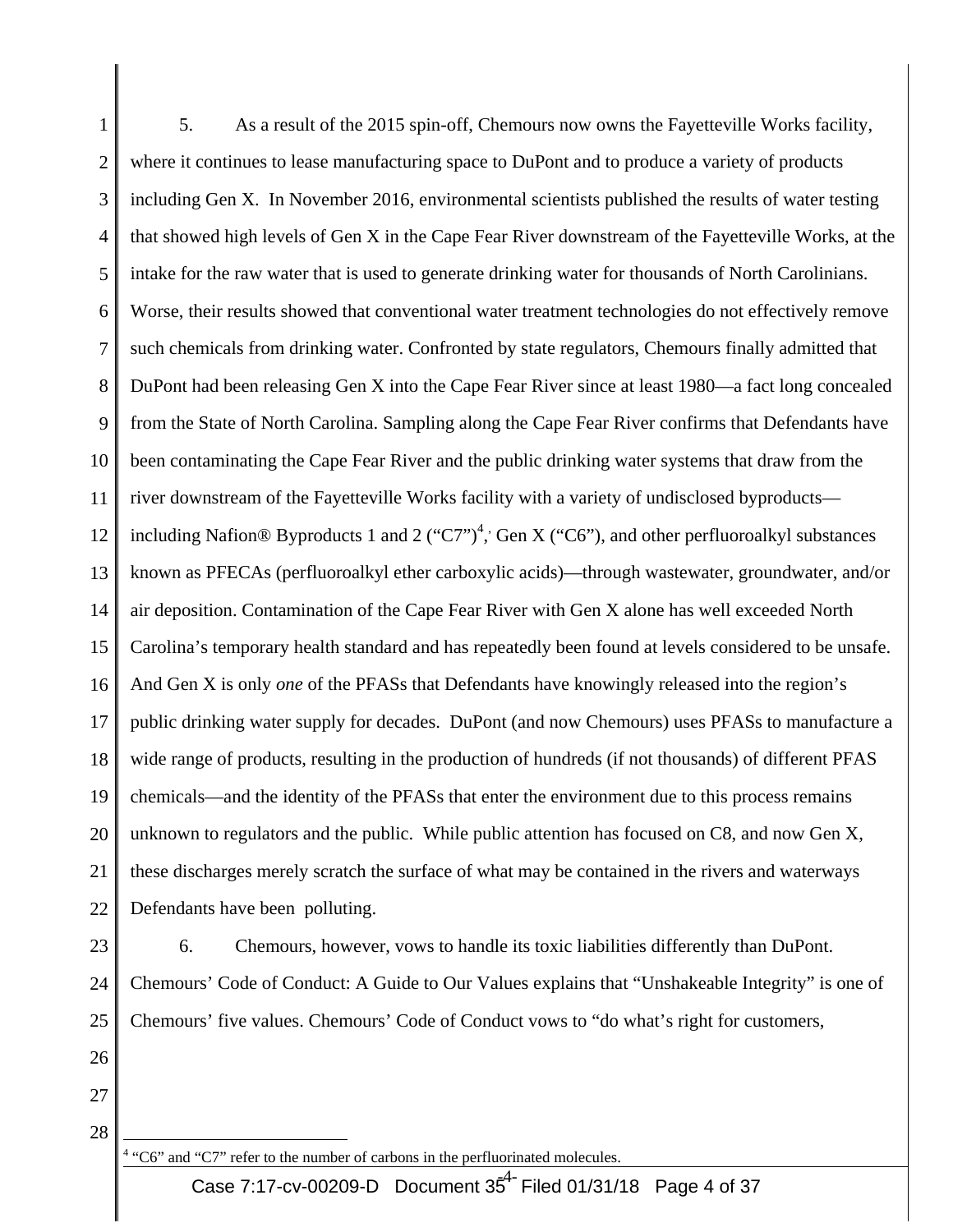1 2 3 4 colleagues, and communities—always."<sup>5</sup> Chemours' Code of Conduct explains "our values are simple yet powerful, and our focus on delivering efficiency and results for our customers never overshadows our commitment to ethical behavior in all we do. When we do what's right for our people, customers, shareholders, and communities, success will follow."<sup>6</sup>

5 6 7 8 9 7. Mark Newman, Chemours' Senior Vice President and Chief Financial Officer says "Whether it's about being open and clear about our performance or our stewardship practices, our goal is to be brave and do the right thing, always."<sup>7</sup> Paul Kirsch, Chemours' Fluoroproducts President says, "When we do what's right for our customers, shareholders, and communities, we are confident success will follow."<sup>8</sup>

10 11 12 13 14 15 16 17 8. *For nearly forty years*, Defendants have been secretly releasing their persistent, bioaccumulative, and toxic perfluorinated chemicals into the Cape Fear River at unsafe levels and contaminating the drinking water source for hundreds of thousands of North Carolinians—just as they did in the Ohio River—all the while misleading state and Federal regulators and the public. Plaintiffs are governmental entities that serve thousands of North Carolina residents whose public drinking water supply has been contaminated by Defendants' PFASs for decades. Plaintiffs seek to recover the costs—past, present, and future—necessary to manage and remove Defendants' perfluorinated chemicals from their public drinking water supply.

18 **II. PARTIES** 

19 20 9. Plaintiffs are public water suppliers and/or governmental entities as set forth in the Notice to Conform separately filed by each Plaintiff.

21 22 10. Defendant DOWDUPONT, INC. ("DowDuPont") is a Delaware corporation with two principal places of business, including in Midland, Michigan and Wilmington, Delaware.

- 23 11. Defendant E.I. DU PONT DE NEMOURS AND COMPANY ("DuPont") is or was a
- 24 Delaware corporation with its principal place of business in Wilmington, Delaware, and is registered
- 25

26 5 Chemours' *Code of Conduct: A Guide to Our Values*

28 <sup>6</sup> *Id.*   $^7$  *Id.* 

 $\overline{a}$ 

 $^8$  *Id.* 

<sup>27</sup>  https://s2.q4cdn.com/107142371/files/doc\_downloads/governance/2017/code-of-conduct-en-us.pdf (last viewed on January 28, 2018)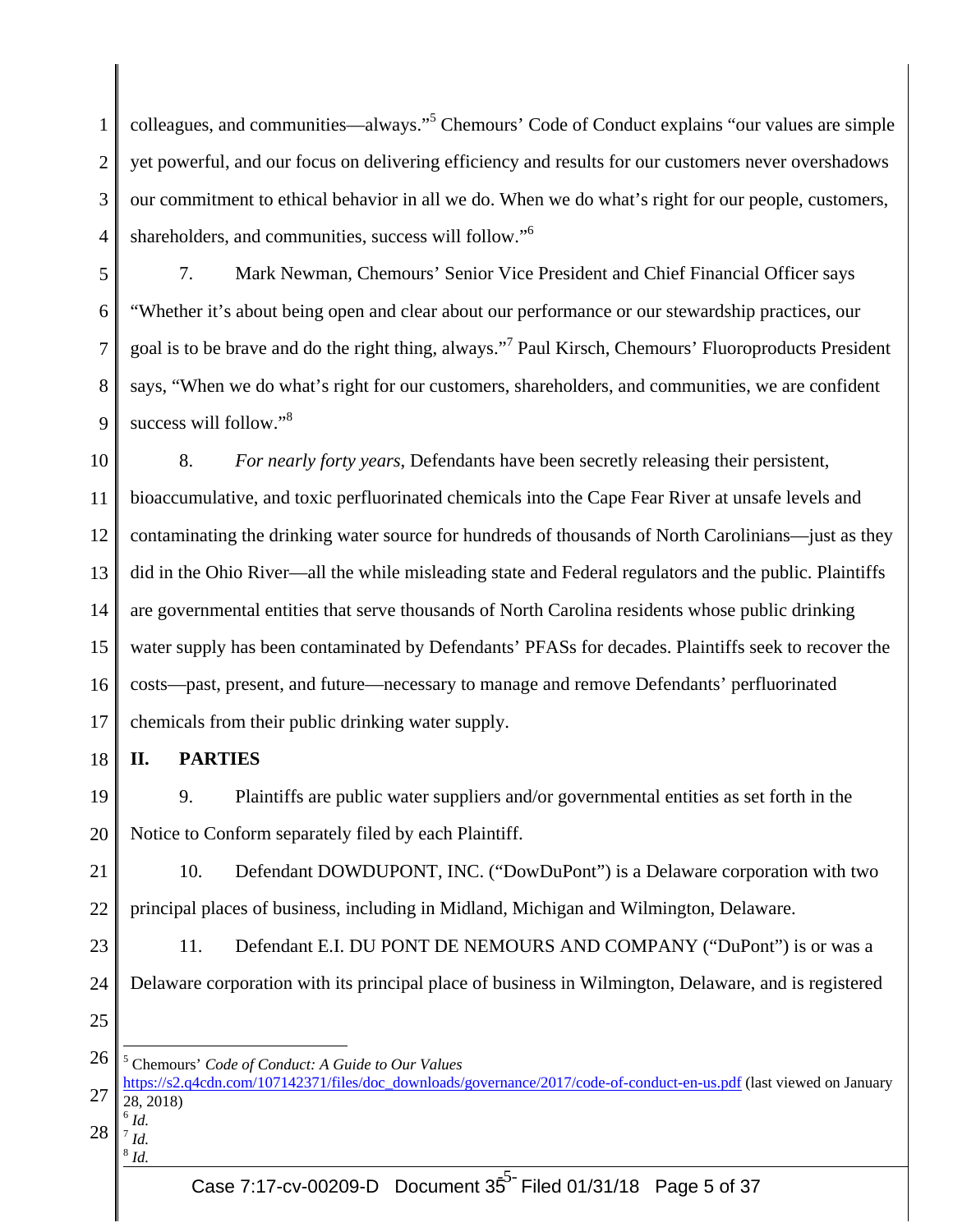1 2 3 4 5 to do business as a foreign corporation in the State of North Carolina. DuPont owned and operated the Fayetteville Works facility from approximately 1971 until 2015 and currently leases a portion of the site from Defendant Chemours Company FC, LLC. As of August 31, 2017, a \$130 billion merger between Dow Chemical and DuPont was completed. Plaintiffs are unaware what, if anything, remains of DuPont outside of the merger with Dow Chemical.

6 7 8 12. Defendant THE CHEMOURS COMPANY is a Delaware corporation with its principal place of business in Wilmington, Delaware, and is registered to do business as a foreign corporation in the State of North Carolina.

9 10 11 12 13 14 13. Defendant THE CHEMOURS COMPANY FC, LLC is a Delaware limited liability corporation with its principal place of business in Wilmington, Delaware, and is registered to do business as a foreign corporation in the State of North Carolina. THE CHEMOURS COMPANY FC, LLC currently owns and operates the Fayetteville Works Facility, located at 22828 NC Highway 87 W., Fayetteville, North Carolina. THE CHEMOURS COMPANY FC, LLC is a subsidiary of THE CHEMOURS COMPANY and the two entities are referred to in this Complaint as "Chemours."

#### 15 **III. JURISDICTION AND VENUE**

16 17 18 19 14. This Court has jurisdiction pursuant to 28 U.S.C. §1332 because complete diversity exists between the Plaintiffs and the Defendants. The Plaintiffs are located in North Carolina, but no Defendant is a citizen of North Carolina. Defendants are incorporated and maintain principal places of business in locations other than North Carolina, as outlined above.

20 21 22 15. Venue is appropriate in this judicial district pursuant to 28 U.S.C. §1391(a) because a substantial part of the property that is the subject of the action is situated in this judicial district and division.

#### 23 **IV. FACTUAL ALLEGATIONS**

24 **A. Historical Background.** 

25 26 27 28 16. From 1951 through 2002, DuPont purchased the perfluorinated chemical PFOA (also known as "C8") from the 3M Company and used it to make a variety of "fluoroproducts," including the immensely-popular Teflon® nonstick cookware, at its Washington Works plant near Parkersburg, West Virginia.

Case 7:17-cv-00209-D Document 35<sup>6-</sup> Filed 01/31/18 Page 6 of 37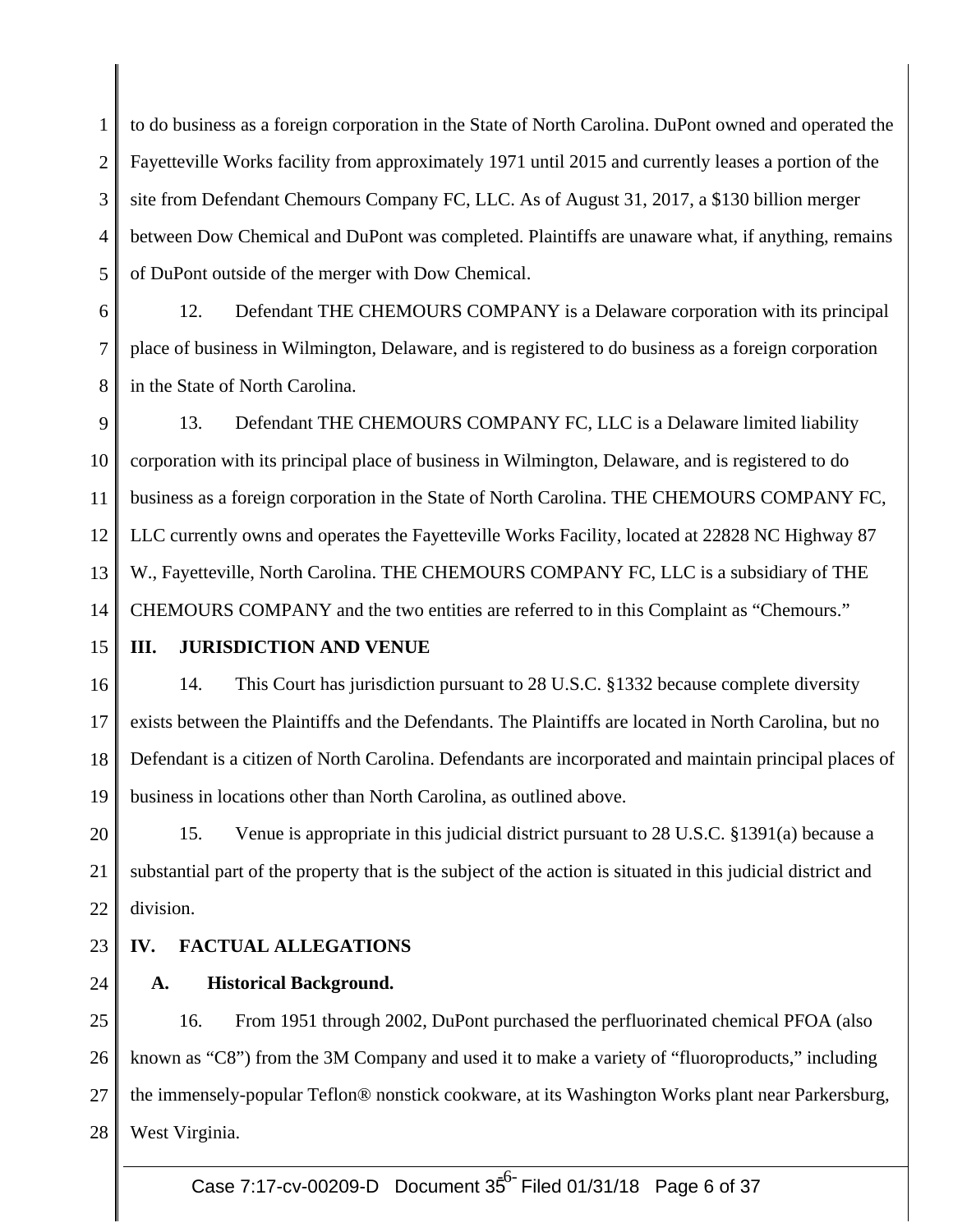1 2 17. C8 is a perfluorinated chemical that is toxic to human health, biopersistent, and bioaccumulative—characteristics DuPont concealed for decades.

3 4 5 6 7 18. Although both 3M and DuPont had found C8 in blood samples from their own employees, and DuPont had itself been studying its potential toxicity since at least the 1960s and knew that it was contaminating drinking water drawn from the Ohio River, neither company disclosed to the public or to government regulators what they knew about the substance's potential effects on humans, animals, or the environment.<sup>9</sup>

8 9 10 11 19. In 1999, the first of thousands of civil lawsuits was filed as a result of DuPont's contamination of the Ohio River, questioning the environmental and health effects of C8. The civil lawsuit—and the internal corporate knowledge it revealed—triggered an investigation by the U.S. E.P.A. of the toxicity of C8.

12 13 14 20. In the face of growing pressure by the E.P.A. over widespread risks to human health and the environment posed by C8, 3M began to phase out the manufacturing of C8 in 2000. That year, DuPont made an estimated \$200 million in after-tax profits from products manufactured with  $\text{C8}.10$ 

15 16 17 18 19 20 21. In May 2002, 3M announced that it would cease to manufacture C8 altogether. In October 2002—so that it could continue manufacturing a range of profitable Teflon® products— DuPont began making C8 at its Fayetteville Works facility—upstream of Plaintiffs—and shipping C8 waste to its Chambers Works plant in New Jersey, for disposal into the waters of the Delaware River and Delaware Bay. DuPont publicly maintained that disposing of C8 into the waters there posed no environmental risks, and that there was "no evidence" C8 causes adverse human health effects.<sup>11</sup>

21 22 23 22. By December 2005, the E.P.A. uncovered evidence that DuPont concealed the environmental and health effects of C8, and the E.P.A. announced the "Largest Environmental Administrative Penalty in Agency History."<sup>12</sup> The E.P.A. fined DuPont for violating the Toxic

- 24
- 25
- 26

- 28
	-

<sup>27</sup>  <sup>9</sup> *See, e.g.,* Fred Biddle, "DuPont confronted over chemical's safety," *Wilmington News Journal* (Apr. 13, 2003). The *Wilmington News Journal* is published in Wilmington, Ohio.<br><sup>10</sup> See Biddle, *supra* note 9.<br><sup>11</sup> See Biddle, *supra* note 9.<br><sup>12</sup> \$16.5 million.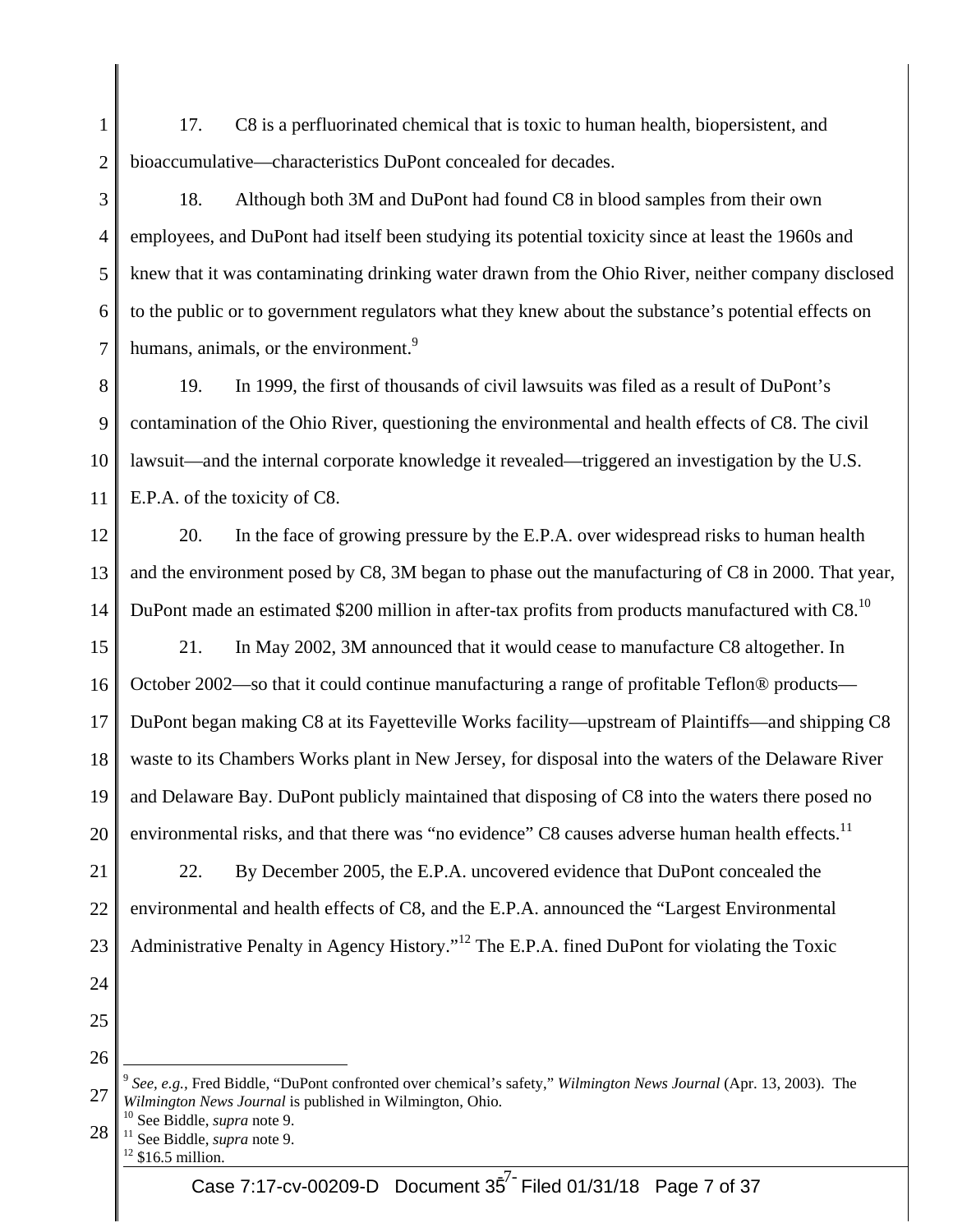| $\mathbf{1}$   | Substances Control Act "Section 8(e)—the requirement that companies report to the E.P.A.                                                                                                                            |  |  |
|----------------|---------------------------------------------------------------------------------------------------------------------------------------------------------------------------------------------------------------------|--|--|
| $\overline{2}$ | substantial risk information about chemicals they manufacture, process or distribute in commerce." <sup>13</sup>                                                                                                    |  |  |
| 3              | 23.<br>Thereafter in 2006, the E.P.A. began a voluntary PFOA Stewardship Program, in which                                                                                                                          |  |  |
| $\overline{4}$ | DuPont participated, designed to prevent C8 from further entering the environment and to eliminate                                                                                                                  |  |  |
| 5              | C8 from consumer products by 2015. At that time, DuPont identified another perfluorinated                                                                                                                           |  |  |
| 6              | chemical—PFPrOPr $A^{14}$ or "Gen X"—that could be used as an alternative to C8.                                                                                                                                    |  |  |
| 7              | By 2009, DuPont negotiated with the E.P.A. to manufacture Gen X at DuPont's<br>24.                                                                                                                                  |  |  |
| 8              | Fayetteville Works facility in North Carolina—the same plant where DuPont had continued the                                                                                                                         |  |  |
| 9              | manufacture of C8 despite incriminating evidence of C8's environmental and health effects. The                                                                                                                      |  |  |
| 10             | E.P.A. "determined that the chemical could be commercialized if there were no releases to water." <sup>15</sup>                                                                                                     |  |  |
| 11             | Meanwhile, by July 2011, DuPont could no longer credibly dispute the human toxicity<br>25.                                                                                                                          |  |  |
| 12             | of C8, which it continued to manufacture at the Fayetteville Works facility. The "C8 Science Panel"                                                                                                                 |  |  |
| 13             | created as part of the settlement of a class action over DuPont's releases from the Washington Works                                                                                                                |  |  |
| 14             | plant had reviewed the available scientific evidence and notified DuPont of a "probable link" <sup>16</sup>                                                                                                         |  |  |
| 15             | between C8 exposure and the serious (and potentially fatal) conditions of pregnancy-induced                                                                                                                         |  |  |
| 16             | hypertension and preeclampsia. <sup>17</sup> By October 2012, the C8 Science Panel had notified DuPont of a                                                                                                         |  |  |
| 17             | probable link between C8 and five other conditions—high cholesterol, kidney cancer, thyroid disease,                                                                                                                |  |  |
| 18             | testicular cancer, and ulcerative colitis.                                                                                                                                                                          |  |  |
| 19             |                                                                                                                                                                                                                     |  |  |
| 20             |                                                                                                                                                                                                                     |  |  |
| 21             |                                                                                                                                                                                                                     |  |  |
| 22             | <sup>13</sup> U.S.Envtl. Prot. Agency, Reference News Release, "EPA Settles PFOA Case Against DuPont for Largest Environmental                                                                                      |  |  |
| 23             | Administrative Penalty in Agency History" (Dec. 14, 2005), https://www.epa.gov/enforcement/reference-news-release-epa-<br>settles-pfoa-case-against-dupont-largest-environmental (last viewed on January 30, 2018). |  |  |

<sup>24</sup>  <sup>14</sup> Perfluoro-2-propoxypropanoic acid, CAS No. 13252-13-6. Defendants also refer to PFPrOPrA's ammonium salt, CAS No. 620337-80-3, as Gen X.

<sup>25</sup>  15 Vaughn Haugherty, "Toxin taints CFPUA drinking water," *StarNews* (June 8, 2017), http://www.starnewsonline.com/news/20170607/toxin-taints-cfpua-drinking-water/1 (emph. added) (last viewed on January 28, 2018).

<sup>26</sup>  <sup>16</sup> Under the settlement, "probable link," means that given the available scientific evidence, it is more likely than not that

<sup>27</sup>  among class members a connection exists between PFOA/C8 exposure and a particular human disease.<br><sup>17</sup> See The C8 Science Panel, Status Report: PFOA (C8) exposure and pregnancy outcome among participants in the C8 *Health Project* (July 15, 2011),

<sup>28</sup>  http://www.c8sciencepanel.org/pdfs/Status\_Report\_C8\_and\_pregnancy\_outcome\_15July2011.pdf (last viewed on January  $28, 2018$ .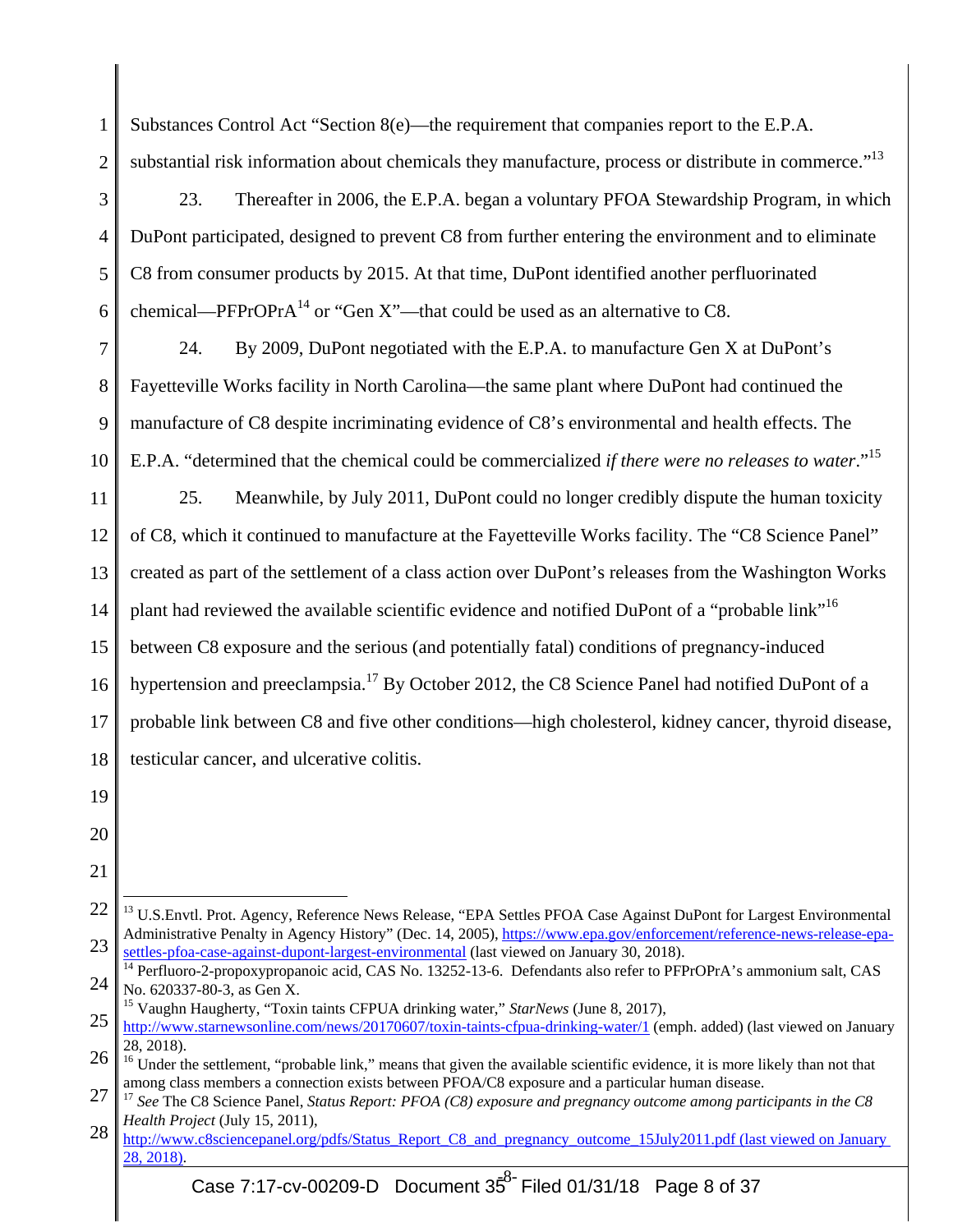1 2 3 26. By April 28, 2013,<sup>18</sup> in accordance with E.P.A.'s PFOA Stewardship Program, Defendants reported they had phased out the intentional manufacture of C8 at the Fayetteville Works facility, instead manufacturing "Gen X" as an alternative product to use in making Teflon®.

4 5 6 7 8 9 27. As DuPont's C8 liabilities mounted, DuPont became desperate to reduce its perfluorinated chemical liabilities and decided to spin-off its perfluorinated chemical operations into a new company. In July 2015, E.I. du Pont de *Nemours* spun off its *chemicals* division, creating *Chemours*, a new publicly-traded company named The Chemours Company, once wholly owned by DuPont. By mid- 2015, DuPont had dumped its perfluorinated chemical liabilities into the lap of the new Chemours Company.

10 11 12 13 14 15 16 17 18 28. In May 2016, *Fortune* magazine wrote, "When industrial giant DuPont spun off its performance chemicals division in July 2015, few gave the orphaned appendage much hope. Loaded up with debt and stuffed full of potentially toxic assets—on multiple levels—the new company, rebranded as Chemours, was seen by many investors as a listing garbage scow locked on a one-way course to the bottom of the ocean." "So while Chemours products made up around a fifth of DuPont's overall sales when it was spun off, it ended up inheriting nearly two-thirds of its environmental liabilities. Pending lawsuits linked to a chemical used in making Teflon, one of Chemours' biggest products, now sits on its balance sheet like a ticking time bomb, threatening to wipe out millions of dollars from the company's coffers over the next few years."<sup>19</sup>

19 20 21 22 23 24 25 26 29. By 2017, over 3,500 civil lawsuits had been filed against DuPont for C8 contamination of the Ohio River and the drinking water of nearly 70,000 residents in and around Parkersburg, West Virginia. DuPont had settled the first round of civil cases for nearly \$350 million in 2001, resolving water filtration claims, and funding epidemiological health studies of the nearly 70,000 residents. Then, in February 2017, DuPont and Chemours settled the second round of cases for nearly \$671 million, resolving thousands of personal injury claims for exposure to C8 via drinking water drawn from the contaminated Ohio River. All told, DuPont and Chemours will pay over \$1 billion to resolve the C8 liabilities related to Ohio River contamination.

<sup>28</sup>   $\overline{a}$ <sup>18</sup> See "Corrective Measures Study Work Plan," Chemours Fayetteville Works, RCRA Permit No. NCD047368642-R2-M3, PARSONS, December 2016 (hereinafter, "Parsons"). <sup>19</sup> http://fortune.com/2016/05/18/how-dupont-spinoff-chemours-came-back-from-the-brink/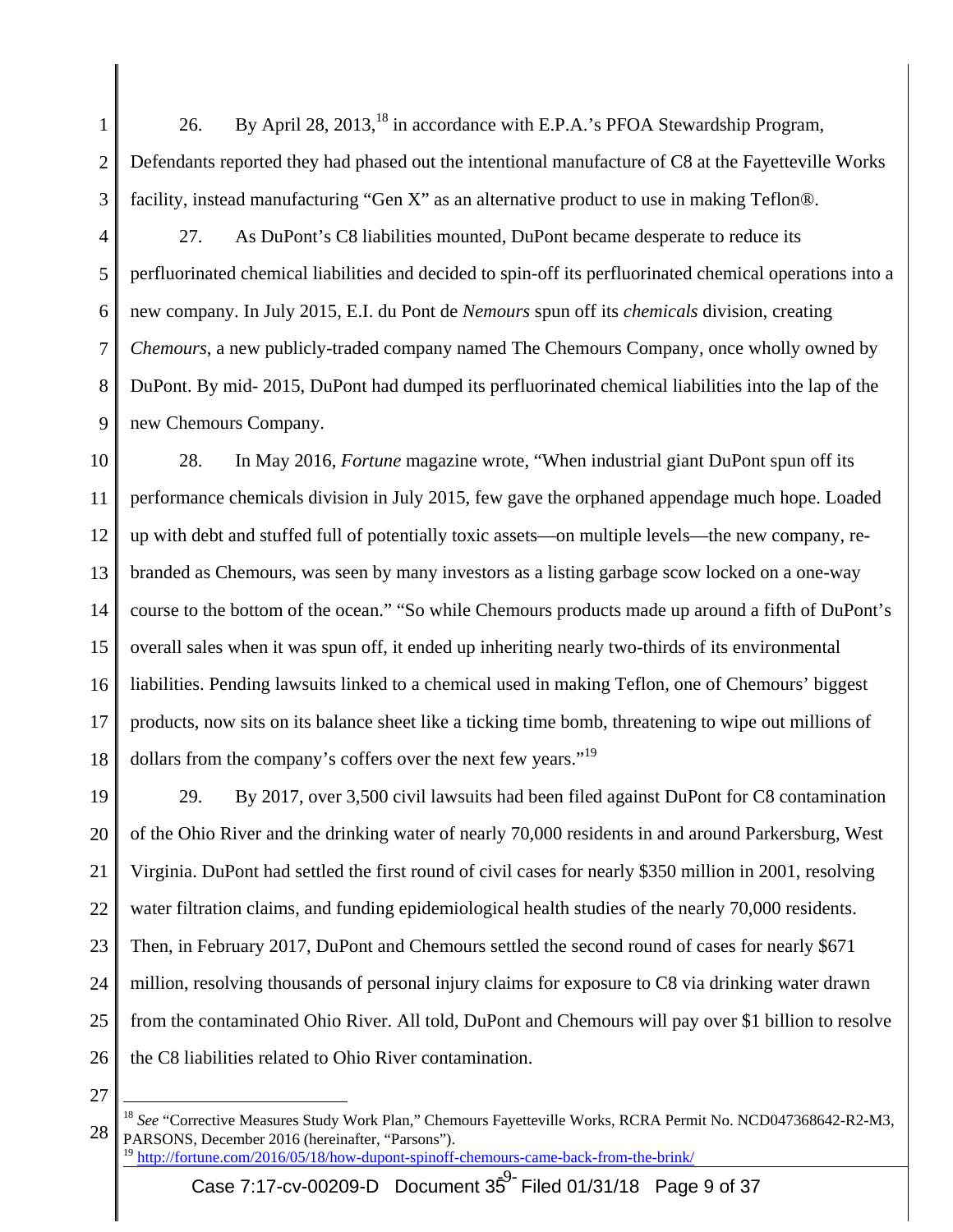1 2 3 30. As of 2017, and as a result of the 2015 Chemours spin-off, Defendant Chemours Company FC, LLC, now owns and operates the Fayetteville Works facility, leasing space to two other chemical manufacturers, Defendant DuPont/DowDuPont, Inc. and non-party Kuraray America, Inc.

- 4 5 6 7 31. At the Fayetteville Works facility, DuPont and Chemours have long made, used, and/or generated a variety of toxic perfluoroalkyl substances that are structurally and functionally similar, including C8, Gen X ("C6"), "Nafion Byproducts 1 and 2" ("C7")<sup>20</sup>, and other perfluorinated chemicals known as PFECAs (perfluoroalkyl ether carboxylic acids).
- 8

## **B. The Fayetteville Works Site.**

9 10 11 12 13 14 32. The Fayetteville Works facility ("the Site") is located at 22828 NC Highway 87 W, near Duart Township in Bladen County, North Carolina. The Site is located 15 miles southeast of the City of Fayetteville on NC Highway 87, south of the Bladen-Cumberland county line. Its geographic location is 34°50'30" north latitude, 78°50'00" west longitude. The Site contains 2,177 acres of relatively flat undeveloped open land and woodland bounded on the east by the Cape Fear River, on the west by NC Highway 87, and on the north and south by farmland.<sup>21</sup>

15 16 17 18 33. DuPont purchased the Site property in parcels from several families in 1970. The Site's first manufacturing area was constructed in the early 1970s. Currently, the Site manufactures plastic sheeting, safety glass, fluorochemicals, and intermediates for plastics manufacturing. A former manufacturing area, which was sold in 1992, produced nylon strapping and elastomeric tape.<sup>22</sup>

19 20 21 22 34. In July 2015, Defendant Chemours Company FC, LLC, became the owner of the entire 2,177 acres of the Fayetteville Works along with Fluoromonomers, Nafion® membranes, and PPA manufacturing units. The polyvinyl fluoride (PVF) resin manufacturing unit remained with the DuPont Company.<sup>23</sup>

23

35. Defendants' manufacturing operations at the Site<sup>24</sup> consist of three current

- 24 perfluorinated chemical ("PFC") manufacturing areas and a former manufacturing area: $^{25}$
- 25

27  $^{23}$  *Id.* 

<sup>&</sup>lt;sup>20</sup> "C6" and "C7" refer to the number of carbons in the perfluorinated molecules.

<sup>26</sup>  21 Parsons, *supra* note 18. 22 *Id.* 

<sup>28</sup>  <sup>24</sup> In two additional manufacturing areas at the Fayetteville Works, Kuraray America manufactures Butacite polyvinyl butyral sheeting and resin, and SentryGlass-branded safety glass products, but upon information and belief does not use or generate the polyfluorinated chemicals at issue.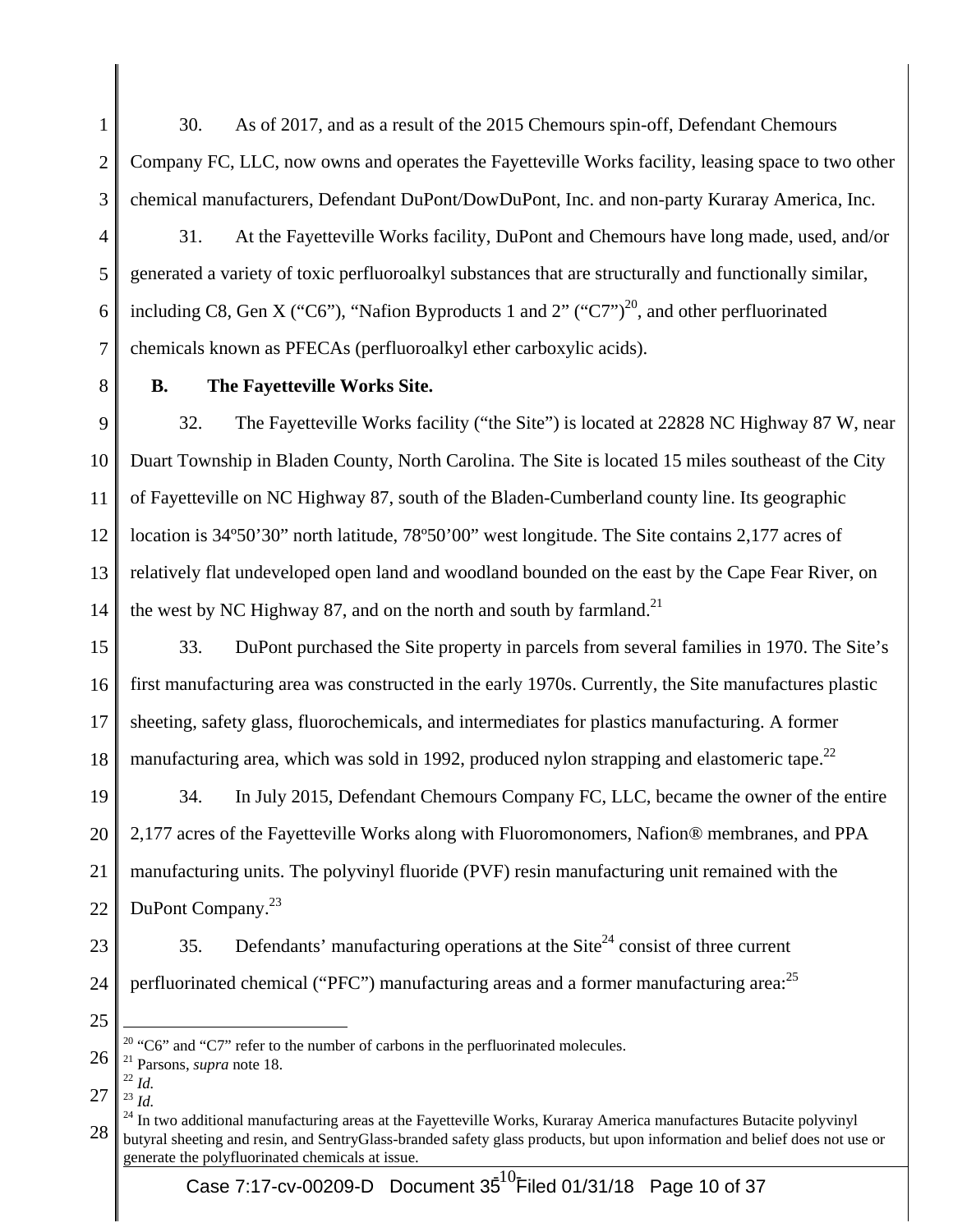| $\mathbf{1}$   |                                                                                               | Chemours Fluoromonomers and Nafion® Membrane - Manufactures Nafion®<br>a.                                   |
|----------------|-----------------------------------------------------------------------------------------------|-------------------------------------------------------------------------------------------------------------|
| $\overline{2}$ |                                                                                               | fluoropolymer membrane—a perfluorosulfonic acid (PFSA) membrane—for use in                                  |
| 3              |                                                                                               | electronic cells, as well as various fluorochemicals used for Nafion® membrane,                             |
| $\overline{4}$ |                                                                                               | Teflon® fluoropolymer, Viton® elastomers, and other fluorinated products.                                   |
| 5              |                                                                                               | Chemours Polymer Processing Aid (PPA) - Manufactures a fluorochemical that<br>$\mathbf b$ .                 |
| 6              |                                                                                               | is used as a processing aid for off-site fluoropolymer manufacturing—upon information                       |
| 7              |                                                                                               | and belief, the product known as "GenX." This area formerly manufactured ammonium                           |
| 8              |                                                                                               | perfluorooctanoate (APFO, the ammonium salt of PFOA, which is also known as                                 |
| 9              |                                                                                               | "C8"). Chemours publicly maintains that the last date of C8 production at the Site was                      |
| 10             |                                                                                               | April 28, 2013, and that the C8 manufactured in this area was never used in any of the                      |
| 11             |                                                                                               | other manufacturing facilities at the Site.                                                                 |
| 12             |                                                                                               | DuPont Company PVF - Manufactures polyvinyl fluoride (PVF) resin used to<br>$\mathbf{c}$ .                  |
| 13             |                                                                                               | produce Tedlar <sup>®</sup> film.                                                                           |
| 14             |                                                                                               | d.<br>The Polymer Manufacturing Development Facility (PMDF) - Manufactured                                  |
| 15             |                                                                                               | Teflon® fluorinated ethylene propylene (FEP) for electrical wiring insulation and other                     |
| 16             |                                                                                               | applications. Since the PMDF unit was permanently shut down in June 2009, it no                             |
| 17             |                                                                                               | longer manufactures DuPont Teflon®. Chemours publicly maintains that the site did not                       |
| 18             |                                                                                               | use C8 in its processes.                                                                                    |
| 19             | 36.                                                                                           | In addition to the manufacturing operations at the Site, Chemours operates two natural                      |
| 20             |                                                                                               | gas-fired boilers and a wastewater treatment plant for the treatment of process and sanitary                |
| 21             | wastewaters from Chemours and DuPont. Hazardous wastes generated from the Chemours            |                                                                                                             |
| 22             | manufacturing processes and laboratories were, as of 2016, managed at the permitted Hazardous |                                                                                                             |
| 23             |                                                                                               | Waste Container Storage Area, in four permitted hazardous waste tanks, and at the 90-day ignitable          |
| 24             |                                                                                               | waste accumulation area prior to being shipped offsite for treatment, disposal, or recycling. <sup>26</sup> |
| 25             | 37.                                                                                           | The Cape Fear River is located along the eastern property boundary of the Site,                             |
| 26             |                                                                                               | approximately 1,850 feet from the eastern portion of the manufacturing area. Willis Creek, a tributary      |
| 27             |                                                                                               |                                                                                                             |
| 28             | $^{\rm 25}$ $ld.$                                                                             |                                                                                                             |
|                | $^{26}\,$ Id.                                                                                 |                                                                                                             |

║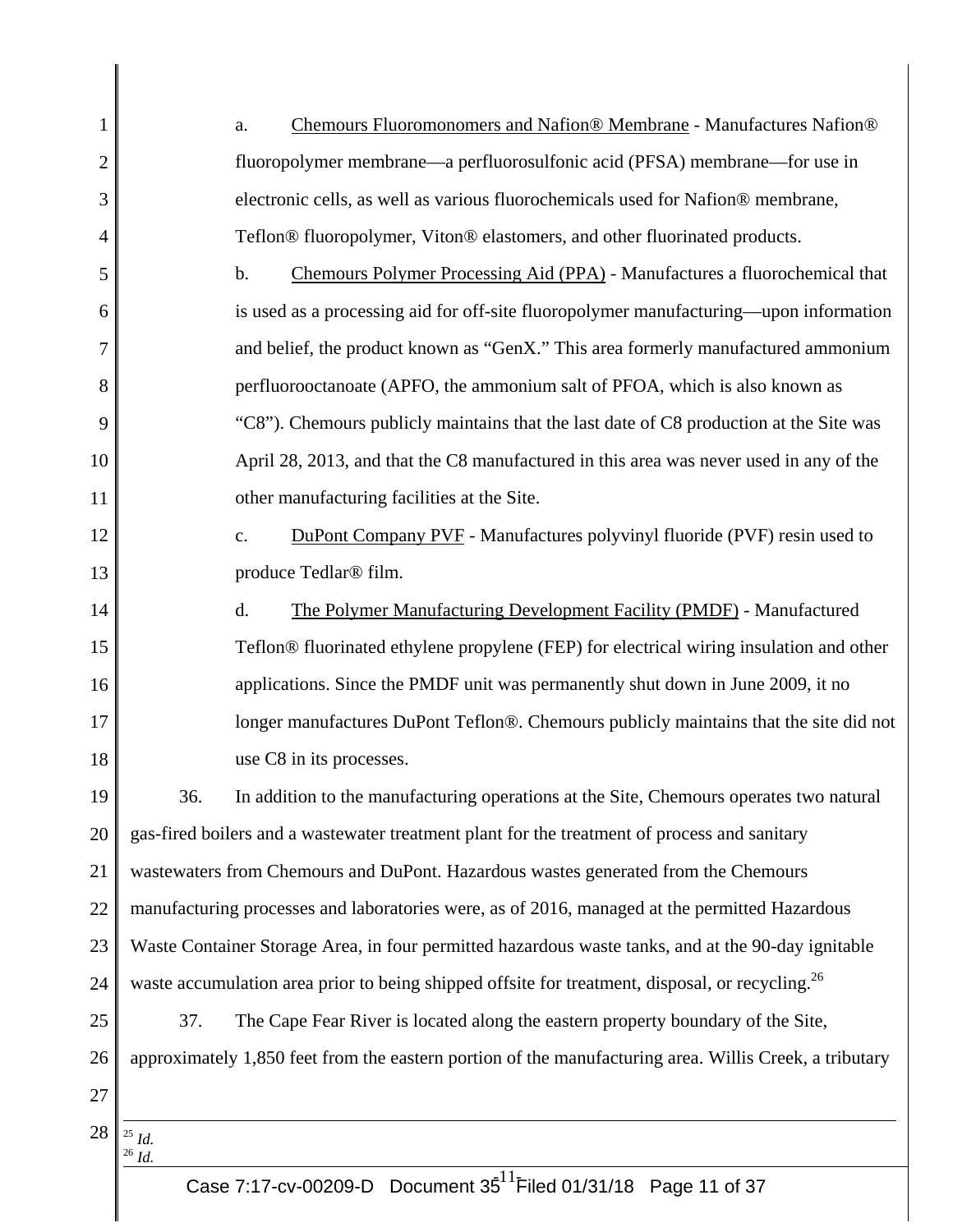1 2 3 4 5 6 of the Cape Fear River, is located in the northern portion of the Site, approximately 3,000 feet from the manufacturing area. Portions of Georgia Branch, another tributary to the Cape Fear River, flow along the southern boundary of the Site approximately 1 mile southwest of the manufacturing area. A drainage channel leading to the Cape Fear River is located just south of the plant area and is used as the outfall area ("Outfall 2") covered by National Pollutant Discharge Elimination System Permit No. NC003573 (the "NPDES Permit").<sup>27</sup>

7 8 9 10 38. Underneath the Site, groundwater flow is generally west-southwest to east-northeast, discharging into the Cape Fear River. This groundwater travels at a rate of 217 feet per year, resulting in an estimated travel time of approximately 15.5 years from the Chemours Polymer Processing Aid area (where Defendants manufactured C8 and later Gen X) to the Cape Fear River.<sup>28</sup>

11 12 13 14 15 16 17 39. Upon information and belief, the Site also has at least one stack that has operated over the years as a source for airborne emissions of perfluoroalkyl substances, thereby giving rise to additional water contamination when airborne particles are deposited on land and surface waters and dissolve and/or leach into soil, groundwater, and surface waters. Plume modeling conducted in 2002 by DuPont Engineering<sup>29</sup> demonstrates that DuPont's C8 manufacturing processes would give rise to an airborne PFOA (C8) plume with a "hot spot" directly over Willis Creek, which flows into Cape Fear River.

18

#### **C. Defendants' Pollution of the Cape Fear River.**

19 20 21 22 23 24 25 40. In 1980—unbeknownst to state or federal regulators or the public—DuPont began to release Gen X (C6) at the Fayetteville Works site as a byproduct of one or more of its manufacturing processes there, including, upon information and belief, a vinyl ether manufacturing process. At a point in time that is as yet unknown, DuPont also began to release other perfluoroalkyl substances (in addition to Gen X) from the Fayetteville Works site, including PFOA (C8), Nafion® Byproducts 1 and 2 (C7) and other perfluorinated chemicals known as  $PFECAs.<sup>30</sup>$  Indeed, upon information and belief, there are *hundreds* of different PFASs generated in the manufacturing processes at Fayetteville

- 26
- 27  $\overline{a}$ <sup>27</sup> *Id.*
- <sup>28</sup> *See id.*

<sup>30</sup> Perfluoroalkyl ether carbolocylic acids, a type of perfluoroalkyl substances that includes Gen X.

Case 7:17-cv-00209-D Document 35 $^{12}$ Filed 01/31/18 Page 12 of 37

<sup>28</sup>  <sup>29</sup> See DuPont Engineering Technology, "Exposure Evaluation for New Process at Fayetteville Site" (Aug. 20, 2001, rev. Feb. 20, 2002).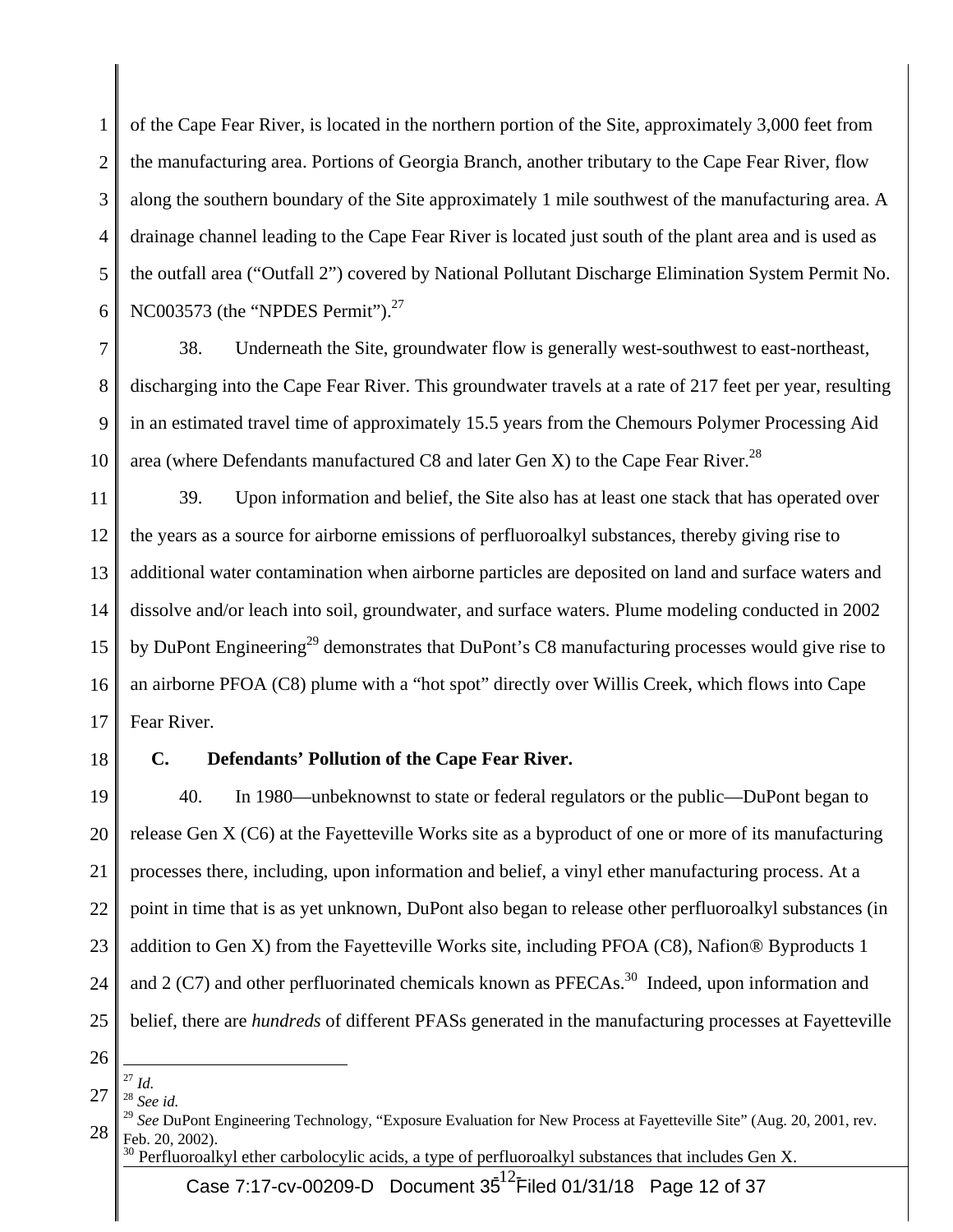1 2 Works, and an unknown number of these have also been discharged into the facility's waste streams and into the Cape Fear River.<sup>31</sup>

3 4 5 6 41. Defendants were required to obtain a NPDES Permit from the State of North Carolina before making an outlet into the Cape Fear River, or causing or permitting any waste to be directly or indirectly discharged into waters of the state in violation of any State water quality standards or point source effluent standards or limits. *See* 33 U.S.C. §§ 1311, 1342; N.C. Gen Stat. § 143-215.1.

7 8 9 10 11 12 42. In 1987, DuPont obtained its initial NPDES Permit No. NC003573 from the State of North Carolina, $32$  authorizing the release of wastewaters from the facility wastewater treatment plant through Outfall 002, which feeds into the Cape Fear River. Upon information and belief, DuPont did not disclose to the State that it planned to discharge Gen X, C8, or any other perfluoroalkyl substances to the Cape Fear River, nor did it disclose the number, variety or identity of the many PFAS chemicals generated in its processes and found in its waste streams.

13 14 15 16 17 18 19 20 43. The segments of the Cape Fear River impacted by discharges from Outfall 002 include segments classified by the State of North Carolina as Class WS-IV and Class WS-IV CA (critical area). The designated uses in these segments include "source of water supply for drinking, culinary, or food-processing purposes" as well as "aquatic life propagation and maintenance of biological integrity (including fishing and fish), wildlife, secondary recreation, [and] agriculture," 15A N.C.A.C. 2B.0211(1), 2B.0216(1); *see also* 15A N.C.A.C. 2B.0101; N.C. Gen. Stat. § 143-214.1(b). "Critical area means the area adjacent to a water supply intake or reservoir where risk associated with pollution is greater than from the remaining portions of the watershed." 15A N.C.A.C. 2B .0202(20).

21 22 23 44. Upon information and belief, DuPont's (and now Chemours') on-site wastewater treatment plant is ineffective at removing Gen X and other perfluoroalkyl substances (PFASs) in the water that is discharged into the Cape Fear River.

24

25

45. In 1995, DuPont asked the State of North Carolina for permission to reroute wastewater from its Nafion® manufacturing area to bypass the facility wastewater treatment plant. At this time,

- 26
- 27

<sup>28</sup>  <sup>32</sup> At the time, the regulating entity was known as the North Carolina Department of Environment & Natural Resources, Division of Water Quality. It is now known as the Department of Environmental Quality (DEQ), Division of Water Resources (DWR).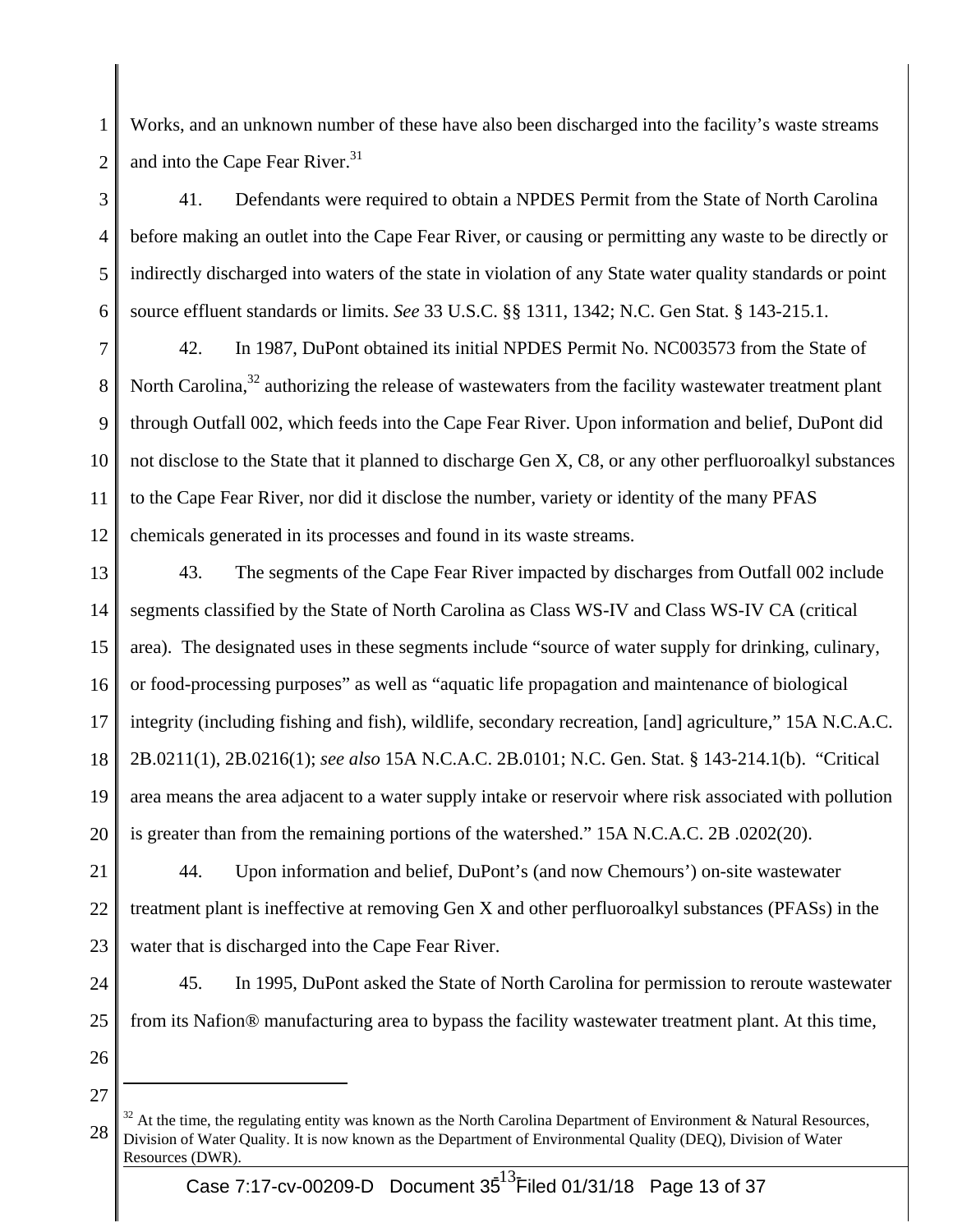1 2 3 4 5 6 upon information and belief, DuPont knew that the wastewater it planned to discharge contained Gen X and other PFAS byproducts of the Nafion® manufacturing process. Although DuPont had a duty under North Carolina law and federal law to clearly identify in its NPDES permit application any potential toxins, the only waste DuPont disclosed was fluoride. Upon information and belief, the request to release Nafion® process wastewater directly into the Cape Fear River was authorized in DuPont's 1996 NPDES Permit renewal.

7 8 9 10 11 12 13 14 15 16 46. In May 2001, following 3M Company's announcement that it would no longer manufacture C8, DuPont submitted an NPDES Permit renewal application to the State of North Carolina stating that it intended to begin manufacturing C8 at the Fayetteville Works Site. DuPont represented to the State that C8 does not pose a health concern to humans or animals at the levels present in the workplace or environment, that DuPont had used C8 for forty years with no observed health effects, and that C8 is neither a known developmental toxin nor a known carcinogen. DuPont requested authorization to discharge wastewater from its C8 operations directly to a dedicated outfall, without sending it through the facility's wastewater treatment plant. At this time, DuPont did not disclose that its manufacturing processes at the Fayetteville Works site in fact generated hundreds of PFASs, nor did it disclose the number, variety or identity of the PFASs found in its waste streams.

17 18 19 20 47. In October 2002—before the State granted the requested NPDES Permit renewal— DuPont began making C8 at the Fayetteville Works site. In January 2004, the State granted the renewed NPDES permit—without authorizing the requested discharge of the C8 manufacturing wastewater into the Cape Fear River.

21 22 23 24 25 26 27 48. DuPont applied for its next NPDES renewal permit on May 1, 2006. DuPont's application represented that wastewater from the C8 manufacturing operations "is collected and shipped off-site for disposal"; that no process wastewater is discharged to the Site's wastewater treatment plant or to the Cape Fear River; and that none of the produced C8 is used at the Fayetteville Works site. DuPont further represented that wastewater from the Nafion® operations was being treated in the facility's wastewater treatment plant. Upon information and belief, DuPont did not disclose that it was releasing any C8, Gen X or other PFECAs, or other perfluoroalkyl byproducts of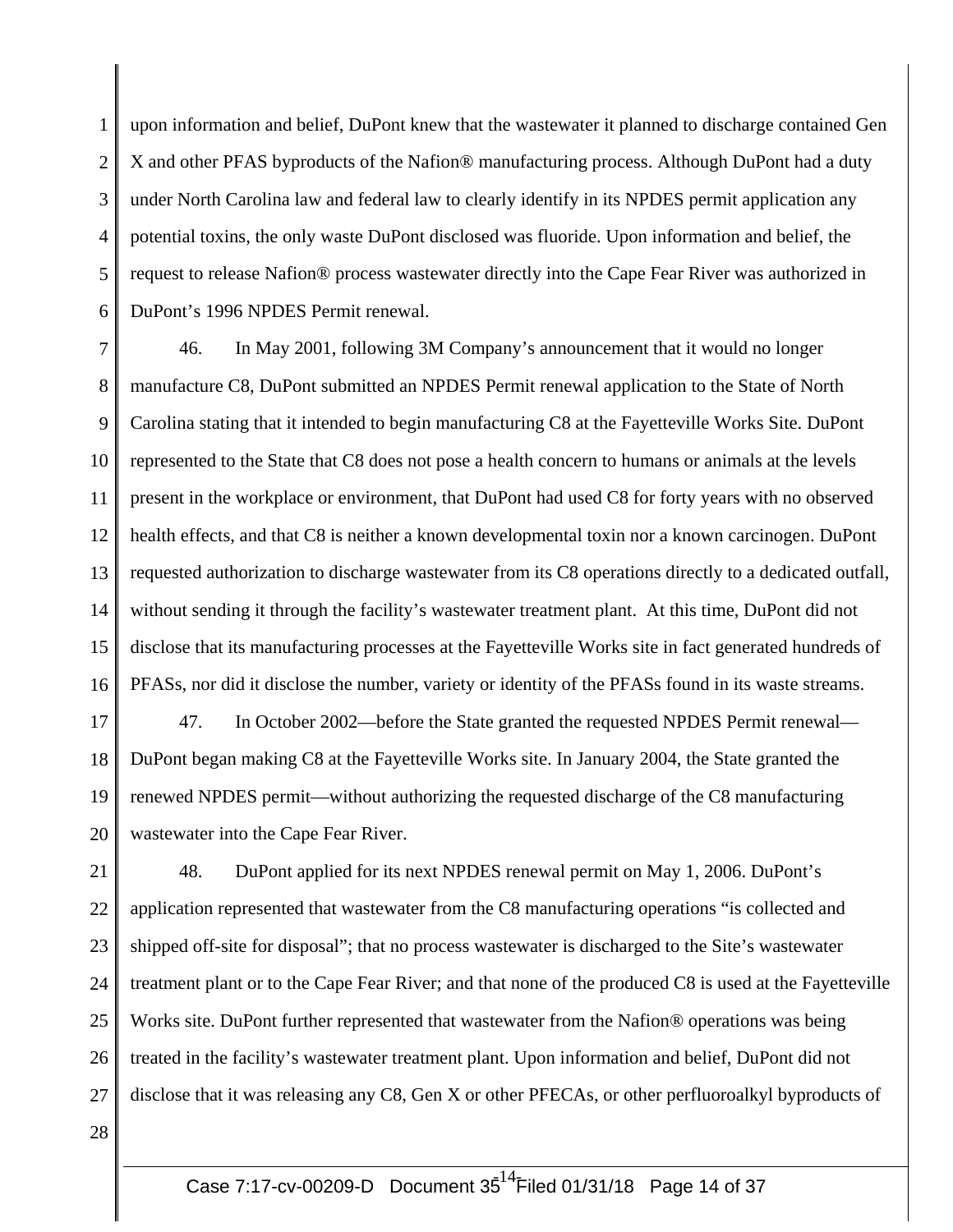1 2 its Nafion® operations, into the Cape Fear River. Nor did DuPont disclose the number, variety or identity of the PFAS chemicals generated in its processes and found in its waste streams.

3 4 5 6 7 8 9 10 49. The State granted a renewed NPDES permit on May 25, 2007. Under this permit, DuPont was required to capture and dispose of all C8 process water off-site, and also to monitor for C8 due to known groundwater contamination. The resulting monitoring reports document discharges and/or releases of C8 into the Cape Fear River through at least March 2017, when Chemours reported PFOA (C8) discharges of 10,000 parts per trillion (ppt) through Outfall 002. Indeed, even after Chemours reportedly stopped making C8 at the Fayetteville Works site in 2013, regular discharges of C8 at Outfall 002 continued, reaching as high as 160,000 ppt in October 2016, despite dilution of the effluent with non-contact river water.<sup>33</sup>

11 12 13 14 15 16 17 18 19 20 21 22 50. On January 28, 2009, DuPont entered into a consent order with the E.P.A governing the manufacturing of Gen X. The consent order acknowledged that E.P.A. "has concerns that [Gen X] will persist in the environment, could bioaccumulate, and be toxic . . . to people, wild animals, and birds." The consent order also acknowledged E.P.A.'s "human health concerns" about Gen X, including that "uncontrolled . . . disposal of [Gen X] may present an unreasonable risk of injury to human health and the environment." The order required DuPont to "recover and capture (destroy) or recycle [Gen X] at an overall efficiency of 99% from all of the effluent process streams and the air emissions (point source and fugitive)." In negotiating the Consent Order, upon information and belief, neither DuPont (nor, apparently, its lawyers) disclosed to the E.P.A. that DuPont had been releasing Gen X (and other related PFASs) into the Cape Fear River from the Fayetteville Works site since at least 1980. And once more, DuPont remained silent about the number, variety and identity of the PFAS chemicals generated in its processes and found in its waste streams.

- 23 24 25 51. Upon information and belief, DuPont met with North Carolina regulators in August 2010 and represented (1) that—like C8—GenX would be produced in a "closed-loop" system that would not result in the discharge of GenX into the Cape Fear River; and (2) that the wastewater
- 26

<sup>27</sup>  <sup>33</sup> *See* ICIS Detail Report for NPDES Permit No. NC0003673 based on data extracted based on data extracted on June 28, 2017, available at

<sup>28</sup>  https://iaspub.epa.gov/enviro/ICIS\_DETAIL\_REPORTS\_NPDESID.icis\_tst?npdesid=NC0003573&npvalue=1&npvalue=1 3&npvalue=14&npvalue=3&npvalue=4&npvalue=5&npvalue=6&rvalue=13&npvalue=2&npvalue=7&npvalue=8&npvalu  $e=11$ &npvalue=12 (last viewed on January 28, 2018).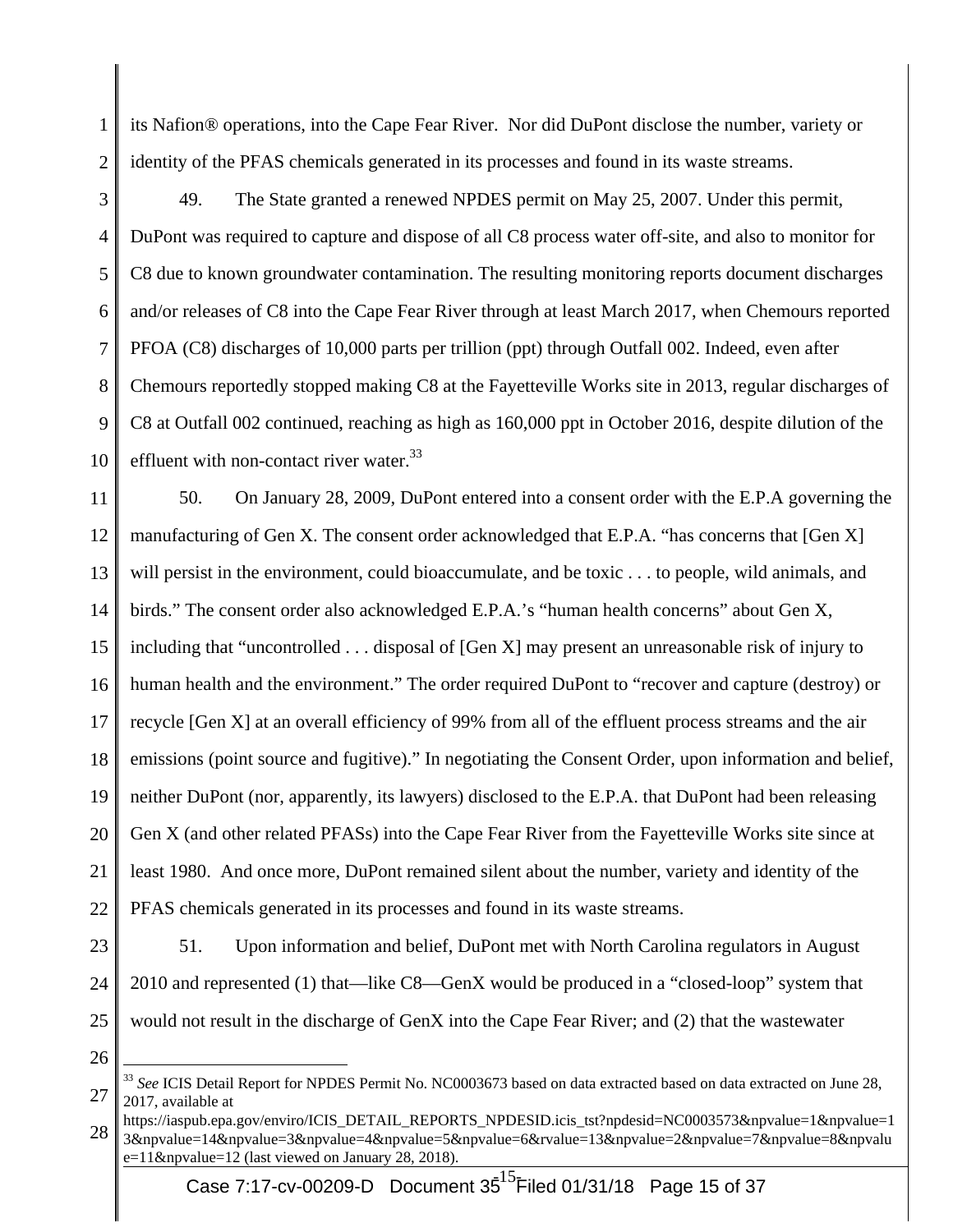1 2 3 4 5 generated from GenX manufacturing would be collected and shipped off-site for disposal. DuPont did not disclose to the State that it had already been discharging GenX or other PFECAs, or other perfuoroalkyl byproducts from its Nafion® processes into the Cape Fear River. Nor did DuPont disclose to regulators the number, variety and identity of the PFAS chemicals generated in its processes and found in its waste streams.

6 7 8 9 10 11 12 13 14 15 16 17 18 19 52. The following year, in April 2011, DuPont applied for a renewal of its NPDES Permit, confirming that "all process wastewater generated from [the PPA Manufacturing Area where DuPont produced C8 and GenX] is collected and shipped offsite for disposal" and "no process wastewater from this manufacturing facility is discharged to the site's biological [wastewater treatment plant] or to the Cape Fear River." DuPont continued to mislead regulators, failing to explain that the Fayetteville Works operations had been contaminating the Cape Fear River with PFASs such as Gen X and Nafion® Byproducts 1 and 2 since approximately 1980, and failing to disclose the number, variety or identity of the PFAS chemicals generated in its processes and found in its waste streams, even though DuPont knew that regulators had serious concerns about the effects of these substances on human health and understood that its discharges were contaminating the drinking water used by hundreds of thousands of North Carolinians. In fact, at the very same time DuPont was reassuring the State about its "closed system" for manufacturing Gen X, upon information and belief, DuPont was discharging Gen X and other perfluoroalkyl byproducts of its Nafion® manufacturing processes into the Cape Fear River on an ongoing basis.

20 21 22 23 53. On February 6, 2012, the State of North Carolina issued the NPDES renewal permit to DuPont, and transferred the permit to Chemours on October 28, 2015. The Permit does not authorize any discharges of Gen X or other PFECAs or other perfluoroalkyl substances (including perfluoroalkyl byproducts of the Nafion® processes from the Fayetteville Works site).

24 25 26 27 54. DuPont conducted a Resource Conservation and Recovery Act Facility Investigation (RFI), in three phases from 2001 through 2014. The RFI identified widespread C8 contamination in the soil and groundwater at the Fayetteville Works site, some of which DuPont attributed to its past Nafion® manufacturing activities, including a "historical release originating from the Nafion®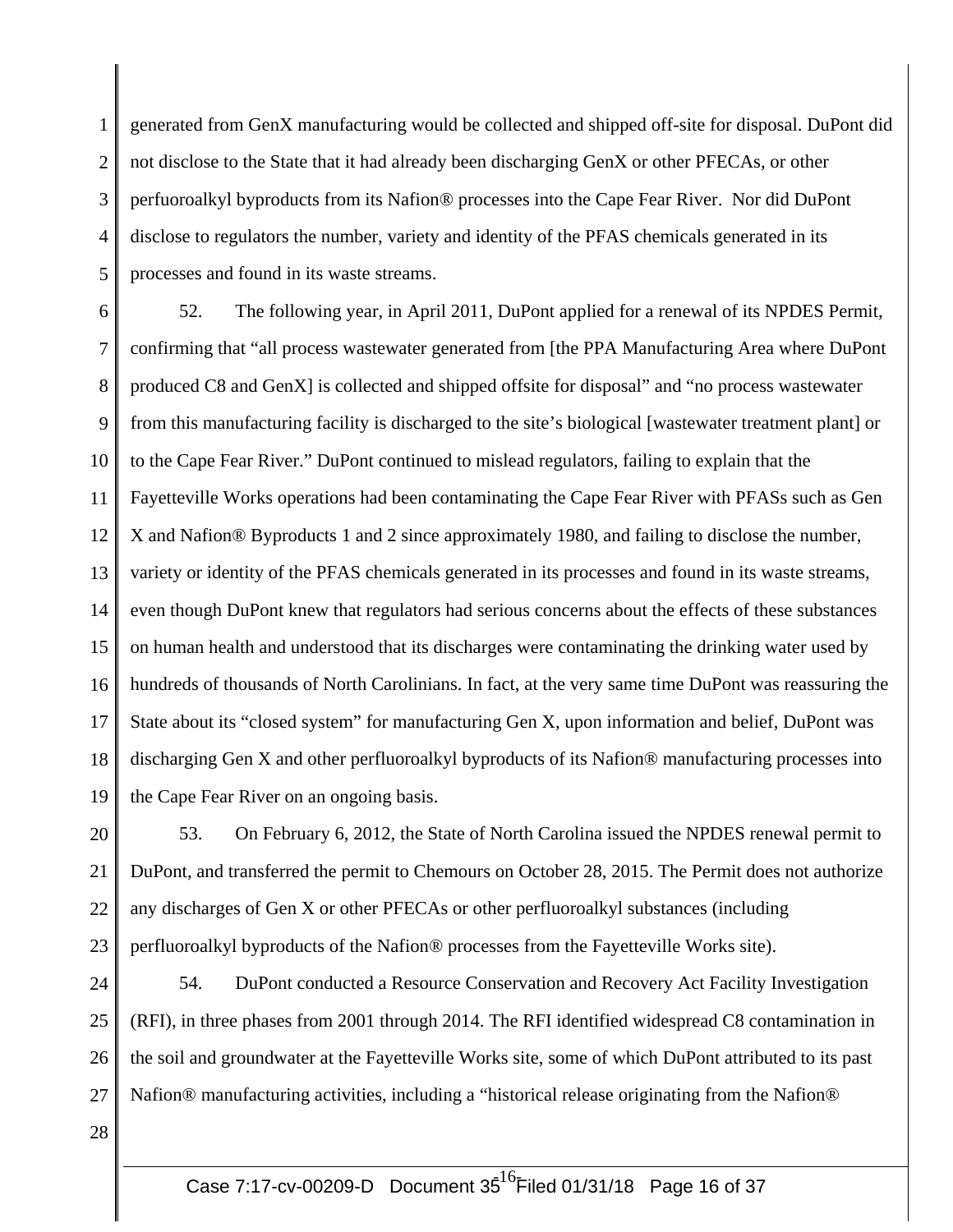1 2 manufacturing area's common process wastewater sump."<sup>34</sup> The RFI also documented at least seven releases of PFASs at the Fayetteville Works site between March 2011 and February 2013.

3 4 5 6 7 8 9 55. In 2015, State regulators required Chemours to perform additional groundwater sampling to determine if groundwater flowing from the Fayetteville Works site was contaminating the Cape Fear River with C8 or other PFASs. Chemours still did not disclose to regulators that the Fayetteville Works operations had been contaminating the Cape Fear River with PFASs such as Gen X and Nafion® Byproducts 1 and 2 since approximately 1980. Upon information and belief, Chemours identified both C8 and other PFASs in its ground water, but only disclosed to the State (at the time) that it had found C8.

10 11 12 13 14 56. In June 2015, DuPont's environmental manager met with State regulators to discuss a "new" perfluorinated compound, Gen X, which had been identified in the Cape Fear River by a team of researchers conducting sampling on the Cape Fear River as part of a study commissioned by EPA. Upon information and belief, DuPont at that meeting represented to DWQ that Gen X was C8's replacement, and that it was not being discharged to the Cape Fear River.

15 16 17 57. At least by 2015, and reportedly by April 2013, Defendants ceased manufacturing C8 at the Fayetteville Works site. Manufacturing of Gen X and fluoroproducts such as Nafion® perfluorosulfonic acid (PFSA) membrane, however, has continued.

18 19 20 21 22 58. At all relevant times, Defendants knew, or should have known, that the perfluoroalkyl substances they were releasing into the environment created a probable risk to human health in the public drinking water supply drawn from the Cape Fear River, due to the persistence and toxicity of these substances and the fact that they are not removed through conventional water treatment processes.

23

# **D. Public Disclosure of Defendants' Pollution.**

24 25 26 59. In November 2016, Dr. Detlef Knappe of North Carolina State University and a team of researchers from other institutions published a study that identified GenX and other PFASs at the

<sup>28</sup>   $\overline{a}$ <sup>34</sup> DuPont Fluoroproducts, "Biennial Report for the Manufacture of APFO Calendar Years of 2002 and 2003, DuPont Company —Fayetteville Works," submitted October 26, 2004 in U.S. E.P.A. Docket No. AR-226.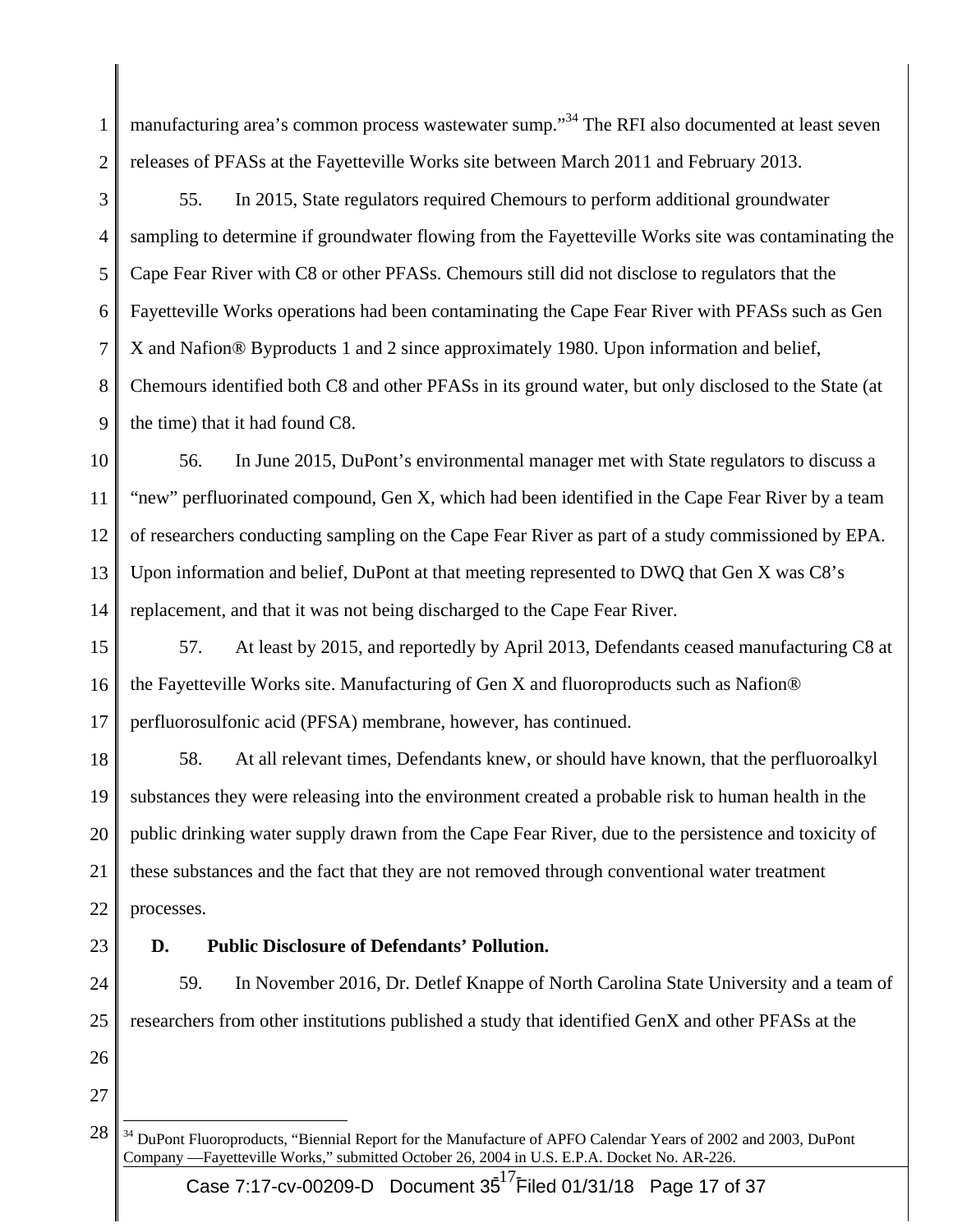1 2 3 4 5 6 7 King's Bluff intake site in the Cape Fear River.<sup>35</sup> Between June 14, 2013 and December 2, 2013 Dr. Knappe's team had taken daily samples of raw water downstream of the Fayetteville Works site at the King's Bluff intake, and at two locations upstream of the Fayetteville Works site. While upstream sampling revealed only the presence of so-called "legacy PFASs,"<sup>36</sup> at King's Bluff, Dr. Knappe's team found concentrations of Gen X as high as 4,500 parts per trillion ("ng/L" or "ppt"), with a mean (average) concentration of Gen X of 631 ppt—both well in excess of the current state health goal of 140 ppt.



<sup>18</sup>  19 Source: Mei Sun, et al., "Legacy and Emerging Perfluoroalkyl Substances are Important Drinking Water Contaminants in the Cape Fear Watershed of North Carolina," 3 *Environ. Sci. Technol. Let*. 415 (2016).

20 Dr. Knappe's team also detected significant concentrations of six other PFECAs at King's Bluff.

21 60. DuPont reportedly installed new abatement technology in November 2013, that the

22 company claimed would "dramatically drop" the average Gen X levels in the Cape Fear River. Dr.

- 23 Knappe's 2016 article reports, however, that additional samples taken in August 2014 showed similar
- 24 levels of Gen X to the mean concentrations he had found in August 2013 (again, in excess of the
- 25 current North Carolina state health advisory standard) as well as a high concentration of other
- 26 PFECAs at levels that are believed to be unsafe for humans.
- 27

<sup>28</sup>  <sup>35</sup> Mei Sun, et. al, "Legacy and Emerging Perfluoroalkyl Substances are Important Drinking Water Contaminants in the Cape Fear Watershed of North Carolina," 3 *Environ. Sci. Technol. Let.* 415 (2016).<br><sup>36</sup> E.g., PFASs that had been phased out through the E.P.A.'s voluntary PFOA Stewardship Program.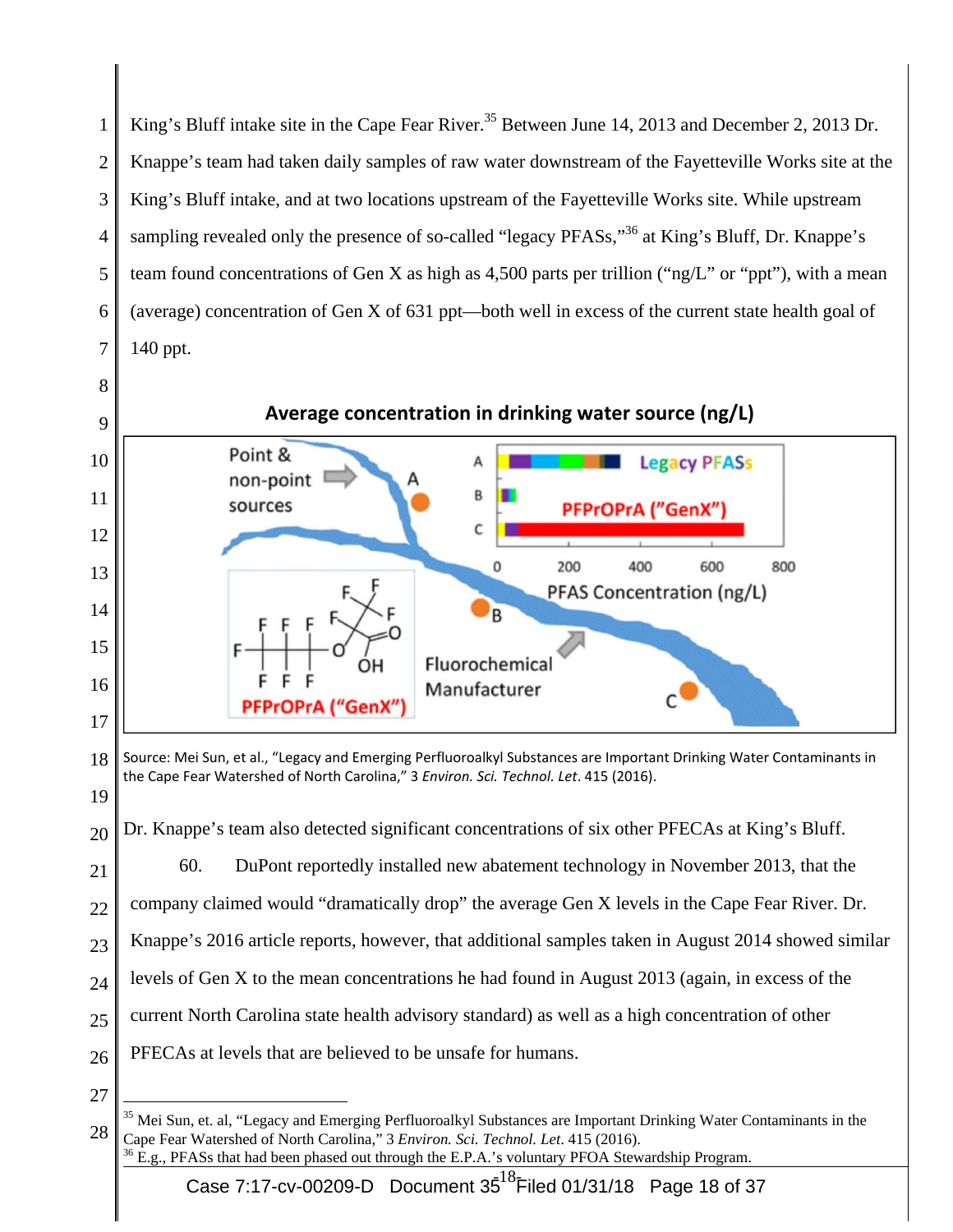1 2 3 4 5 61. Dr. Knappe further reported that based on an analysis taken at every stage of the water treatment process at the Sweeney Water Treatment Plant in Wilmington, North Carolina, PFASs in the Cape Fear River were not effectively removed by the coagulation, ozonation, biofiltration, sedimentation, or disinfection processes ordinarily used by water providers such as Plaintiffs to treat drinking water. $37$ 

6 7 8 9 10 11 62. On June 15, 2017, representatives of Chemours met with officials from state and local agencies and represented that the GenX compound found in the Cape Fear River was not due to discharge from the plant making GenX but was likely a byproduct of another manufacturing process conducted at the Fayetteville Works site *since 1980*. Upon information and belief, these discharges exceeded the current state health goal of 140 ppt and occurred at levels believed to be unsafe for human consumption.

12 13 14 63. In July 2017, upon information and belief, Chemours admitted to State regulators that its 2015 groundwater sampling had also revealed the presence of PFASs other than C8 at the Fayetteville Works site.

15 16 17 18 19 20 64. In August 2017, the State requested additional groundwater sampling at the Fayetteville Works site, which demonstrated the presence of Gen X at 13 of 14 sampling locations, at levels greater than the practical quantitation limit (PQL) of 10 ng/L (ppt). Levels of Gen X in groundwater monitoring wells at the site show Gen X at concentrations from 519 to 61,300 ppt—vastly exceeding both the PQL and the current state health goal of 140 ppt. Five wells adjacent to the Cape Fear River have Gen X concentrations in excess of 11,800 ppt.

21 22 23 24 25 26 65. In August 2017, the E.P.A. confirmed the presence of additional byproducts of Defendants' Nafion® manufacturing processes, described as PFESA<sup>38</sup> Byproduct No. 1 and PFESA Byproduct No. 2 (and referred to in this Complaint as Nafion® Byproduct Nos. 1 and 2), at an outfall where Defendants' wastewater is discharged into the Cape Fear River. In particular, even after Chemours allegedly took undisclosed steps to reduce its PFAS releases from the Fayetteville Works site, the E.P.A. found levels of Nafion® Byproduct No. 1 (CAS No. 29311-67-9) as high as 15,800

27

<sup>28</sup>  <sup>37</sup> Mei Sun, et. al, *supra* note 35.<br><sup>38</sup> Per- or polyfluoroalkyl ether sulfonic acids. Neither DuPont nor Chemours had disclosed that these substances were present in the Fayetteville Works effluent.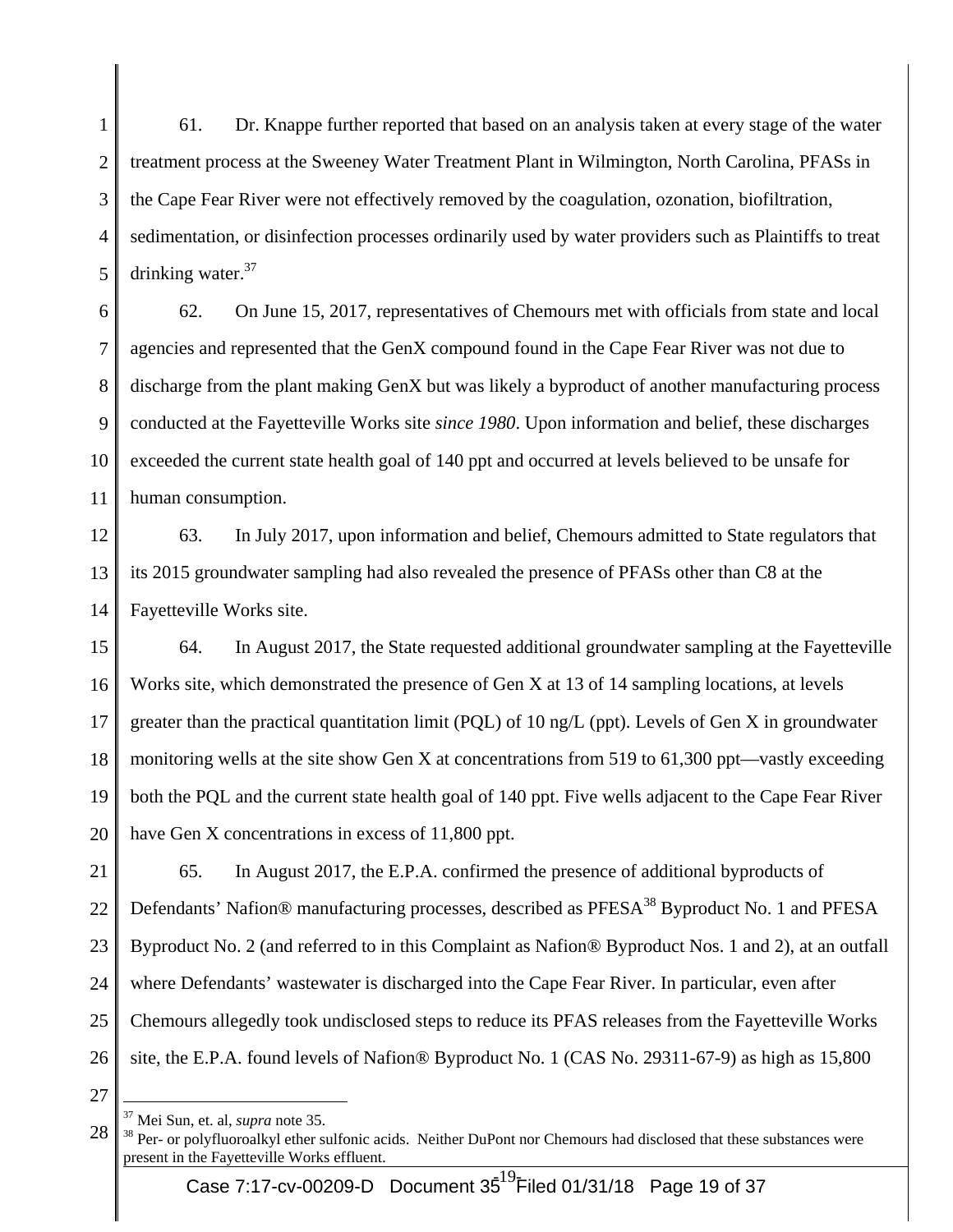1 2 ppt, and Nafion® Byproduct No. 2 (CAS No. 749836-20-2) as high as 73,900 ppt, despite Chemours' continued dilution of its effluent with large volumes of non-contact river water.

3 4 5 6 7 8 66. All of the PFAS chemicals found in the Cape Fear River—including Gen X, and PFESA Byproduct No. 1 and PFESA Byproduct No. 2—have been consistently found at levels that far exceed the E.P.A.'s health standards for PFOA/PFOS. Given what is believed to be the cumulative nature of PFAS exposures, and the fact that these substances were continuously discharged into the region's public water supply for nearly forty years, extreme caution should be taken to completely eliminate any further PFAS chemicals from entering into the public water systems.

9 10 11 67. Upon information and belief, there numerous other PFAS chemicals that have not been specifically named or identified that have also been released from Defendants' operations at the Fayetteville Works site and have contaminated the Cape Fear River at unsafe levels.

12 13 14 15 16 Notwithstanding the great public interest and concern about Defendants' contamination of the Cape Fear River, Defendants *still* have not released information to the public or to regulators that would identify the number, variety and identity of PFASs they have generated in their manufacturing processes and released through waste streams into the environment around the Fayetteville Works site.

17

# **E. The Chemicals at Issue.**

18 19 20 21 22 23 24 25 26 68. Perfluoroalkyl substances (PFASs) that have been detected in raw and/or treated water drawn from the Cape Fear River downstream of the Fayetteville Works facility, and that upon information and belief have resulted from Defendants' activities at the Fayetteville Works site, include, but are not limited to: perfluorooctanoic acid (PFOA or "C8") (CAS No. 335-67-1), several perfluoroalkyl ether carboxylic acids (PFECAs), including perfluoro-2-propoypropanoic acid (PFPrOPrA or "Gen X") (CAS No. 13252-13-6); and two byproducts of the Nafion<sup>®</sup> perfluorosulfonic acid  $(PFSA)^{39}$  membrane manufacturing process that are known only to the Plaintiffs as "PFESA Byproducts 1 and 2" (or "Nafion<sup>®</sup> Byproducts 1 and 2").<sup>40</sup>  $\overline{a}$ 

27  $40$  The complete list of PFASs found by Dr. Knappe's team consists of: a. Perfluorocarboxylic acids (PFCAs):

- 28
- i. Perfluorobutanoic acid (PFBA) (CAS No 375-22-4); ii. Perfluoropentanoic acid (PFPeA) (CAS No. 2706-90-3);

 $39$  Perfluorosulfonic acid is a perfluoroalkyl substance.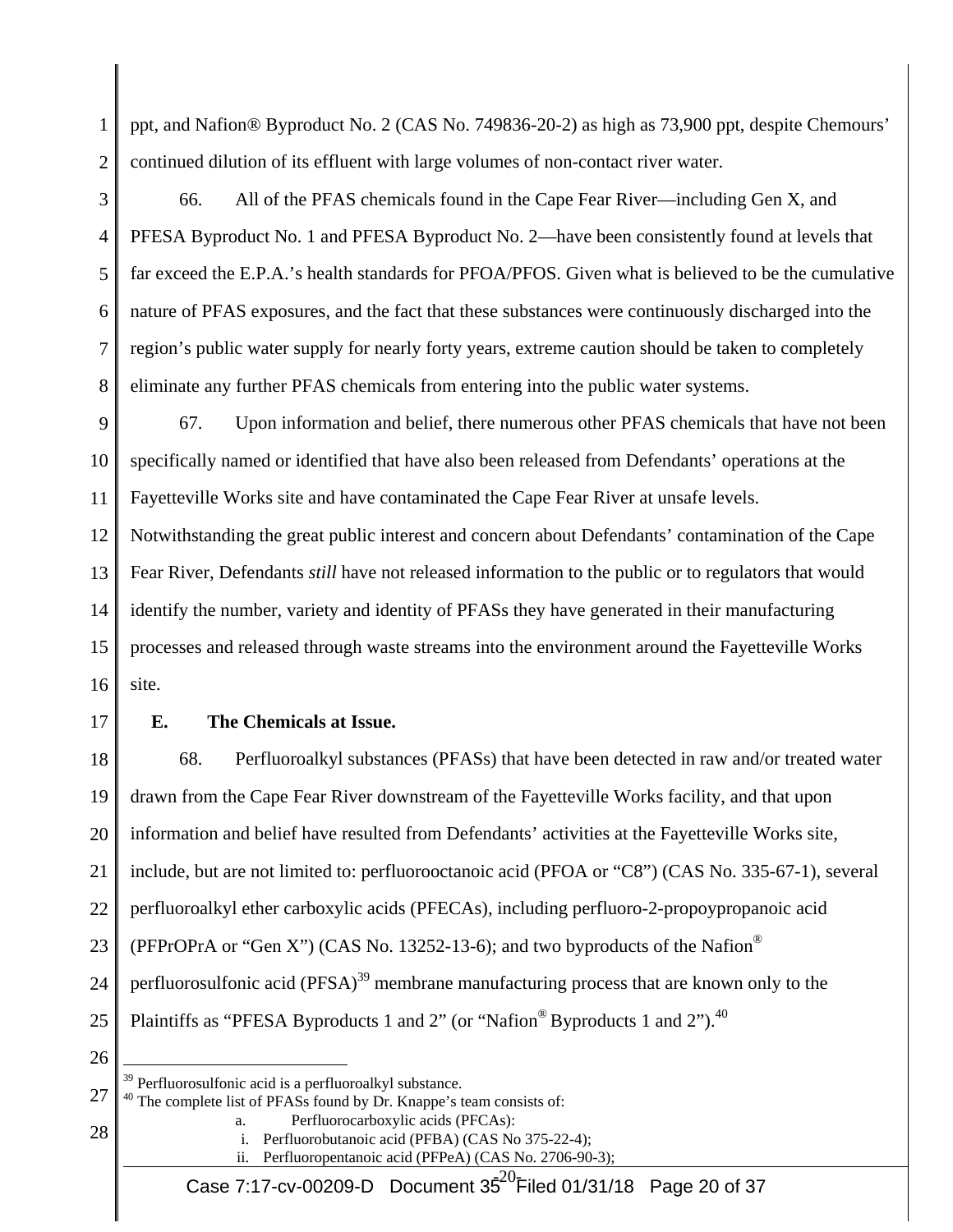| 1              | PFASs are a class of man-made chemicals that do not occur naturally in the<br>69.                                                                                                                       |  |  |
|----------------|---------------------------------------------------------------------------------------------------------------------------------------------------------------------------------------------------------|--|--|
| $\overline{2}$ | environment. They have been widely used to make products more stain-resistant, waterproof and/or                                                                                                        |  |  |
| 3              | nonstick, although they have many other commercial applications in aerospace, automotive,                                                                                                               |  |  |
| 4              | construction, and electronics manufacturing. One of the ways PFASs may be differentiated from each                                                                                                      |  |  |
| 5              | other is by the "chain length," or the number of carbon atoms, in the molecule. PFOA, for example,                                                                                                      |  |  |
| 6              | has eight carbon atoms, so it is referred to as "C8" and considered a "long-chain" PFAS.                                                                                                                |  |  |
| 7              | PFASs are highly persistent in the environment, as they contain perfluorinated chains<br>70.                                                                                                            |  |  |
| 8              | that only degrade very slowly, if at all, under environmental conditions. In addition, some                                                                                                             |  |  |
| 9              | polyfluorinated chemicals break down to form perfluorinated ones. <sup>41</sup>                                                                                                                         |  |  |
| 10             | Regulators and the public have little access to information about the commercial<br>71.                                                                                                                 |  |  |
| 11             | applications, potential release mechanisms, and resulting exposure sources and concentrations for                                                                                                       |  |  |
| 12             | many of the individual PFASs, of which there are thousands. As a result, there is little knowledge of                                                                                                   |  |  |
| 13             | their environmental fate and transport characteristics, or their toxicological properties, because they                                                                                                 |  |  |
| 14             | have not been studied. Most of the data on fate and toxicity has been provided by industry and is                                                                                                       |  |  |
| 15             | limited to the required testing. Non-industry researchers are hindered by the difficulty of obtaining                                                                                                   |  |  |
| 16             | from the manufacturers (who treat these substances as proprietary) the necessary reference standards                                                                                                    |  |  |
| 17             |                                                                                                                                                                                                         |  |  |
| 18             |                                                                                                                                                                                                         |  |  |
| 19             |                                                                                                                                                                                                         |  |  |
| 20             | Perfluorohexanoic acid (PFHxA) (CAS No. 335-67-1);<br>iii.<br>Perfluoroheptanoic acid (PFHpA) (CAS No. 335-67-1);<br>iv.                                                                                |  |  |
| 21             | Perfluorooctanoic acid (PFOA or "C8") (CAS No. 335-67-1);<br>V.<br>Perfluorononanoic acid (PFNA) (CAS No. 375-95-1);<br>vi.                                                                             |  |  |
| 22             | Perfluorodecanoic acid (PFDA) (CAS No. 335-76-2);<br>vii.<br>Perfluorosulfonic acids (PFSAs):<br>b.                                                                                                     |  |  |
| 23             | Perfluorobutane sulfonic acid (PFBS) (CAS No. 375-73-5);<br>i.<br>Perfluorohexane sulfonic acid (PFHxS) (CAS No. 355-46-4);<br>ii.                                                                      |  |  |
| 24             | Perfluorooctane sulfonic acid (PFOS) (CAS No. 1763-23-1);<br>iii.<br>Perfluoroalkyl ether carboxylic acids (PFECAs);<br>c.                                                                              |  |  |
| 25             | Perfluoro-2-methoxyacetic acid (PFMOAA) (CAS No. 674-13-5);<br>i.<br>Perfluoro-3-methoxypropanoic acid (PFMOPrA) (CAS No. 377-73-1);<br>ii.                                                             |  |  |
| 26             | Perfluoro-4-methyoxybutanoic acid (PFMOBA) (CAS No. 863090-89-5);<br>iii.<br>Perfluoro-2-propoypropanoic acid (PFPrOPrA or "Gen X") (CAS No. 13252-13-6);<br>iv.                                        |  |  |
| 27             | Perfluoro(3,5-diolxahexanoic) acid (PFO2HxA) (CAS No. 39492-88-1);<br>V.<br>Perfluoro(3,5,7-trioxaoctanoic) acid (PFO3OA) (CAS No. 39492-89-2);<br>vi.                                                  |  |  |
| 28             | Perfluoro(3,5,7,9-tetraoxadecanoic) acid (PFO4DA) (CAS No. 39492-90-5).<br>vii.<br>Arlene Blum, et al., "The Madrid Statement on Poly- and Perfluoroalkyl Substances (PFASs)," 123 Env'tl Health Persp. |  |  |
|                | A 107 (May 2015), http://dx.doi.org/10.1289/ehp.1509934 (last viewed on January 28, 2018).<br>Case 7:17-cv-00209-D Document 35 <sup>21</sup> Filed 01/31/18 Page 21 of 37                               |  |  |
|                |                                                                                                                                                                                                         |  |  |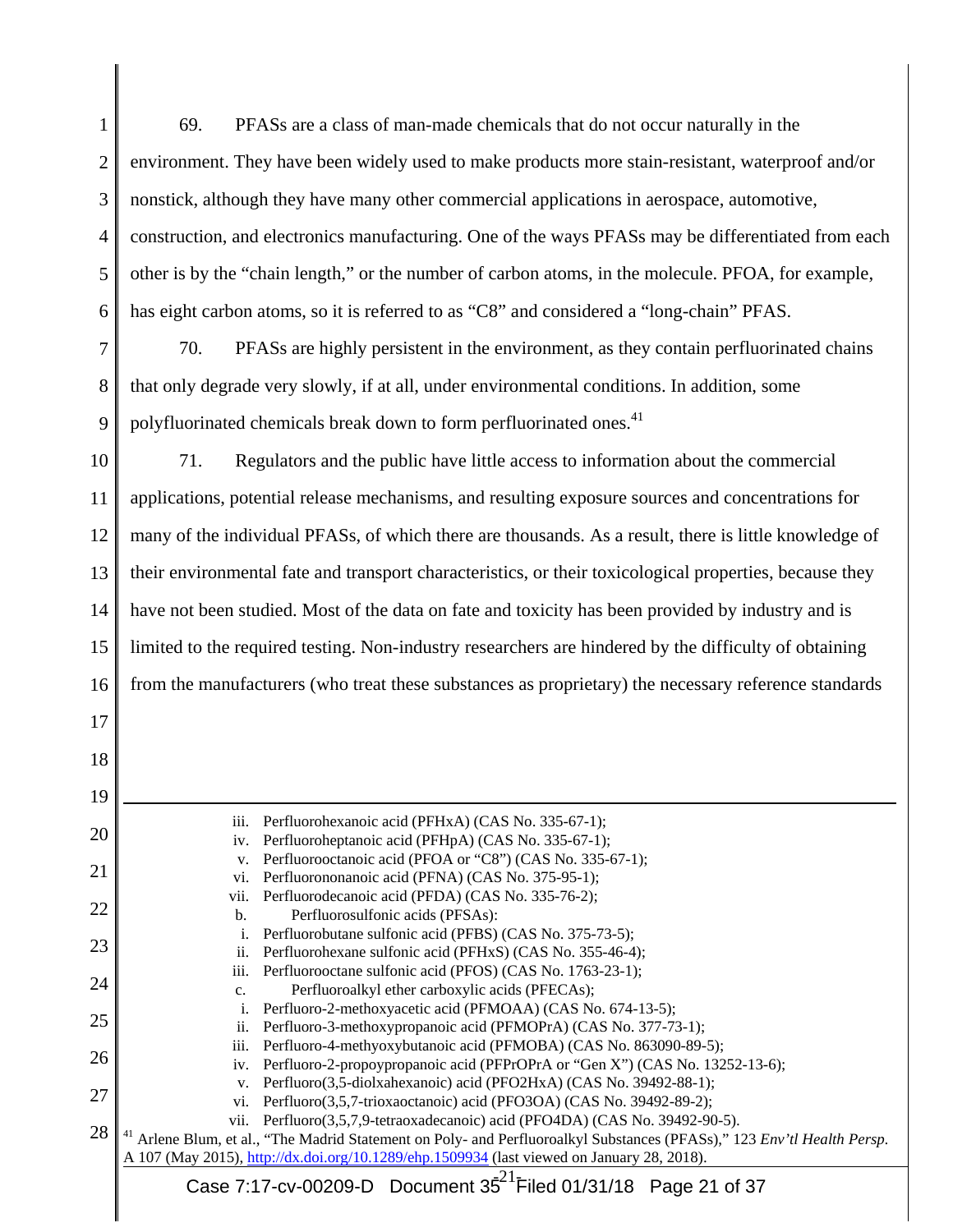1 2 they need to study the toxicity of these substances in the laboratory and to develop analytical techniques to detect and quantify their presence in the environment.<sup> $42$ </sup>

3 4 72. On information and belief, PFASs have sufficiently similar chemical structures and functions to render exposures cumulative, for purposes of their toxicity in humans and animals.

5

### **a. "Long Chain" PFASs**

6 7 8 73. Of the PFASs, so-called "long chain PFASs"—in particular, the PFOA/C8 used in making Teflon<sup>®</sup> and a similar chemical used in making ScotchGuard,<sup>43</sup> PFOS—have been the most extensively studied and regulated to date.

9 10 11 12 13 14 15 16 74. In animal studies, some long-chain PFASs have been found to cause liver toxicity, disruption of lipid metabolism and the immune and endocrine systems, adverse neurobehavioral effects, neonatal toxicity and death, and tumors in multiple organ systems. In the growing body of epidemiological evidence, some of these effects are supported by significant or suggestive associations between specific long-chain PFASs and adverse outcomes, including associations with testicular and kidney cancers, liver malfunction, hypothyroidism, high cholesterol, ulcerative colitis, lower birth weight and size, obesity, decreased immune response to vaccines, and reduced hormone levels and delayed puberty.<sup>44</sup>

17 18 19 20 21 22 75. The "C8 Science Panel" that was empowered by DuPont to "offer a scientific answer to the important fundamental question: Is PFOA exposure as experienced by the class [of people who obtained their drinking water from the Ohio River] capable of causing serious latent disease?"<sup>45</sup> has concluded there is a "probable link" between exposure to the long-chain PFAS known as PFOA or C8 in drinking water and the serious conditions of pregnancy-induced hypertension and preeclampsia, high cholesterol, kidney cancer, thyroid disease, testicular cancer, and ulcerative colitis.<sup>46</sup>

- 23
- 24

<sup>25</sup>  <sup>42</sup> See, e.g., Wang et al., "A Never-Ending Story of Per- and Polyfluoroalkyl Substances (PFASs)?" 51 Environ. Sci. Technol. 2508 (2017).

<sup>26</sup>  <sup>43</sup> PFOS, which is perfluorooctanyl sulfonate, CAS No. 1763-23-1. <sup>44</sup> *Id.* 

<sup>27</sup>  <sup>45</sup> Letter dated January 22, 2010 from Laurence F. Janssen, Esq. [lead counsel for DuPont] to Drs. Fletcher, Steenland & Savitz [the C8 Science Panel], re: "Jack W. Leach et al., v. E.I. du Pont de Nemours and Company, Circuit Court of Wood

<sup>28</sup>  County, WV, Civil Action No. 01-C-608." <sup>46</sup> *See* ¶8, *supra*.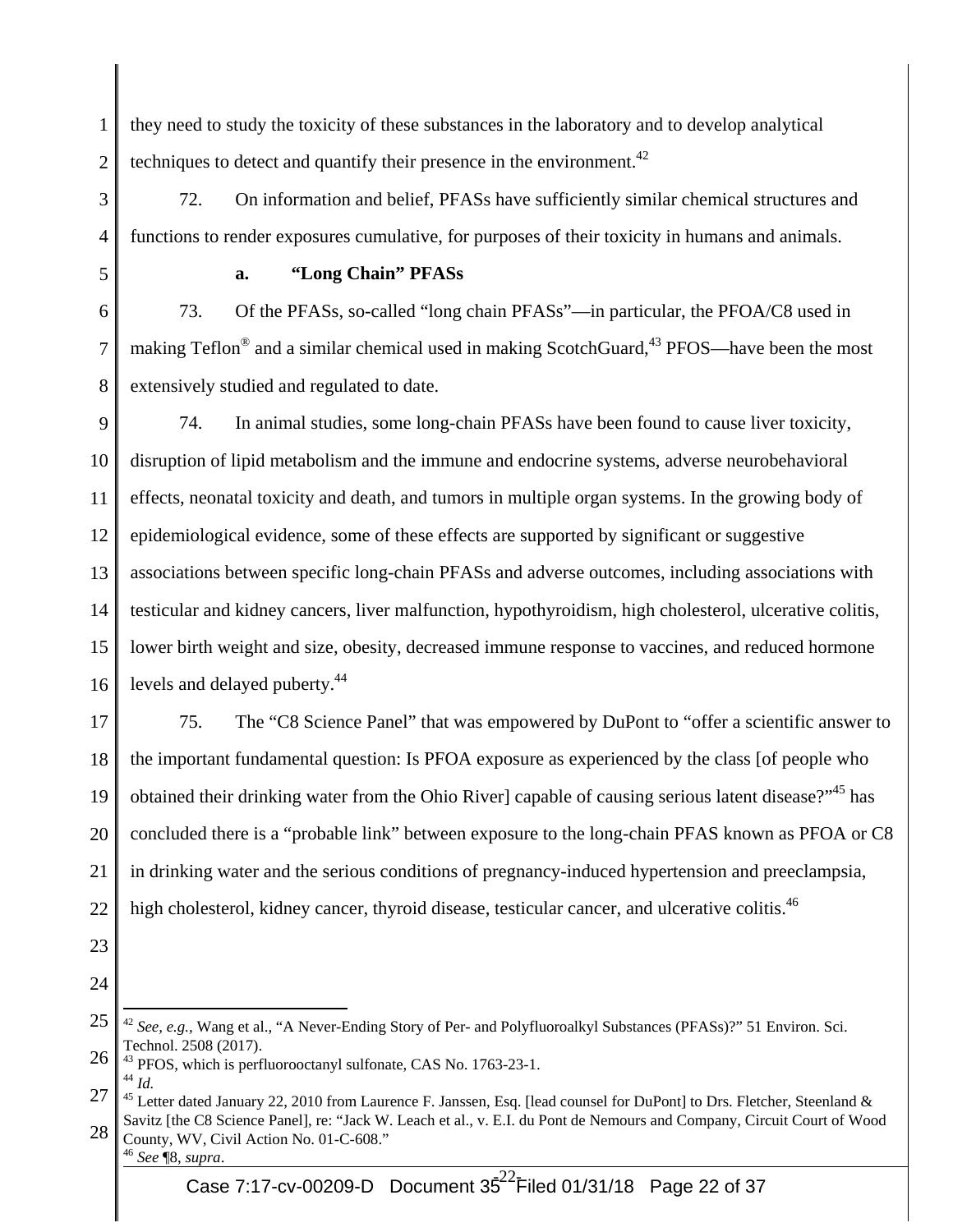1 2 3 4 5 6 76. In 2006, the E.P.A. initiated the voluntary PFOA Stewardship Program, calling for the complete elimination of PFOA (C8) and long-chain PFASs from emissions to all media and from manufactured products by 2015, "because of concerns about the impact of PFOA and long-chain PFASs on human health and the environment, including concerns about their persistence, presence in the environment and in the blood of the general U.S. population, long half-life in people, and developmental and other adverse effects in laboratory animals."<sup>47</sup>

7 8 9 77. In 2009, the E.P.A. included PFOA/C8 and PFOS on its "Drinking Water Contaminant Candidate List 3," for which "the occurrence or anticipated occurrence of a contaminant was likely at levels of concern to human health."<sup>48</sup>

10 11 12 13 14 15 16 78. In 2009, the E.P.A. established provisional health advisories (PHAs) for short-term exposures to PFOA and PFOS through drinking water, recommending a level of 0.4 ppb (parts per billion) for PFOA and 0.2 ppb (parts per billion) for PFOS. In 2016, the E.P.A. issued more stringent lifetime health advisories for long-term exposures to C8 and PFOS, recommending that the *combined* level of these two PFASs in drinking water should not exceed 70 parts per trillion (ppt).<sup>49</sup> The similar PFASs found in the Cape Fear River—including Gen X and Nafion® Byproducts 1 and 2—have consistently been found at levels that well exceed the E.P.A.'s health advisories for PFOA and PFOS.

17

### **b. "Short Chain" PFASs**

18 19 20 21 79. The most common replacements for the long-chain PFASs targeted by E.P.A.'s PFOA Stewardship Program are shorter-chain PFASs with similar structures, or compounds with fluorinated segments joined by ether linkages, such as the PFECAs that include Gen X and Nafion® Byproducts 1 and 2.

- 22 23 80. These shorter-chain fluorinated alternatives are more likely than not bioaccumulative, and they are still as environmentally persistent as long-chain substances or may degrade into equally
- 24
- 25

<sup>26</sup>   $^{47}$  U.S. Envt'l Prot. Agency, "Fact Sheet: 2010/2015 PFOA Stewardship Program," accessed at https://www.epa.gov/assessing-and-managing-chemicals-under-tsca/fact-sheet-20102015-pfoa-stewardshipprogram#launch (last viewed on January 28, 2018).

<sup>27</sup>  <sup>48</sup> U.S. Envt'l Prot. Agency, "Drinking Water Contaminant Candidate List 3—Final," 74 Fed. Reg. 51850 (Oct. 8, 2009).

<sup>28</sup>  49 U.S. Envt'l Prot. Agency, *Lifetime Health Advisories and Health Effects Support Documents for Perfluorooctanoic Acid and Perfluorooctane Sulfonate*, 81 Fed. Reg. 33250 (May 25, 2016).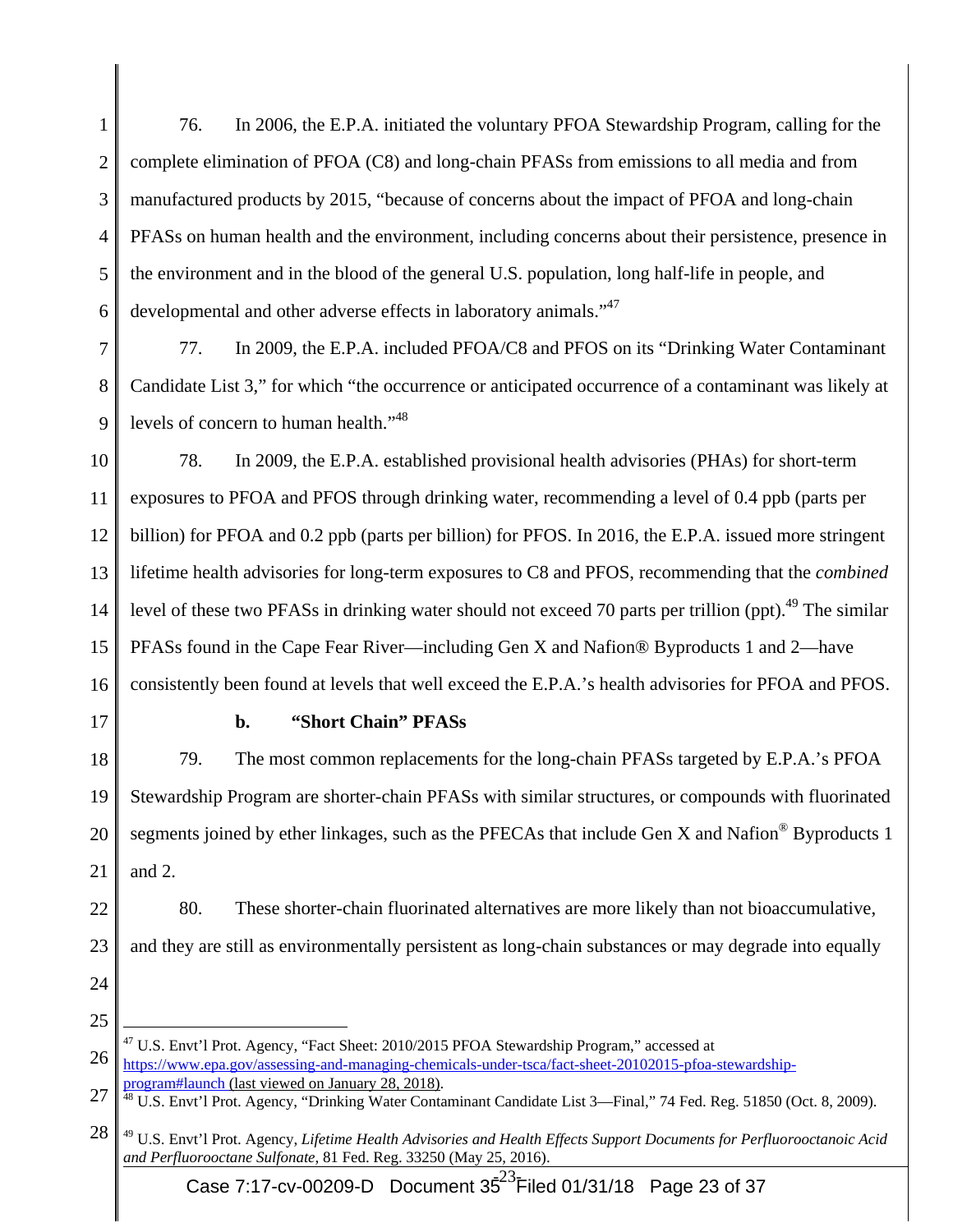1 2 3 4 persistent products.50 Manufacturing applications often require a higher relative concentration of shorter-chain PFAS to achieve the same level of desired performance as provided by the longer-chain PFAS, resulting in higher application concentrations for the alternatives, and potentially higher concentrations being released to the environment.

5 6 7 81. As with the long-chain PFASs, evidence exists to support the toxicity of PFECAs in humans and animals, as noted in the March 11, 2009 Consent Order entered on DuPont's Premanufacture Notice for P-08-508 and P-08-509.

8 9 10 11 12 82. DuPont has been studying the health effects of the PFECAs known as Gen X since at least 1963, when it conducted an acute oral toxicity study in rats to determine the lethal dose for exposure to Gen X's ammonium salt. DuPont's internal data studies have demonstrated an association between Gen X and various health effects in laboratory animals that are consistent with the effects of other PFASs, including effects in the liver, kidney, pancreas, testicles, and immune system.<sup>51</sup>

- 13 14 15 16 17 83. The publicly-reported results of Defendants' studies on the toxicity of Gen X contain misrepresentations and factual misstatements that tend to understate Gen X's potential for toxicity.<sup>52</sup> Defendants' selective and/or misleading release of data on Gen X is consistent with Defendants' concealment of similar pertinent health data on C8—for which they received an administrative penalty from the E.P.A.
- 18 19 84. Data from DuPont's animal studies indicate that Gen X is an animal carcinogen in multiple organ systems in both male and female rats, and that Gen X poses

20 reproductive/developmental risks, and poses risks of toxicity in the liver, kidneys, the hematological

- 21 system, the adrenal glands, the stomach, as well as other adverse effects.<sup>53</sup>
- 22
- 23
- 24  $\overline{a}$

<sup>25</sup>  <sup>50</sup> Arlene Blum, et al., *supra* note 41.<br><sup>51</sup> *See* TSCA Non-Confidential Business Information submitted to E.P.A. 8(e) Coordinator, USEPA, for 8EHQ-06-16478, https://assets.documentcloud.org/documents/2746960/GenX8eFilings.pdf (last viewed on January 28, 2018). 52 *See* Beekam et al. "Evaluation of substances used in the GenX technology by Chemours, Dordrecht," RIVM Letter

<sup>26</sup>  report 2016-0174 (National Institute for Public Health and the Environment Ministry of Health, Welfare and Sport, The

<sup>27</sup>  Netherlands 2016); and J.M. Caverly Rae, et al., "Evaluation of chronic toxicity and carcinogenicity of ammonium 2,3,3,3 tetrafluoro-2-(heptafluoropropoxy)-propanoate in Sprague–Dawley rats," 2 Toxicology Reports 939 (2015).

<sup>28</sup>  <sup>53</sup> *See* data reported in Lisa Craig, "H-28548: Combined Chronic Toxicity/Oncogenicity Study 2-Year Oral Gavage Study In Rats"– Laboratory Project ID: DuPont-18405-1238" (MPI Research, Inc., Mattawan, Michigan 2013) (sponsored By E.I. du Pont de Nemours and Company).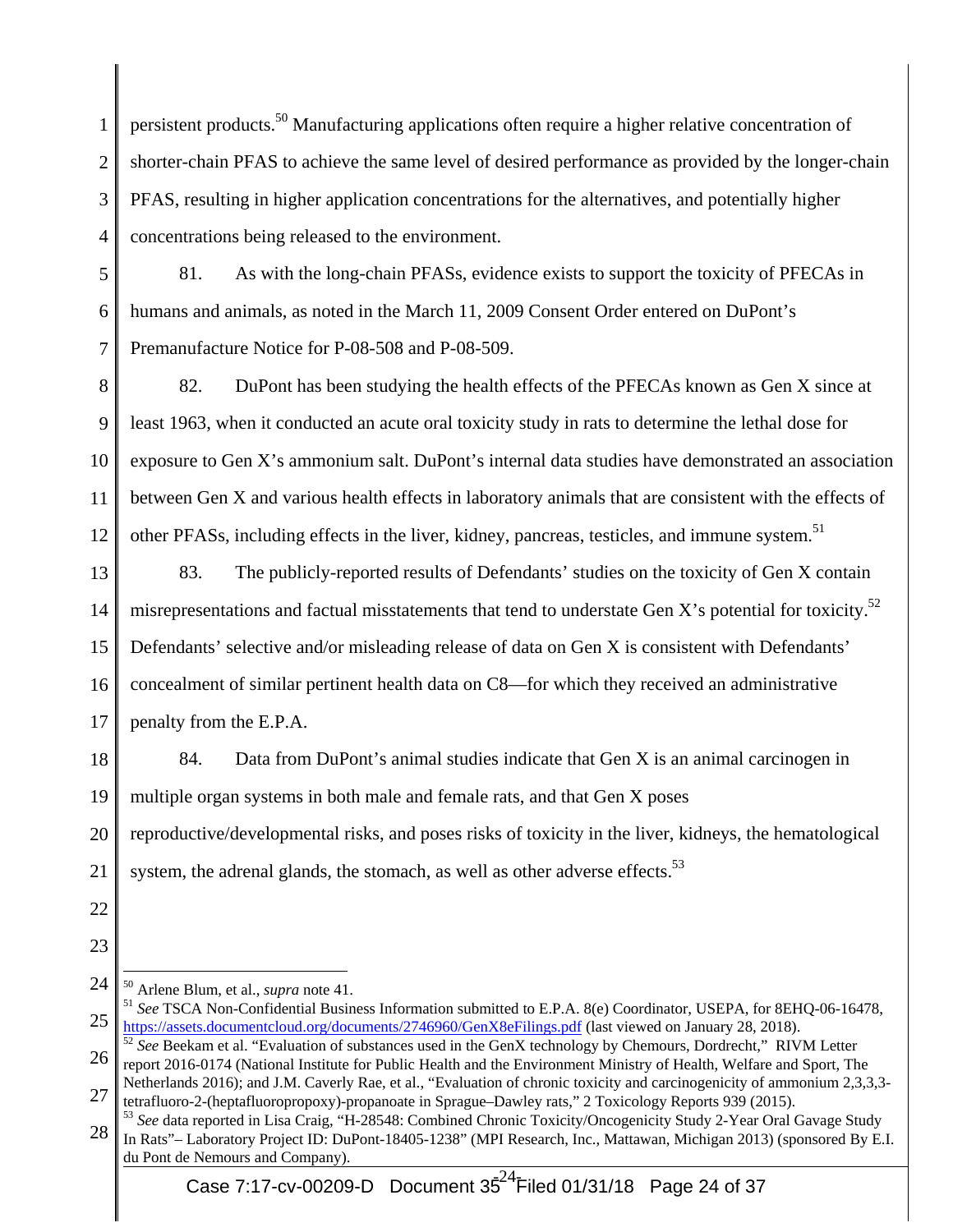- 1 2 85. Specifically, DuPont's data<sup>54</sup> show toxic effects from short term exposures, sub-chronic exposures, and long-term exposures:
	- a. Gen X exposure to rats and mice resulted in numerous different types of cancer at levels exceeding controls in the brain, liver, adrenal gland, pancreas (two types of pancreatic cancer), testes, as well as fibrosarcomas, malignant lymphomas, and uterine polyps.
- 7 8 9 10 b. Gen X exposure to rats and mice resulted in adverse reproductive and developmental effects, severe liver toxicity and adverse liver impacts from changes to RNA messaging, that may lead to adverse effects not only in the liver, but in other organs, as well as cancer occurrence.
- 11 12 13 c. Gen X exposure to rats and mice resulted in adverse impacts in the adrenal gland, kidneys, stomach, bile duct, brain, reproductive cycles, the tongue, eyes, and immune system, and potentially may result in genotoxicity.
- 14 15 16 86. The toxicity results from reports of animal studies in fact indicate that Gen X is a significantly toxic PFAS. Human studies have not been done at this time. However, based on the available animal studies, Gen X may in fact be as toxic *or more toxic* to humans than PFOA.
- 17 18 19 20 21 87. Likely human adverse effects from Gen X exposure could range from reproductive/ developmental adverse effects to adverse liver effects, to human immune system/RNA messaging disruption adverse impacts, to stomach, ocular, and tongue toxicity, to human cancer. Human exposure to Gen X in drinking water is continuous, moreover, unlike the exposure in existing animal studies.
- 22 23 24 25 26 27 88. In July 2017, the North Carolina Health and Human Services Department released a health goal for exposure to Gen X in drinking water of 140 nanograms per liter (parts per trillion or "ppt"). According to the State, this updated health goal of 140 ppt is expected to be the most conservative and health protective for non-cancer effects in bottle-fed infants, pregnant women, lactating women, children and adults. It is based, however, on the available public literature that consists primarily of DuPont-funded (and misleading) publications as discussed above.
- 28

 $\overline{a}$ <sup>54</sup> *Id.* 

3

4

5

6

Case 7:17-cv-00209-D Document 3 $\bar{5}^{25}$ Filed 01/31/18 Page 25 of 37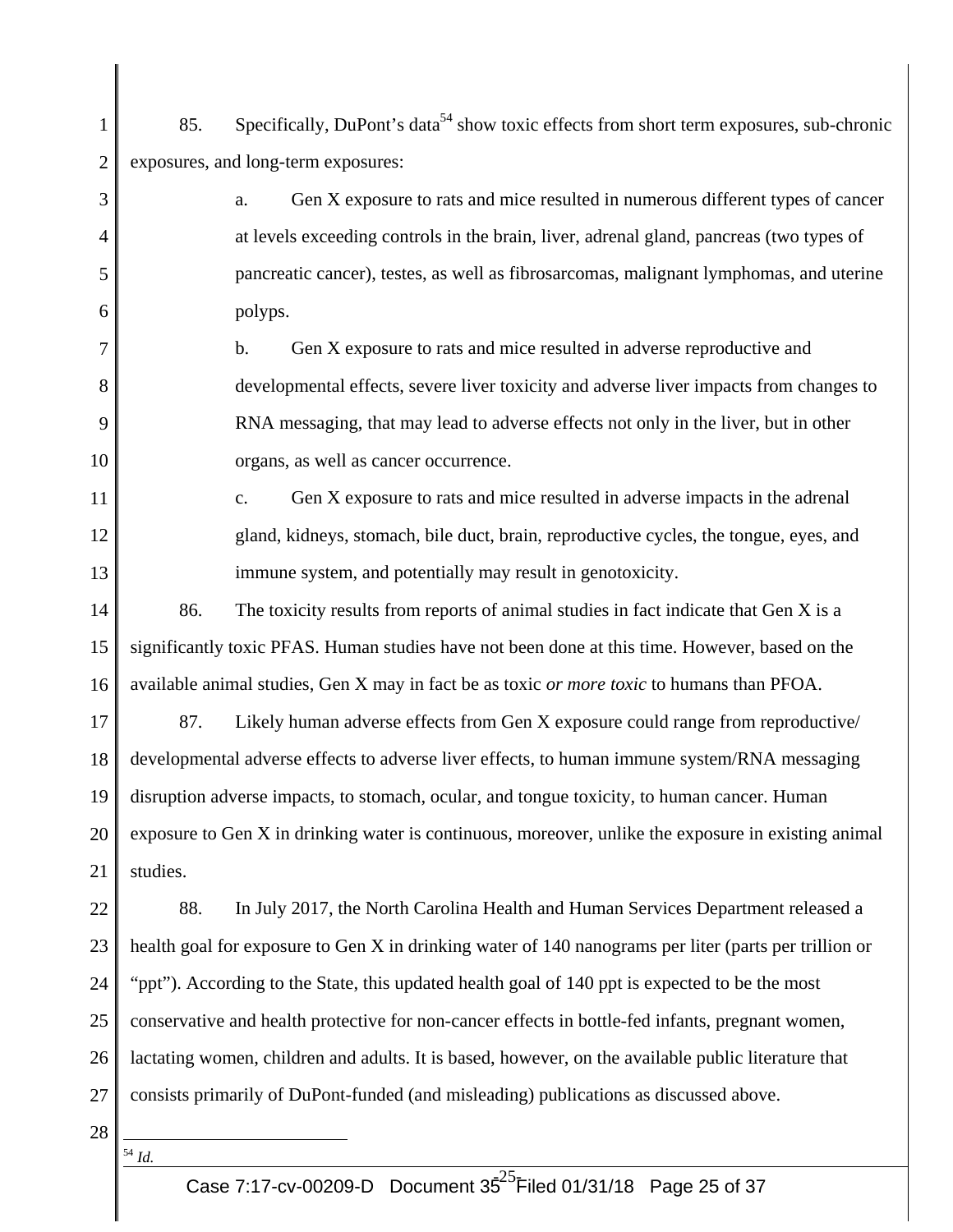1 2 3 4 5 6 89. Given what is believed to be the cumulative nature of PFAS exposure, and the fact that consumers of the public drinking water drawn from the Cape Fear River have already been exposed to a combination of Defendants' perfluorinated contaminants (including PFOA/C8, Gen X, and Nafion® Byproducts 1 and 2, and an unknown number of other PFASs) for the last thirty-seven years (or more), extreme caution should be taken to completely eliminate any further PFAS chemicals from entering into the region's public water supply.

7

#### **F. Defendants' Statutory Violations.**

8 9 10 11 12 13 14 15 16 17 18 19 20 21 22 90. Defendants violated their ongoing duty under both North Carolina and Federal law to disclose to the State of North Carolina any known constituents in their discharges that posed a potential risk to human health, in connection with their NPDES Permit. *See, e.g.,* 15A N.C.A.C. 2H.0105(j)(requiring applicants to disclose "all known toxic components that can be reasonably expected to be in the discharge, including but not limited to those contained in a priority pollutant analysis"); 14A N.C.A.C. 2B.0202(64) (defining toxic substances to include "any substance or combination of substances…which after discharge and upon exposure…has the potential to cause death, disease, behavioral abnormalities, cancer, genetic mutations, physiological malfunctions (including malfunctions or suppression in reproduction or growth) or physical deformities in such organisms or their offspring"); 40 C.F.R. § 122.41(l)(8) (requiring, as a standard NPDES permit condition, that "[w]here the permittee becomes aware that it failed to submit any relevant facts in a permit application, or submitted incorrect information in a permit application . . . it shall promptly submit such facts or information."); U.S. Envt'l Prot. Agency, "Revised Policy Statement on Scope of Discharge Authorization and Shield Associated with NPDES Permits," available at https://www3.epa.gov/npdes/pubs/owm0131.pdf.

23 24 25 26 91. Defendants also violated, and continue to violate, their duty under the NPDES Permit to take "all reasonable steps to minimize or prevent any discharge . . . in violation of [its] permit with a reasonable likelihood of adversely affecting human health or the environment," 40 C.F.R. § 122.41(d), as well as their duty under North Carolina groundwater regulations to take action to

- 27 terminate and control any discharge of "waste or hazardous substance to the groundwaters of the
- 28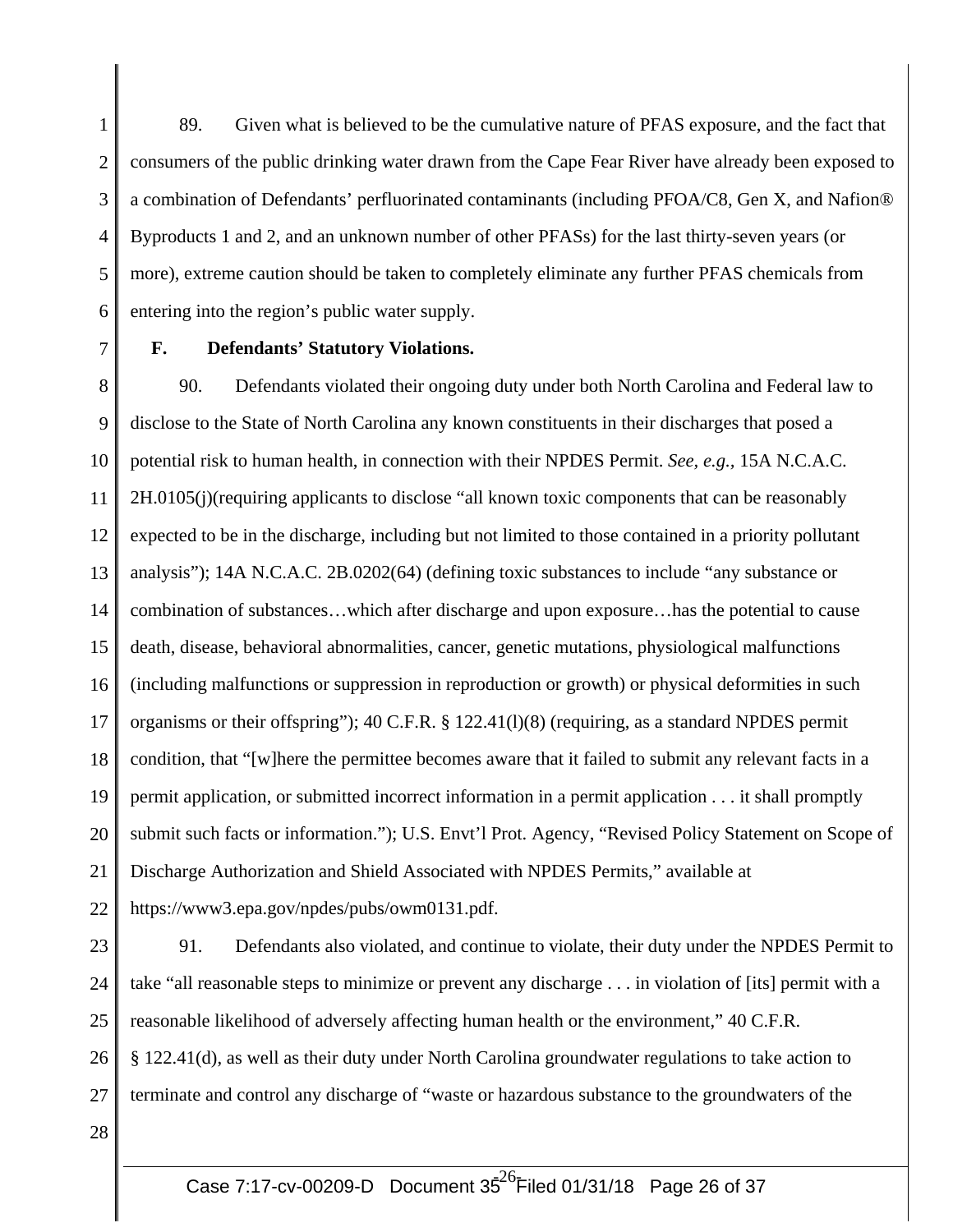1 2 State, or in proximity thereto," mitigate any resulting hazards, and notify State regulators. 15A N.C.A.C. 2L .0106(b).

3 4 5 6 7 8 9 10 11 12 13 14 15 16 17 18 19 20 21 92. Defendants' ongoing discharges into the Cape Fear River have violated, and continue to violate, North Carolina water quality standards for surface water, in that they: a. render the Cape Fear River waters injurious to aquatic life or wildlife, recreational activities, public health, or impair the waters for one or more of their designated uses, 15A N.C.A.C. 02B .0208(a); and b. preclude, on a short term and/or long term basis, one or more of the best uses of the water, including as "a source of water supply for drinking, culinary, or foodprocessing purposes" and for "aquatic life propagation and maintenance of biological integrity (including fishing and fish), wildlife, secondary recreation, [and] agriculture." See 15A N.C.A.C. 2B .0216(2) and 15A N.C.A.C. 2B .0216(1) & .0211(1). 93. Defendants' ongoing discharges of Gen X and, upon information and belief, other perfluoroalkyl substances such as PFECAs (perfluoroalkyl ether carboxylic acids) including Nafion® Byproducts 1 and 2, into groundwater have violated, and continue to violate, North Carolina groundwater standards in that these discharges are comprised of substances which are not naturally occurring and for which no standard is specified, but are contaminating groundwater at or above the practical quantitation limit (PQL), as prohibited by 15A N.C.A.C. 2L .0202(c). **G. Damages to Plaintiffs and Their Public Drinking Water Resources.**  94. In 2014 and 2015, water testing established the presence of C8 and PFOS compounds at the Northwest Water Treatment Plant operated by Brunswick County. In June 2017, additional testing

22 23 found Gen X at the King's Bluff intake in amounts substantially in excess of the state health goal in raw water (ranging from 629 ppt to 830 ppt). Additional testing at this time also found Gen X in

24 25 treated water at the Northwest Water Treatment Plant at levels substantially exceeding the state health goal, ranging from 695 to 910 ppt.

26 27 28 95. Testing performed on October 12, 2017, confirmed the continuing presence of C8, Gen X, and other perfluorinated chemicals in both raw and treated water at Brunswick County's Northwest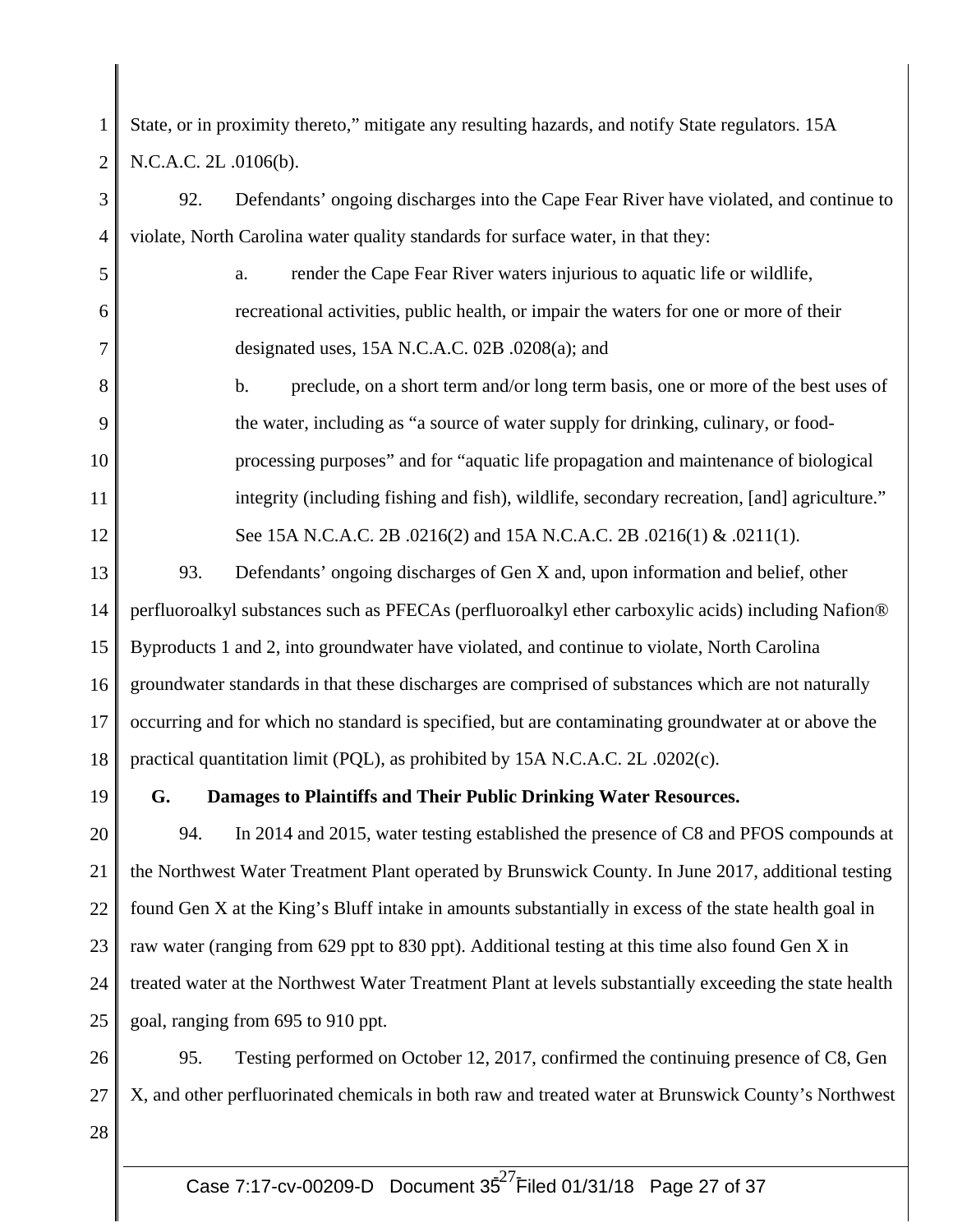1 2 3 4 Water Treatment Plant.<sup>55</sup> Additionally, weekly testing by the University of North Carolina at Wilmington, in cooperation with the Cape Fear Public Utility Authority, has confirmed the presence of C8, Gen X, and other perfluorinated chemicals in both raw and treated water at the Authority's Sweeney Water Treatment Plant.<sup>56</sup>

5 6 7 8 9 10 96. Upon information and belief, Chemours took undisclosed steps to decrease its Gen X emissions after the public exposure in mid-2017 of its long history of Gen X contamination from the Fayetteville Works site. These undisclosed measures do not assure that GenX levels in water drawn from the Cape Fear River, even if treated, consistently remain below the state health goal of 140 ppt. For example, tests at Brunswick County's Northwest Water Treatment Plant on October 19, 2017 confirmed the presence of GenX at 281 ppt in raw water and 193 ppt in treated water.<sup>57</sup>

11 12 13 14 15 16 17 18 19 20 21 22 97. Chemours has not attempted (or achieved) any decrease in its other PFAS emissions, which include Nafion® Byproducts 1 and 2 and—upon information and belief—a number of other unidentified PFASs. Further, the PFASs Defendants released for several decades are believed to be contained in the sediment of the Cape Fear River, in the groundwater that feeds the River at the Fayetteville Works site, and in deposits in the watershed from the air emanating from the Fayetteville Works site. Thus, PFAS contaminants will continue to enter the Cape Fear River for decades to come even if Chemours removes these chemicals from its waste stream. Particularly in view of Defendants' long history of deceiving regulators and the public about emissions both from the Fayetteville Works site and from their other facilities in the United States, Plaintiffs cannot rely upon Chemours to protect the quality of the public drinking water Plaintiffs supply, but must investigate and develop an effective method of removing the continuing PFAS contamination from the raw water Plaintiffs obtain from the Cape Fear River and deliver to the public.

23

24 98. Each Plaintiff has suffered damages including contamination of their property and/or public water supply, as set forth in their Notice to Conform filed in the above-styled actions.

25

<sup>26</sup>  <sup>55</sup> http://www.brunswickcountync.gov/wp-content/uploads/2017/10/BCPU-17-15909-10-12-17.pdf (last viewed on January 28, 2018).

<sup>27</sup>  <sup>56</sup> http://www.cfpua.org/DocumentCenter/View/10199 (last viewed on January 28, 2018);

<sup>28</sup>  http://www.cfpua.org/DocumentCenter/View/10623 (last viewed on January 28, 2018).<br><sup>57</sup> http://www.brunswickcountync.gov/wp-content/uploads/2017/11/BCPU-17-16244-10-19-17.pdf (last viewed on January 28, 2018).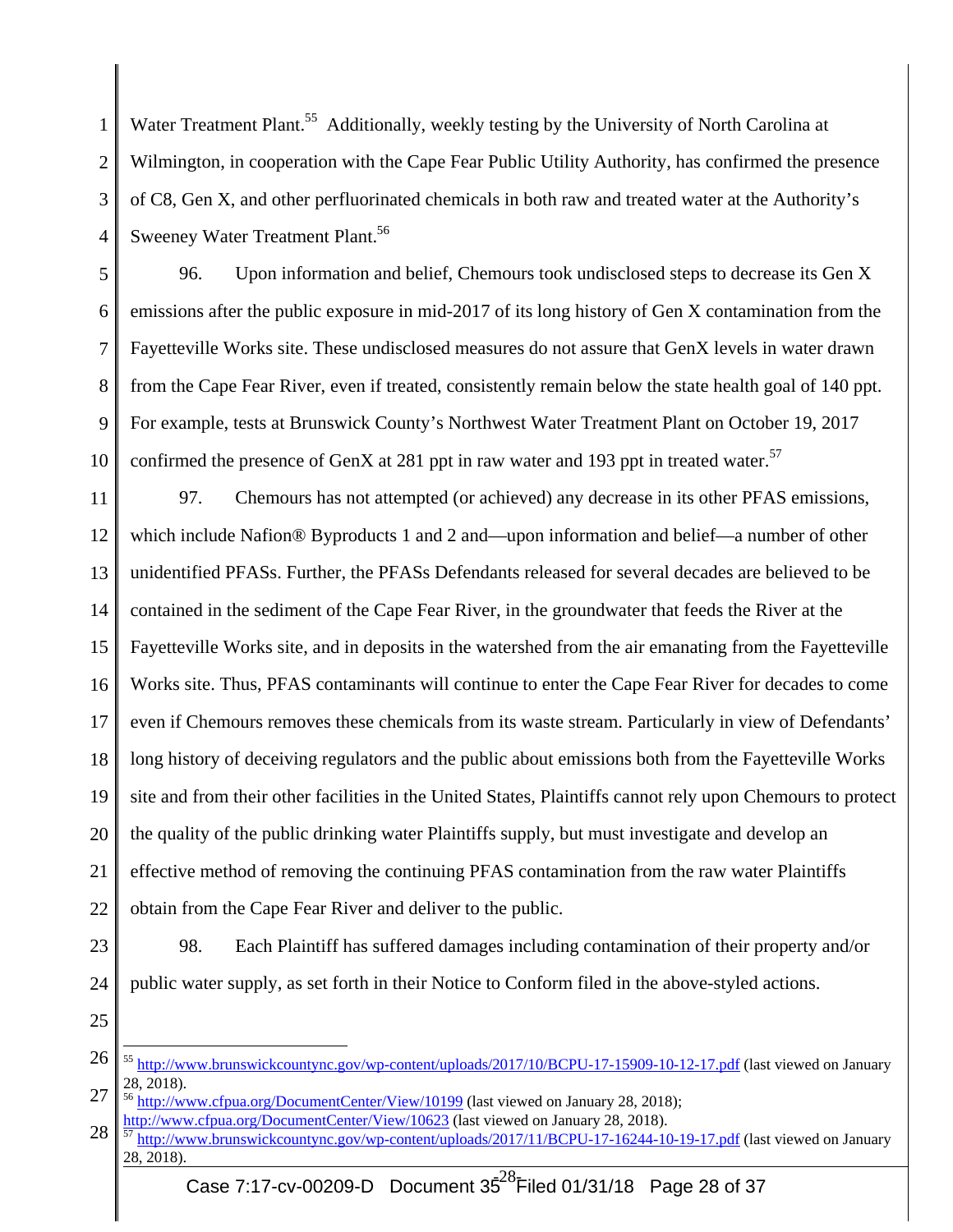3

4

5

6

7

8

9

10

11

12

13

14

15

16

17

19

20

21

22

# **V. CAUSES OF ACTION**

# **COUNT I Public Nuisance**

99. Plaintiffs incorporate by reference all other paragraphs of this Complaint as if fully set forth here, and further allege as follows.

100. Defendants' operation of the Fayetteville Works facility, and their discharges, emissions, and releases of perfluoroalkyl substances including, but not limited to, PFOA ("C8"), Gen X, Nafion® Byproducts 1 and 2, and other perfluoroalkyl substances known as PFECAs (perfluoroalkyl ether carboxylic acids), create a public nuisance that unreasonably endangers the health of thousands of North Carolina residents served by Plaintiffs' public water systems.

101. The condition created by Defendants affects a substantial number of people who use the Cape Fear River as a drinking water supply and interferes with the rights of the public at large to clean and safe drinking water.

102. An ordinary person would be reasonably annoyed or disturbed by the presence of toxic perfluoroalkyl substances including, but not limited to, PFOA ("C8"), Gen X, Nafion® Byproducts 1 and 2, and other perfluoroalkyl substances known as PFECAs (perfluoroalkyl ether carboxylic acids), that endanger the health of animals and humans and degrade water quality.

18 103. The seriousness of the environmental and human health risk Defendants have created far outweighs any social utility of Defendants' conduct in manufacturing products using perfluoroalkyl substances including, but not limited to, PFOA ("C8"), Gen X, Nafion® Byproducts 1 and 2, and other perfluoroalkyl substances known as PFECAs (perfluoroalkyl ether carboxylic acids), and concealing the dangers posed to human health and the environment.

23 24 25 26 104. Continuing harm caused by Defendants includes not only their ongoing releases of Gen X, Nafion® Byproducts 1 and 2, and other perfluoroalkyl substances known as PFECAs (perfluoroalkyl ether carboxylic acids), but also the continued propagation of Defendants' historical releases of perfluoroalkyl substances, including PFOA ("C8"), through migration in groundwater, leaching from soil, and release from sediments.

28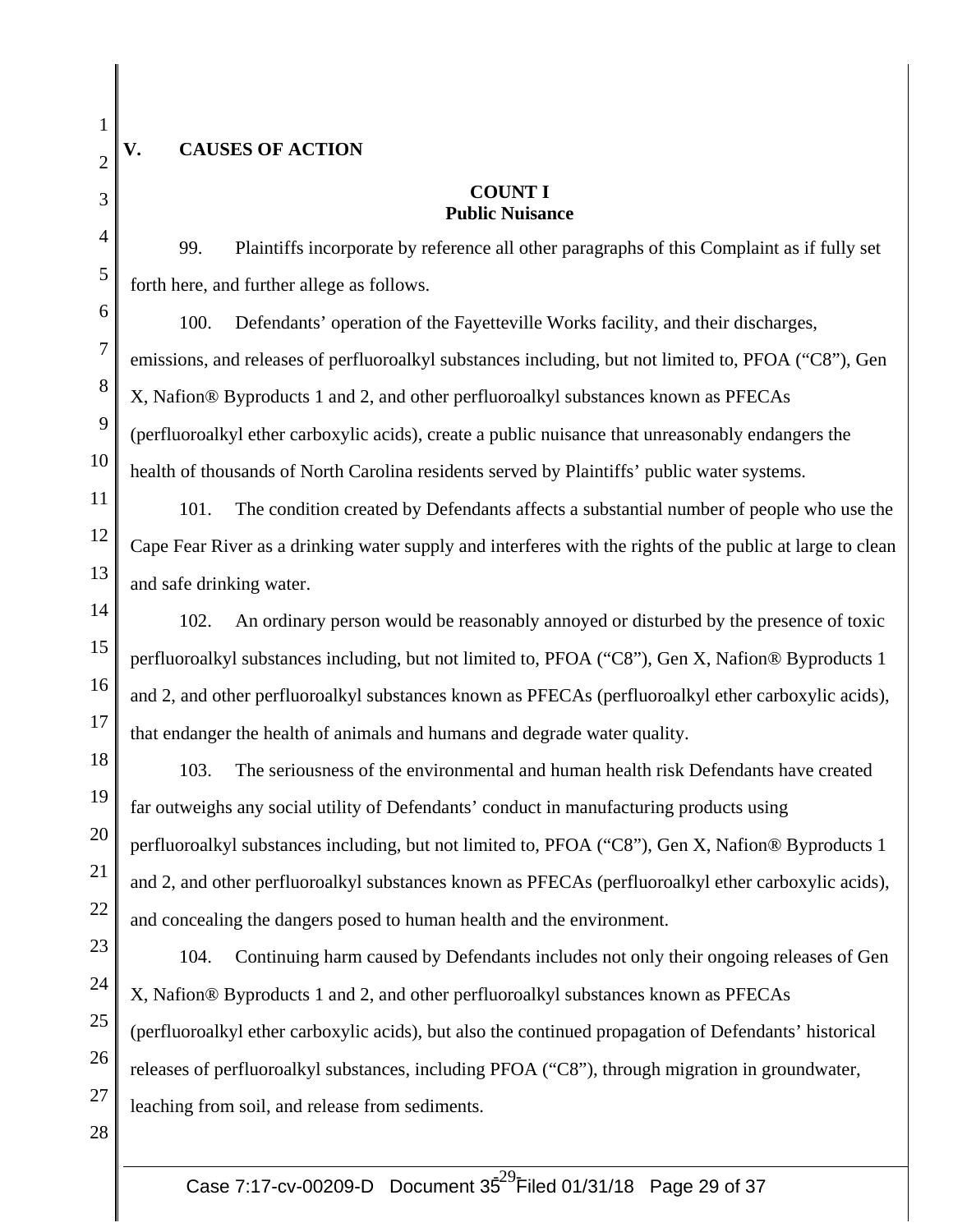1 2 3 4 5 6 7 8 9 10 11 12 13 14 15 16 17 105. Defendants knew or, in the exercise of reasonable care, should have known that their manufacturing operations at the Fayetteville Works site were causing the type of contamination now found in the Cape Fear River. Defendants knew of the bioaccumulative, persistent properties of PFASs and the inability of conventional water treatment systems to remove them. Defendants knew that their perfluoroalkyl substances including, but not limited to, PFOA ("C8"), Gen X, Nafion® Byproducts 1 and 2, and other perfluoroalkyl substances known as PFECAs (perfluoroalkyl ether carboxylic acids), would contaminate the water supply in the Cape Fear River. In addition, Defendants knew that certain perfluoroalkyl substances including PFOA ("C8") are associated with serious toxic effects and cancers in humans exposed through drinking water, and that other similar PFECAs (perfluoroalkyl ether carboxylic acids), including Gen X, are associated with serious toxic effects in animals, have not been studied in humans, and present a probable risk to human health. As a result, it was foreseeable to Defendants that humans may be exposed to perfluoroalkyl substances including, but not limited to, PFOA ("C8"), Gen X, Nafion® Byproducts 1 and 2, and other perfluoroalkyl substances known as PFECAs (perfluoroalkyl ether carboxylic acids), by drinking treated drinking water drawn from the Cape Fear River. Defendants thus knew, or should have known, that their contamination would seriously and unreasonably interfere with the ordinary comfort, use, and enjoyment of the Cape Fear River.

18 19 20 106. The condition created by Defendants adversely affects the quality of the raw water drawn from the Cape Fear River and causes inconvenience and annoyance to Plaintiffs, who must incur costs in order to ensure the safety of the public drinking water they supply.

21 22 23 24 107. As a direct and proximate result of Defendants' creation of this public nuisance, Plaintiffs have suffered—and will continue to suffer—harm that is different from the type of harm suffered by the general public, and Plaintiffs will incur substantial costs to remove Defendants' contamination from the drinking water they distribute.

25 26 27 108. Defendants' conduct was a substantial factor in causing the harm to Plaintiffs. The harm to Plaintiffs and the citizens served by their public water systems will continue until an injunction is issued to abate the nuisance Defendants have created.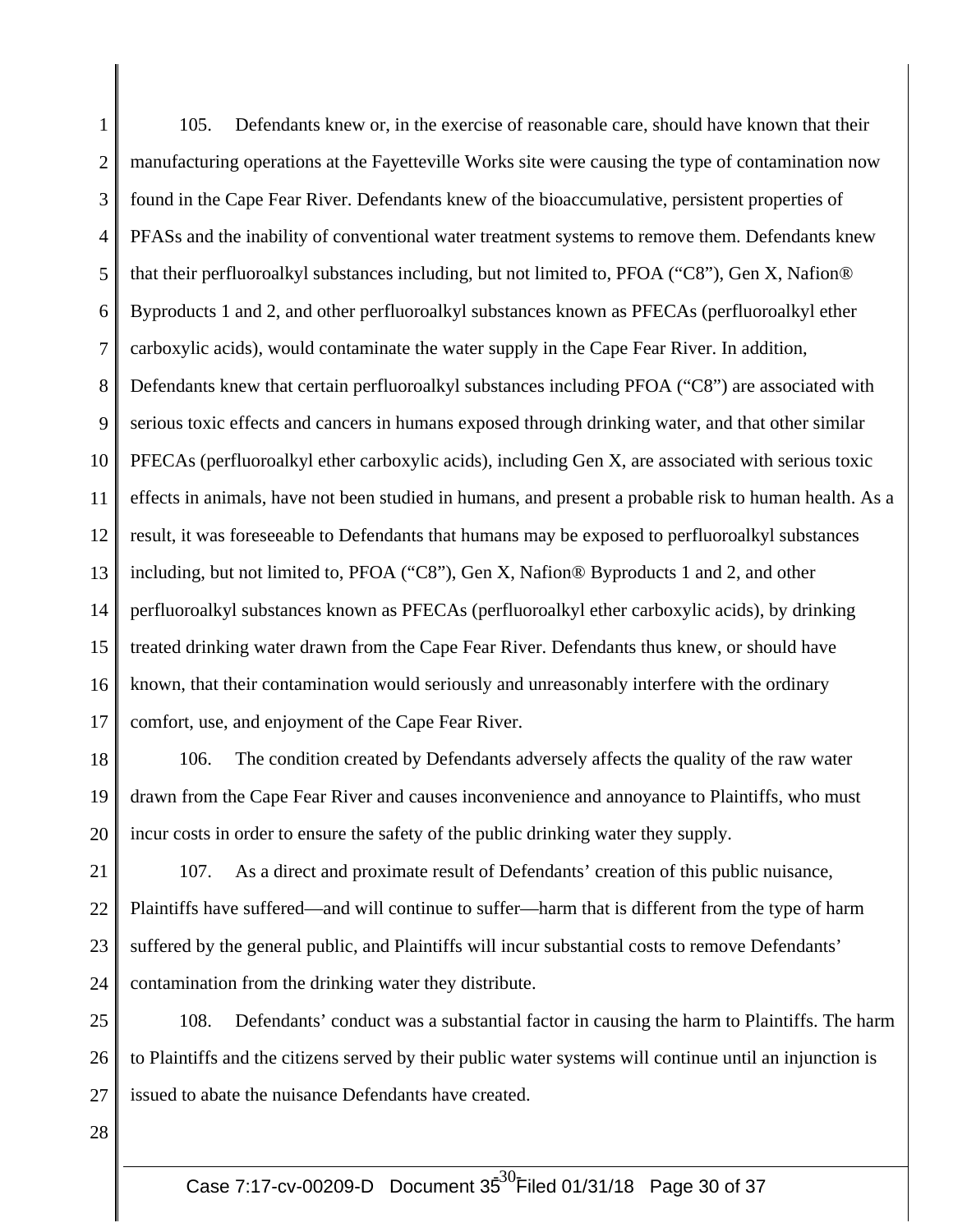| $\mathbf{1}$   | Plaintiffs seek all legal and equitable relief as allowed by law, including <i>inter alia</i><br>109.  |  |  |
|----------------|--------------------------------------------------------------------------------------------------------|--|--|
| $\overline{2}$ | actual damages in an amount to be proven at trial, an injunction to abate the nuisance, all costs and  |  |  |
| 3              | expenses of suit and pre- and post-judgment interest.                                                  |  |  |
| 4              | <b>COUNT II</b>                                                                                        |  |  |
| 5              | <b>Private Nuisance</b>                                                                                |  |  |
| 6              | 110.<br>Plaintiffs incorporate by reference all other paragraphs of this Complaint as if fully set     |  |  |
| 7              | forth here, and further allege as follows.                                                             |  |  |
| 8              | 111.<br>Defendants' operation of the Fayetteville Works facility, and their discharges,                |  |  |
| 9              | emissions, and releases of perfluoroalkyl substances including, but not limited to, PFOA ("C8"), Gen   |  |  |
| 10             | X, Nafion® Byproducts 1 and 2, and other perfluoroalkyl substances known as PFECAs                     |  |  |
| 11             | (perfluoroalkyl ether carboxylic acids), constitute an unreasonable use of Defendants' land which has  |  |  |
| 12             | caused substantial and unreasonable interference with Plaintiffs' use and enjoyment of their property. |  |  |
| 13             | 112.<br>As a direct and proximate result of Defendants' conduct that created a nuisance,               |  |  |
| 14             | Plaintiffs have incurred injuries, damage, and harm as set forth above. Defendants are liable for      |  |  |
| 15             | damages in an amount to be proven at trial.                                                            |  |  |
| 16             | 113.<br>The nuisance Defendants have created is ongoing and the harm to Plaintiffs will                |  |  |
| 17             | continue until an injunction is issued to abate it.                                                    |  |  |
| 18             | Plaintiffs seek all legal and equitable relief as allowed by law, including <i>inter alia</i><br>114.  |  |  |
| 19             | actual damages in an amount to be proven at trial, an injunction to abate the nuisance, all costs and  |  |  |
| 20             | expenses of suit and pre- and post-judgment interest.                                                  |  |  |
| 21             | <b>COUNT III</b>                                                                                       |  |  |
| 22             | <b>Trespass to Real Property</b>                                                                       |  |  |
| 23             | 115.<br>Plaintiffs incorporate by reference all other paragraphs of this Complaint as if fully set     |  |  |
| 24             | forth here, and further allege as follows.                                                             |  |  |
| 25             | 116.<br>Defendants' operation of the Fayetteville Works facility, and their discharges,                |  |  |
|                | emissions, and releases of perfluoroalkyl substances including, but not limited to, PFOA ("C8"), Gen   |  |  |
| 26<br>27       | X, Nafion® Byproducts 1 and 2, and other perfluoroalkyl substances known as PFECAs                     |  |  |
| 28             | (perfluoroalkyl ether carboxylic acids), have resulted in an unauthorized entry by Defendants upon     |  |  |
|                | real property owned by Plaintiffs.                                                                     |  |  |

 $\parallel$ 

║

Case 7:17-cv-00209-D Document  $35^{31}$ Filed 01/31/18 Page 31 of 37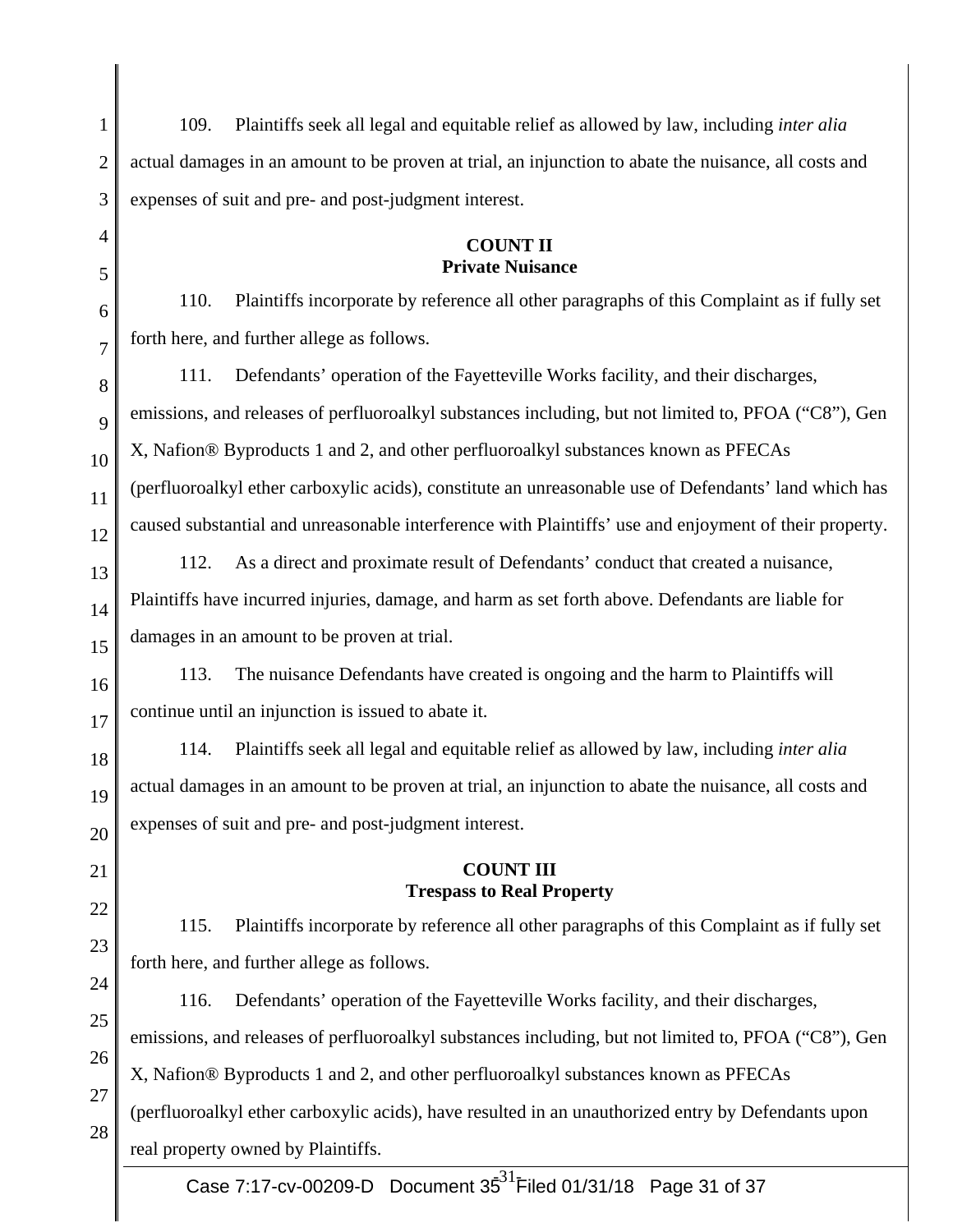| $\mathbf{1}$   | Defendants' unauthorized entry upon Plaintiffs' property has resulted in substantial<br>117.            |  |  |
|----------------|---------------------------------------------------------------------------------------------------------|--|--|
| $\overline{2}$ | injury, damage, and harm to Plaintiffs and constitutes a trespass to real property.                     |  |  |
| 3              | 118.<br>Plaintiffs seek all legal and equitable relief as allowed by law, including <i>inter alia</i>   |  |  |
| 4              | actual damages in an amount to be proven at trial, an injunction to prevent further trespasses, and all |  |  |
| 5              | costs and expenses of suit and pre- and post-judgment interest.                                         |  |  |
| 6              |                                                                                                         |  |  |
| 7              | <b>COUNT IV</b><br><b>Trespass to Chattels</b>                                                          |  |  |
| 8              | Plaintiffs incorporate by reference all other paragraphs of this Complaint as if fully set<br>119.      |  |  |
| 9              | forth here, and further allege as follows.                                                              |  |  |
| 10             | 120.<br>Defendants' operation of the Fayetteville Works facility, and their discharges,                 |  |  |
| 11             | emissions, and releases of perfluoroalkyl substances including, but not limited to, PFOA ("C8"), Gen    |  |  |
| 12             | X, Nafion® Byproducts 1 and 2, and other perfluoroalkyl substances known as PFECAs                      |  |  |
| 13             | (perfluoroalkyl ether carboxylic acids), have resulted in an unauthorized interference with Plaintiffs' |  |  |
| 14             | possession and use of their water and water systems.                                                    |  |  |
| 15             | Defendants' unauthorized interference has resulted in substantial injury, damage, and<br>121.           |  |  |
| 16             | harm to Plaintiffs and constitutes a trespass to chattels.                                              |  |  |
| 17             | Plaintiffs seek all legal and equitable relief as allowed by law, including <i>inter alia</i><br>122.   |  |  |
| 18             | actual damages in an amount to be proven at trial, an injunction to prevent further trespasses, and all |  |  |
| 19             | costs and expenses of suit and pre- and post-judgment interest.                                         |  |  |
| 20             | <b>COUNT V</b>                                                                                          |  |  |
| 21             | <b>Negligence Per Se</b>                                                                                |  |  |
| 22             | Plaintiffs incorporate by reference all other paragraphs of this Complaint as if fully set<br>123.      |  |  |
| 23             | forth here, and further allege as follows.                                                              |  |  |
| 24             | 124.<br>Defendants' conduct violates federal and state public safety statutes that are intended to      |  |  |
| 25             | protect human health and the environment, as set forth above.                                           |  |  |
| 26             | 125.<br>Plaintiffs are within the class of persons the violated state and federal statutes are          |  |  |
| 27             | intended to protect, and their injuries are of the nature contemplated by the statutes.                 |  |  |
| 28             |                                                                                                         |  |  |
|                |                                                                                                         |  |  |

∥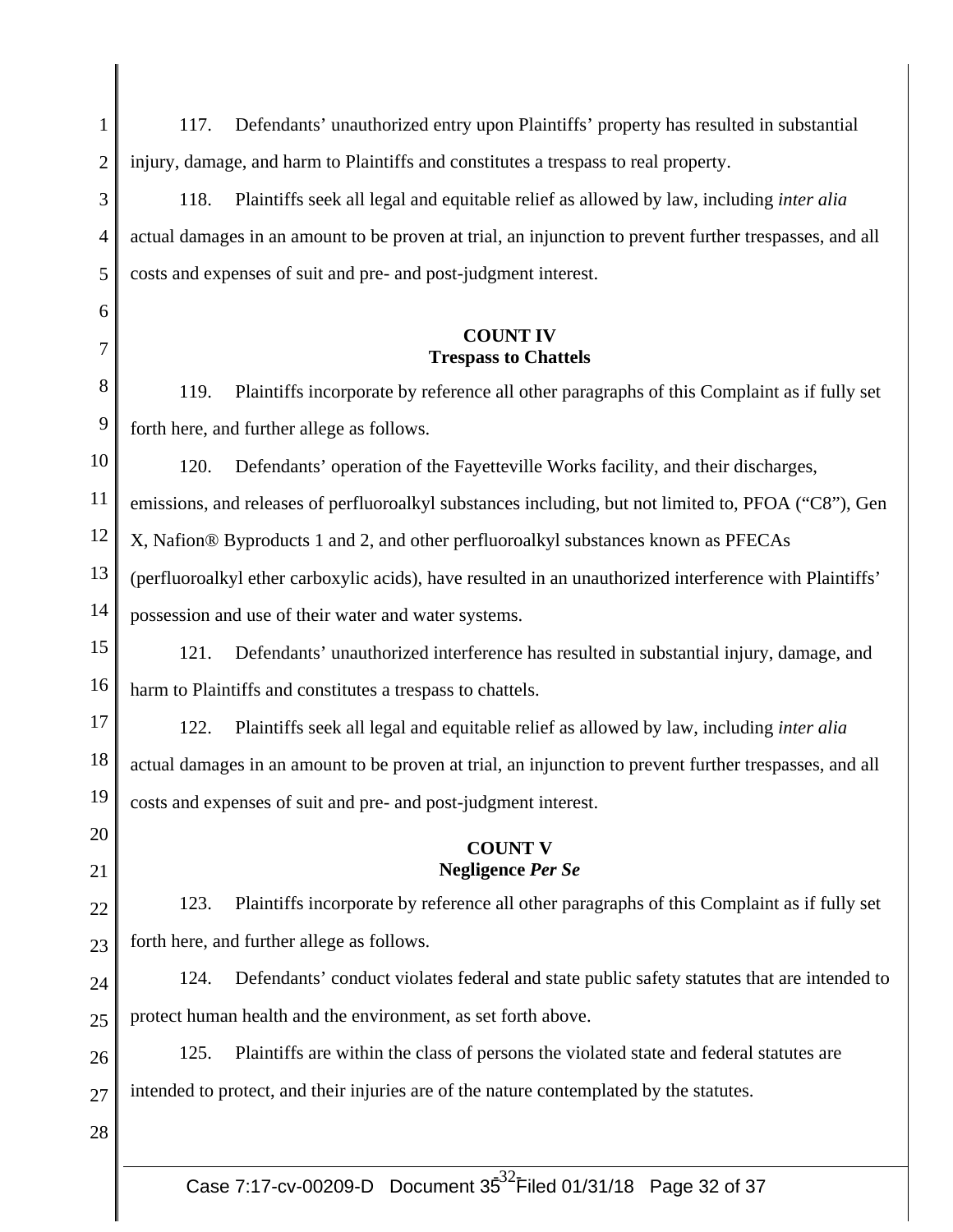1 2 126. Defendants' negligence *per se* directly and proximately caused Plaintiffs' injury, damage, and harm as set forth above.

3 4 127. Plaintiffs seek actual damages in an amount to be proven at trial, all costs and expenses of suit and pre- and post-judgment interest.

#### **COUNT VI Negligence**

128. Plaintiffs incorporate by reference all other paragraphs of this Complaint as if fully set forth here, and further allege as follows.

9 10 11 12 13 129. Defendants owed Plaintiffs a duty of reasonable care in the manufacture, management, use, storage, handling, and disposal of perfluoroalkyl substances including, but not limited to, PFOA ("C8"), Gen X, Nafion® Byproducts 1 and 2, and other perfluoroalkyl substances known as PFECAs (perfluoroalkyl ether carboxylic acids), in the release of these substances in and around the Fayetteville Works facility, and in the remediation of contamination those releases caused.

14 15 16 17 18 19 20 21 22 23 130. Defendants had a duty, in particular, to: (1) identify the potentially harmful perfluoroalkyl substances associated with their operations that were released into the air, soil, groundwater, and surface water; (2) investigate and understand the characteristics of the perfluoroalkyl substances associated with their operations before releasing those substances into the environment; (3) conduct their operations in a manner that would not unreasonably endanger human health and the environment; (4) investigate and remediate environmental releases that they knew posed a potential risk to human health and the environment; and (5) warn Plaintiffs of environmental releases that created a probable risk to human health in the public drinking water supply, due to the persistence and toxicity of these substances and the fact that they are not removed through conventional water treatment processes.

24 25 26 27 131. Defendants failed to exercise ordinary and reasonable care in the manufacture, management, use, storage, and handling of their perfluoroalkyl substances including, but not limited to, PFOA ("C8"), Gen X, Nafion® Byproducts 1 and 2, and other perfluoroalkyl substances known as PFECAs (perfluoroalkyl ether carboxylic acids), in the release of these substances in and around the Fayetteville Works facility, and in the remediation of contamination those releases caused.

28

5

6

7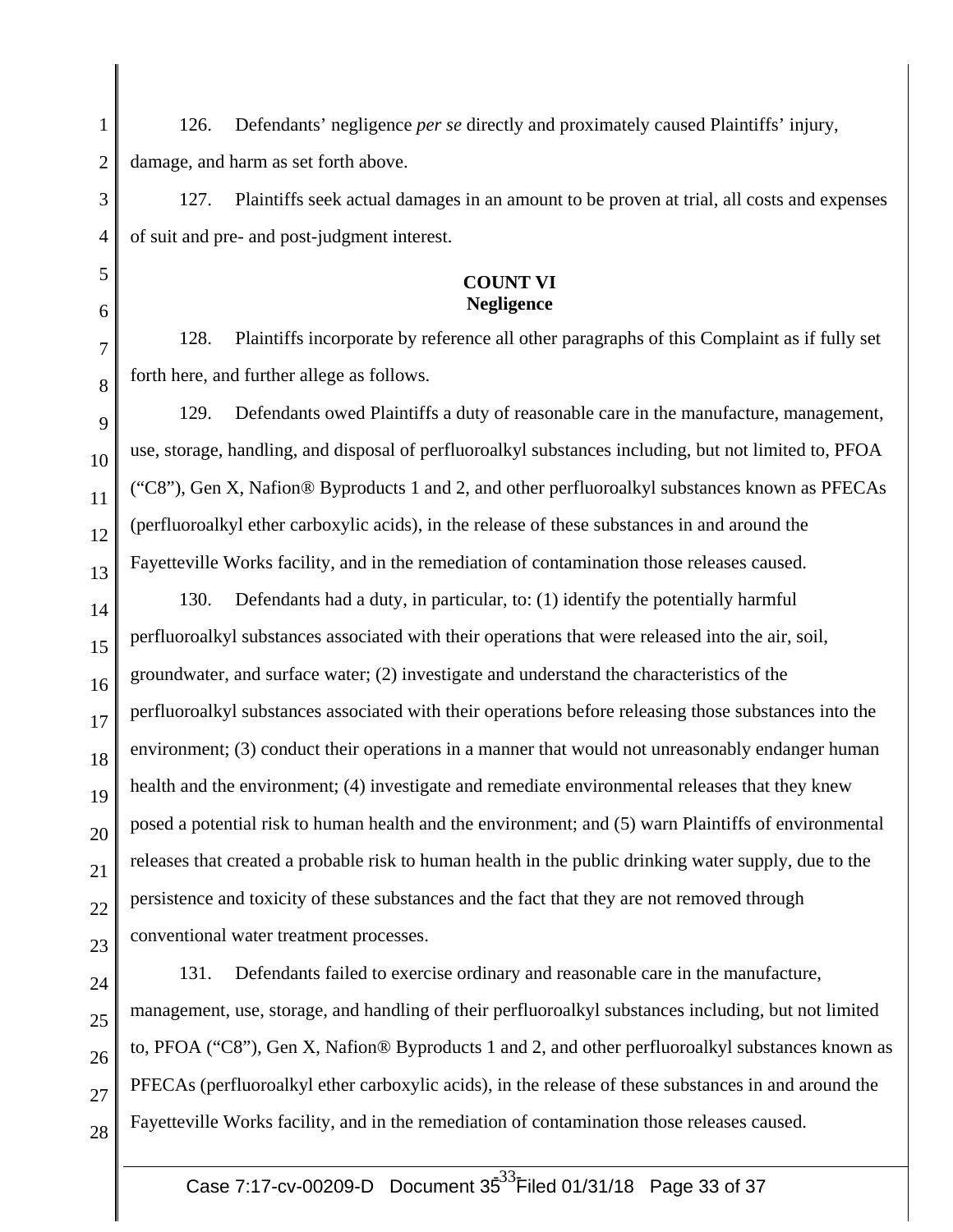| 1  | 132.                                                                                                     | Defendants' failure to exercise ordinary and reasonable care has directly and                     |  |
|----|----------------------------------------------------------------------------------------------------------|---------------------------------------------------------------------------------------------------|--|
| 2  | proximately caused the groundwater, surface water, soil, and river sediment in and around the            |                                                                                                   |  |
| 3  | Fayetteville Works facility to become contaminated with Defendants' persistent, bioaccumulative,         |                                                                                                   |  |
| 4  |                                                                                                          | and toxic perfluoroalkyl substances.                                                              |  |
| 5  | 133.                                                                                                     | Defendants' failure to exercise ordinary and reasonable care has directly and                     |  |
| 6  |                                                                                                          | proximately caused Plaintiffs to suffer injury, damage, and harm as set forth above.              |  |
| 7  | 134.                                                                                                     | Plaintiffs seek all legal and equitable relief as allowed by law, including <i>inter alia</i>     |  |
| 8  | actual damages in an amount to be proven at trial, and all costs and expenses of suit and pre- and post- |                                                                                                   |  |
| 9  | judgment interest.                                                                                       |                                                                                                   |  |
| 10 |                                                                                                          |                                                                                                   |  |
| 11 |                                                                                                          | <b>COUNT VII</b><br>(Failure to Warn)                                                             |  |
| 12 | 135.                                                                                                     | Plaintiffs incorporate by reference all other paragraphs of this Complaint as if fully set        |  |
| 13 | forth here, and further allege as follows.                                                               |                                                                                                   |  |
| 14 | 136.                                                                                                     | Defendants had a duty to exercise reasonable care and to warn Plaintiffs of the                   |  |
| 15 |                                                                                                          | contamination in the Cape Fear River of perfluoroalkyl substances, the likelihood that PFASs were |  |
| 16 | reaching Plaintiffs' public water systems, the lack of efficacy of conventional treatment systems at     |                                                                                                   |  |
| 17 | removing PFASs, and the persistent, bioaccumulative and toxic characteristics of PFASs.                  |                                                                                                   |  |
| 18 | 137.                                                                                                     | As a direct and proximate result of Defendants' negligent failure to warn, Plaintiffs             |  |
| 19 |                                                                                                          | have incurred injuries, damage, and harm as set forth above.                                      |  |
| 20 | 138.                                                                                                     | Plaintiffs seek actual damages, in an amount to be proven at trial.                               |  |
| 21 |                                                                                                          |                                                                                                   |  |
| 22 |                                                                                                          | <b>COUNT VIII</b><br>(Negligent Manufacture)                                                      |  |
| 23 | 139.                                                                                                     | Plaintiffs incorporate by reference all other paragraphs of this Complaint as if fully set        |  |
| 24 |                                                                                                          | forth here, and further allege as follows.                                                        |  |
| 25 | 140.                                                                                                     | PFASs manufactured, generated, used, stored, handled, or disposed of by                           |  |
| 26 |                                                                                                          | Defendants in the manufacture of fluoroproducts constitute dangerous instrumentalities or         |  |
| 27 | substances.                                                                                              |                                                                                                   |  |
| 28 |                                                                                                          |                                                                                                   |  |
|    |                                                                                                          |                                                                                                   |  |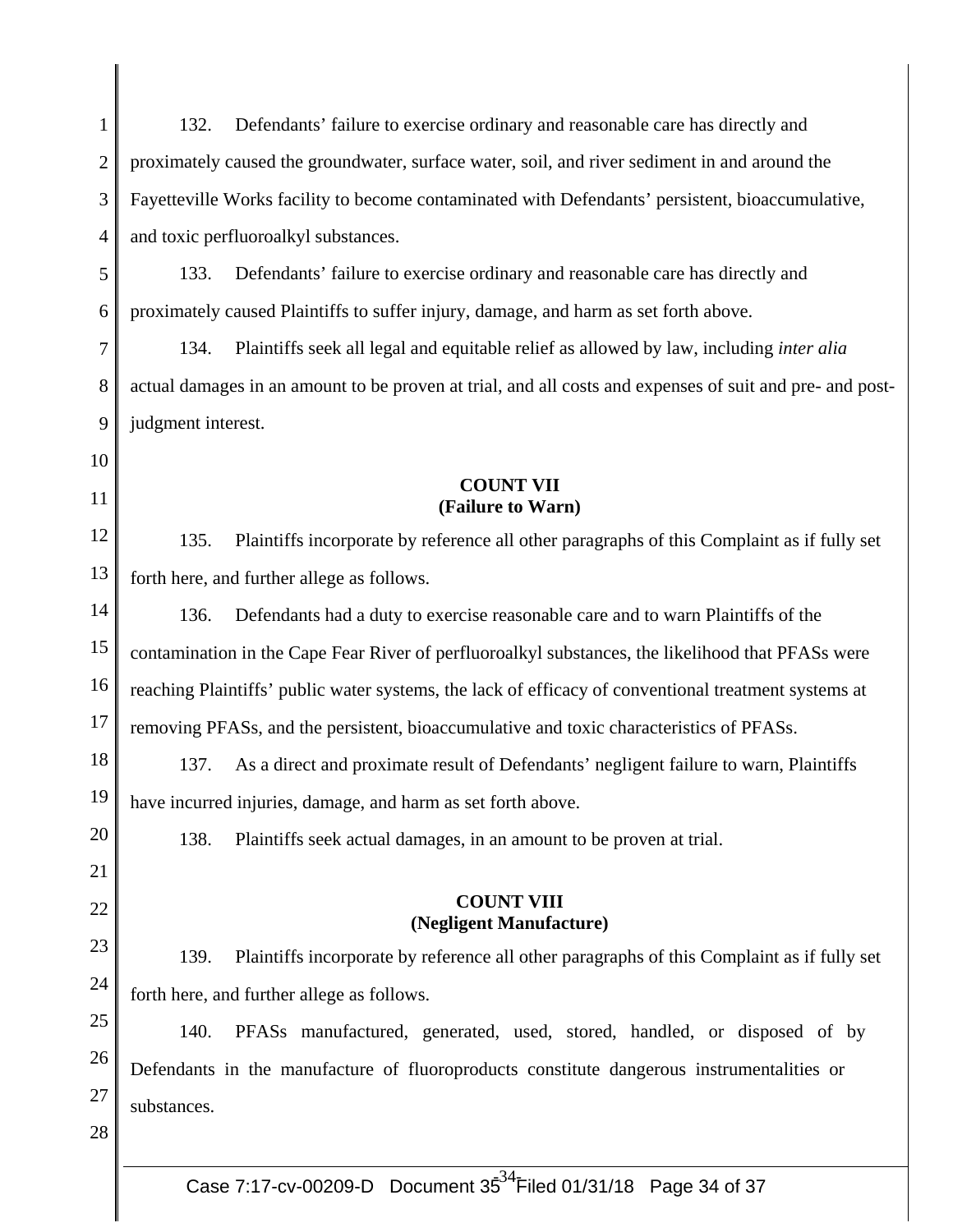| 1      | 141.<br>Defendants failed to execute the highest or utmost caution commensurate with the                  |
|--------|-----------------------------------------------------------------------------------------------------------|
| 2      | serious risk of harm involved in the manufacture, generation, use, storage, handling, and disposal of     |
| 3      | PFASs, resulting in the fluorochemical contamination described herein.                                    |
| 4      | As a direct and proximate result of Defendants' negligent manufacture of<br>142.                          |
| 5      | fluoroproducts, Plaintiffs have incurred the injuries, damage, and harm as set forth above.               |
| 6<br>7 | <b>COUNT IX</b><br><b>Riparian Rights / Injunctive Relief</b>                                             |
| 8      | Plaintiffs incorporate by reference all other paragraphs of this Complaint as if fully set<br>143.        |
| 9      | forth here, and further allege as follows.                                                                |
| 10     | As set forth in the Notice to Conform filed separately in this matter, Plaintiffs own<br>144.             |
| 11     | riparian rights including, but not limited to, the right to the natural flow of the Cape Fear River       |
| 12     | undiminished in quality except as may be occasioned by the reasonable use of the water by other           |
| 13     | riparian owners.                                                                                          |
| 14     | Defendants have materially interfered with and continue to materially interfere with<br>145.              |
| 15     | Plaintiffs' riparian rights by causing the waters of the Cape Fear River to contain perfluoroalkyl        |
| 16     | substances that unreasonably diminish the quality of the waters of the Cape Fear River where              |
| 17     | Plaintiffs withdraw water from the Cape Fear River for human consumption.                                 |
| 18     | As a direct and proximate result of Defendants' interference with Plaintiffs' riparian<br>146.            |
| 19     | rights, Plaintiffs have suffered and will continue to suffer the injuries, damage, and harm identified in |
| 20     | preceding paragraphs. Defendants are therefore liable to Plaintiffs for compensatory damages, in an       |
| 21     | amount to be proven at trial.                                                                             |
| 22     | Plaintiffs are further entitled to such prohibitory and mandatory injunctive relief as is<br>147.         |
| 23     | necessary to prevent continuing injury to their riparian rights as a result of Defendants' actions and    |
| 24     | inactions.                                                                                                |
| 25     | <b>COUNT X</b>                                                                                            |
| 26     | <b>Punitive Damages</b>                                                                                   |
| 27     | 148.<br>Plaintiffs incorporate by reference all other paragraphs of this Complaint as if fully set        |
| 28     | forth here, and further allege as follows.                                                                |
|        |                                                                                                           |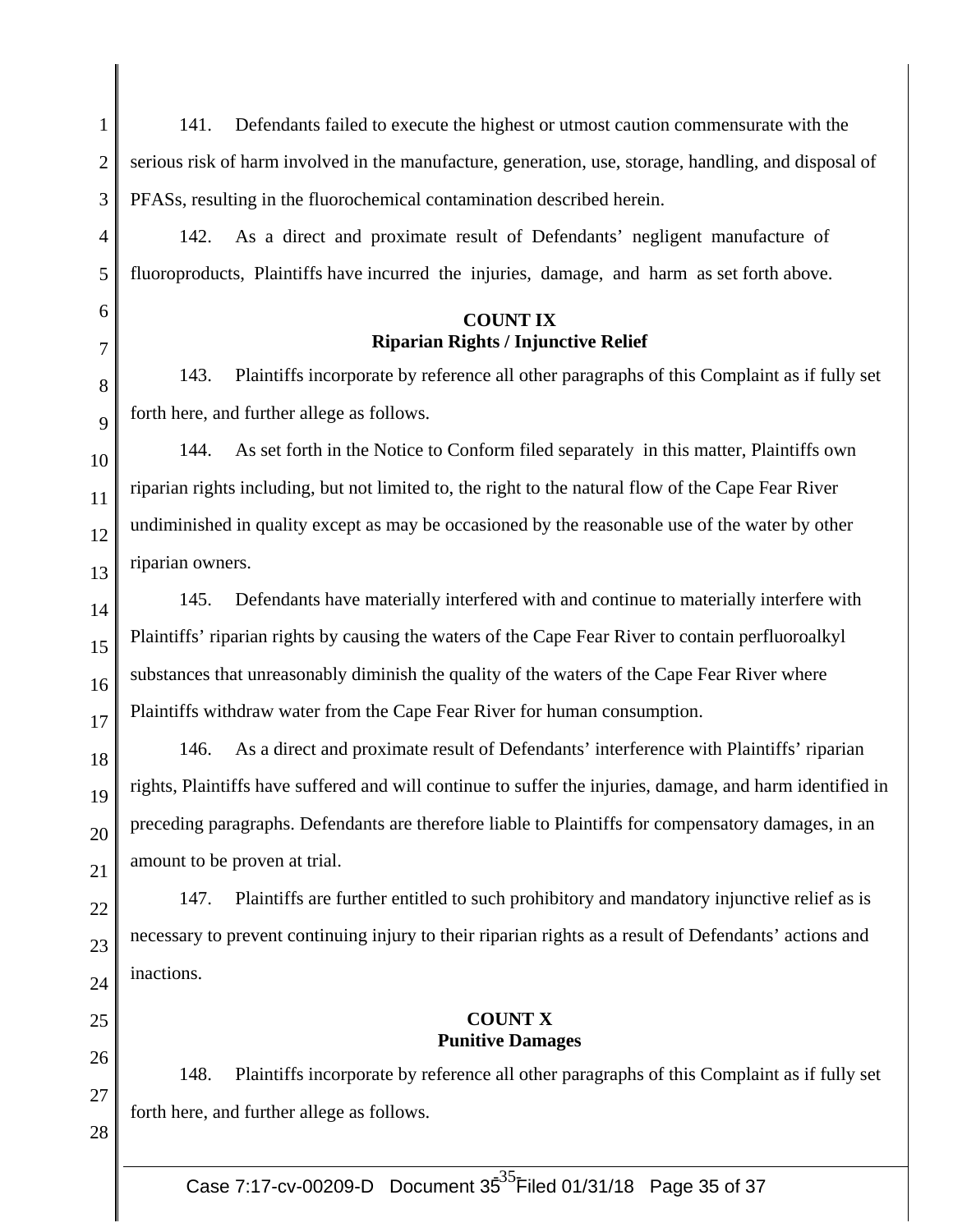| $\mathbf{1}$   | Defendants' conduct in secretly releasing their persistent, bioaccumulative, and toxic<br>149.        |  |  |
|----------------|-------------------------------------------------------------------------------------------------------|--|--|
| $\overline{2}$ | perfluoroalkyl substances into the Cape Fear River and contaminating the drinking water source for    |  |  |
| 3              | thousands of North Carolinians, all the while misleading state and Federal regulators and the public, |  |  |
| 4              | was willful and wanton, in that Defendants' acted with a conscious disregard for and indifference to  |  |  |
| 5              | the rights and safety of others, which Defendants knew or should reasonably have known was            |  |  |
| 6              | reasonably likely to result in injury, damage or harm.                                                |  |  |
| 7              | Defendants' willful and wanton conduct caused Plaintiffs to suffer injury, damages, and<br>150.       |  |  |
| 8              | harm as set forth above, for which Plaintiffs seek punitive damages as allowed by law.                |  |  |
| 9              | <b>PRAYER</b><br>VI.                                                                                  |  |  |
| 10             | <b>WHEREFORE, Plaintiffs respectfully pray that this Court grant the following relief:</b>            |  |  |
| 11             | Entry of judgment for Plaintiffs and against Defendants for compensatory and punitive<br>1.           |  |  |
| 12             | damages as described in each Plaintiff's Notice to Conform;                                           |  |  |
| 13             |                                                                                                       |  |  |
| 14             | Entry of such injunctive relief as necessary to abate the nuisance caused by Defendants<br>2.         |  |  |
| 15             | and to prevent continuing injury and damages to Plaintiffs; and                                       |  |  |
| 16             | 3.<br>For such other and further relief as the Court deems just and proper.                           |  |  |
| 17             |                                                                                                       |  |  |
| 18             | TRIAL BY JURY IS DEMANDED PURSUANT TO FEDERAL RULE OF CIVIL                                           |  |  |
| 19             | PROCEDURE 38.                                                                                         |  |  |
| 20             | Dated this 31 <sup>st</sup> day of January, 2018.<br>Respectfully Submitted,                          |  |  |
| 21             |                                                                                                       |  |  |
| 22             | /s/George W. House<br>George W. House<br>N.C. State Bar No. 7426                                      |  |  |
| 23             | ghouse@brookspierce.com<br>Joseph A. Ponzi                                                            |  |  |
| 24             | N.C. State Bar No. 36999<br>jponzi@brookspierce.com                                                   |  |  |
| 25             | William P.H. Cary<br>N.C. State Bar No. 7651                                                          |  |  |
| 26             | wcary@brookspierce.com                                                                                |  |  |
| 27             |                                                                                                       |  |  |
| 28             |                                                                                                       |  |  |
|                | Case 7:17-cv-00209-D Document 35 <sup>36</sup> Filed 01/31/18 Page 36 of 37                           |  |  |

║